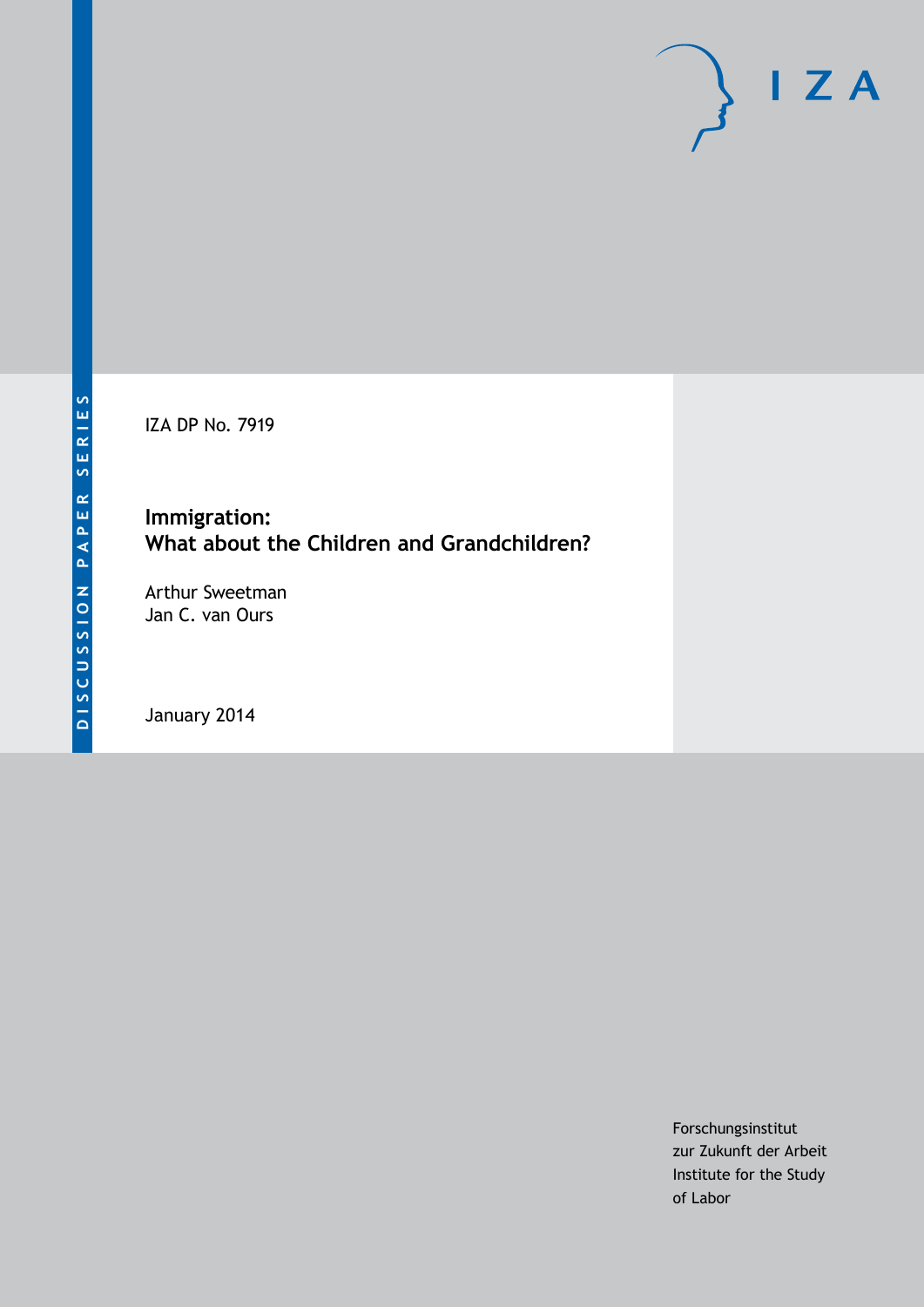# **Immigration: What about the Children and Grandchildren?**

# **Arthur Sweetman**

*McMaster University and IZA*

# **Jan C. van Ours**

*CentER, Tilburg University, University of Melbourne, CEPR, CESifo and IZA*

> Discussion Paper No. 7919 January 2014

> > IZA

P.O. Box 7240 53072 Bonn **Germany** 

Phone: +49-228-3894-0 Fax: +49-228-3894-180 E-mail: [iza@iza.org](mailto:iza@iza.org)

Any opinions expressed here are those of the author(s) and not those of IZA. Research published in this series may include views on policy, but the institute itself takes no institutional policy positions. The IZA research network is committed to the IZA Guiding Principles of Research Integrity.

The Institute for the Study of Labor (IZA) in Bonn is a local and virtual international research center and a place of communication between science, politics and business. IZA is an independent nonprofit organization supported by Deutsche Post Foundation. The center is associated with the University of Bonn and offers a stimulating research environment through its international network, workshops and conferences, data service, project support, research visits and doctoral program. IZA engages in (i) original and internationally competitive research in all fields of labor economics, (ii) development of policy concepts, and (iii) dissemination of research results and concepts to the interested public.

<span id="page-1-0"></span>IZA Discussion Papers often represent preliminary work and are circulated to encourage discussion. Citation of such a paper should account for its provisional character. A revised version may be available directly from the author.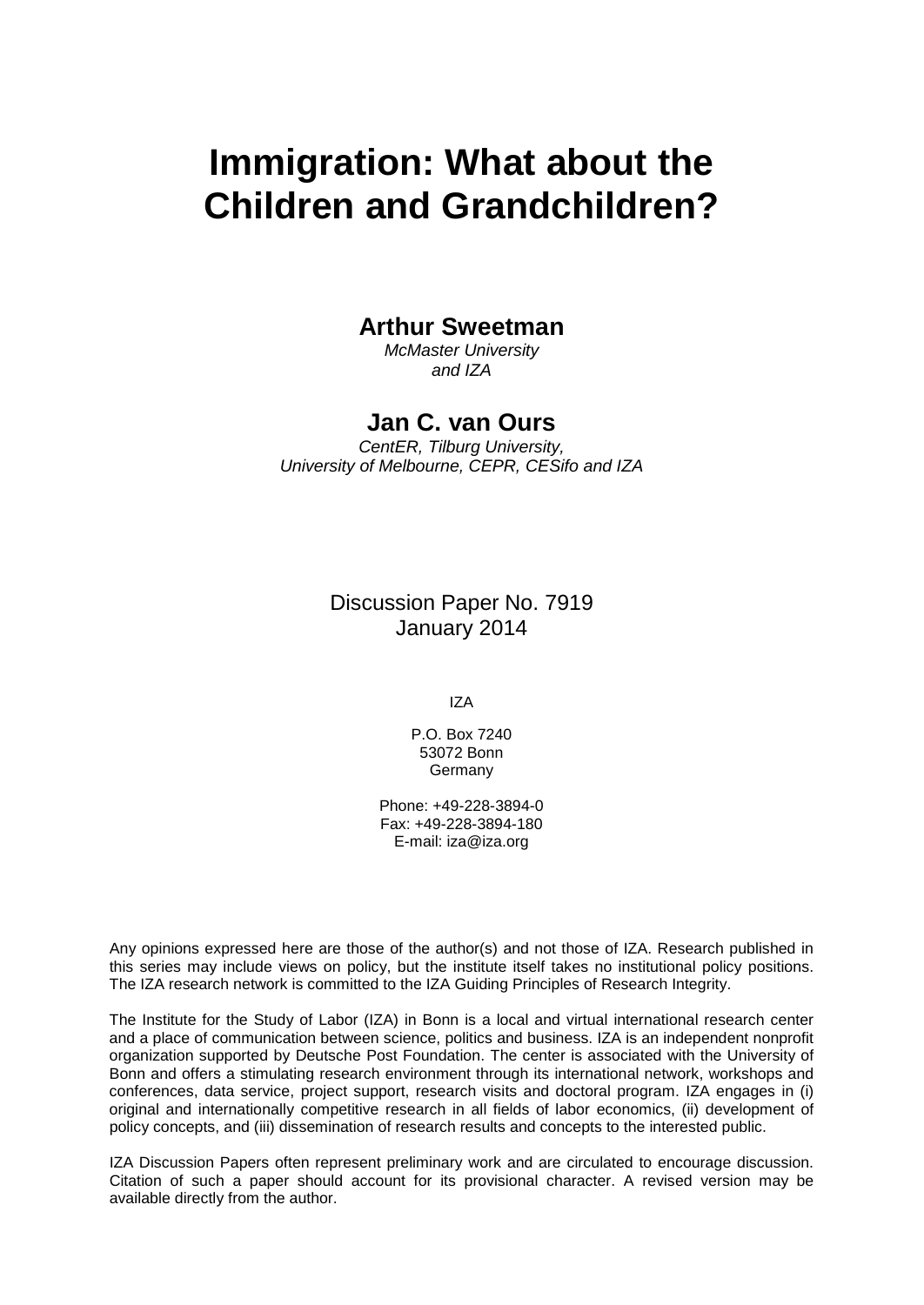IZA Discussion Paper No. 7919 January 2014

# **ABSTRACT**

# **Immigration: What about the Children and Grandchildren?[\\*](#page-1-0)**

Intergenerational immigrant integration is central to the economic growth and social development of many countries whose populations comprise a substantial share of the children and grandchildren of immigrants. In addition to basic demographics, relevant economic theories and institutional features are surveyed to assist in understanding these phenomena. Building on this foundation, educational and labor market success across the immigrant generations are reviewed, and then studies on the evolution of social outcomes across those same generations are discussed. Overall, substantial cross-national heterogeneity in outcomes is observed as various sources of immigration interact with distinct national labor markets and educational/social contexts that have diverse approaches to integrating immigrants.

JEL Classification: J15

Keywords: second-generation immigration, 1.5-generation immigration, educational attainment, labor market position, intergenerational assimilation, economic integration

Corresponding author:

Jan C. van Ours Tilburg University P.O. Box 90153 5000 LE Tilburg The Netherlands E-mail: [vanours@uvt.nl](mailto:vanours@uvt.nl)

\* This paper is forthcoming in: Chiswick, B.R. and P.W. Miller (Eds.), *Handbook of the Economics of International Migration*, Vol. 1, Amsterdam: Elsevier.

The authors thank an anonymous referee for helpful comments. The opinions expressed herein need not reflect those of the government of Ontario.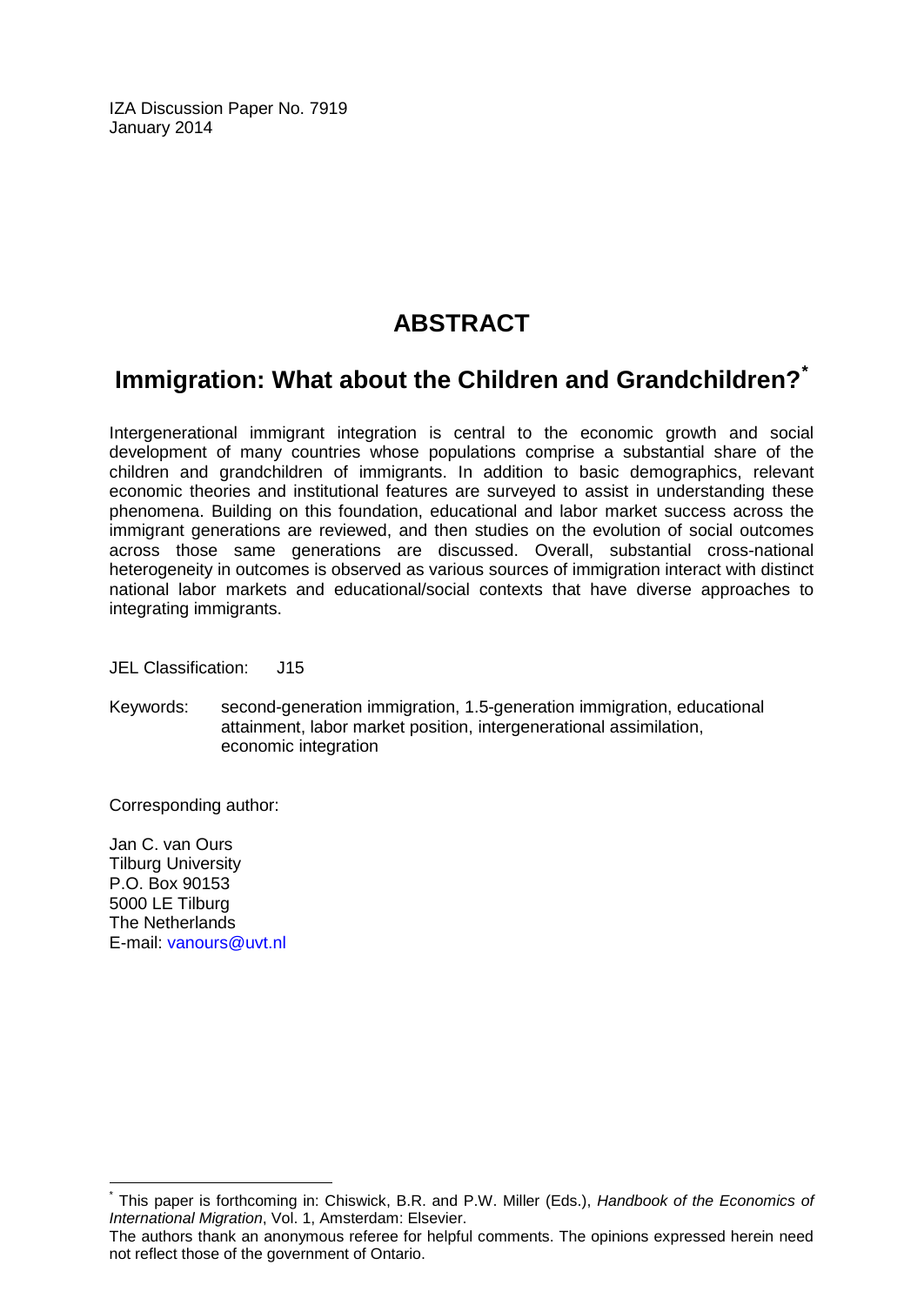#### **1. Introduction**

Immigrants' children and grandchildren comprise a substantial and growing proportion of the populations of developed countries, and the success of the second and subsequent immigrant generations has sizeable implications for the development of those nations. These individuals' social, cultural and economic outcomes reflect the long-term process by which immigrants are integrated into host societies and – even if only recognized in retrospect – are crucial elements of nation building. Economists are interested in empirically documenting the patterns of intergenerational outcomes within countries and in comparing such outcomes across nations; in doing so they have observed interesting, and sometimes surprising, patterns. However, even more importantly, they aim to develop an understanding of the mechanisms by which these outcomes come about, together with an appreciation of the interactions between government policies, the behavior of firms, and the preferences and actions of individuals, families and communities. Attempts to estimate causal impacts are made when credible sources of exogenous variation exist, but much of the literature is descriptive using economic theory to interpret the observed empirical relationships.

While the migration of persons has been a global phenomenon since before the dawn of civilization, we focus on the past several decades and the intergenerational integration of migrants in developed countries, especially those of Europe and the "New World" with a focus on the traditional major immigrant receiving nations – i.e., the United States, Australia, Canada and New Zealand.<sup>1</sup> Among these nations there have been massive changes in this time frame. Until a few decades ago Europe primarily experienced outmigration. According to historians, about 60 million Europeans moved away from the Old Continent in the period 1820–1940. Two-thirds of them went to the United States, with most of the rest going to the remainder of the New World. While that flow continues with, for example, 10.5 million persons migrating to the United States from Europe in the first decade of the twenty-first century, concurrently Europe is now attracting more migrants in proportion to its population than the United States, with most arriving from less developed nations (Boeri and van Ours, 2013). Moreover, change is also happening for the traditional major immigrant receiving nations. Since the 1960s their range of source countries has expanded while immigration rates have continued apace or increased. Although the United States and the other traditional receiving countries have more experience with the intergenerational integration of new immigrants, both sets of countries are facing new challenges as young immigrants and the children of immigrants -- frequently from less developed backgrounds and comprising diverse linguistic groups -- enter into education systems, integrate into labor markets, and establish social connections with the existing populations.

Research and policy regarding intergenerational immigrant integration have come to the fore as a result of evolving migration patterns. Although increasingly important in both Europe and the traditional immigrant receiving countries, many specific issues related to the economic integration of second-generation migrants take quite different forms in each country grouping, and in each individual country. Broadly speaking, the children of immigrants in Europe tend to be younger than those in the traditional immigrant receiving countries, and the European nations also have fewer institutions associated with intergenerational integration. Moreover, for geographic, post-colonial and other reasons, source countries tend to be concentrated within host countries but to differ across them. Marked differences can also be observed in average levels of education, the

<sup>&</sup>lt;sup>1</sup> We do not focus on South and Central America since there is little extant economic research and these countries have experienced relatively little immigration in the past century.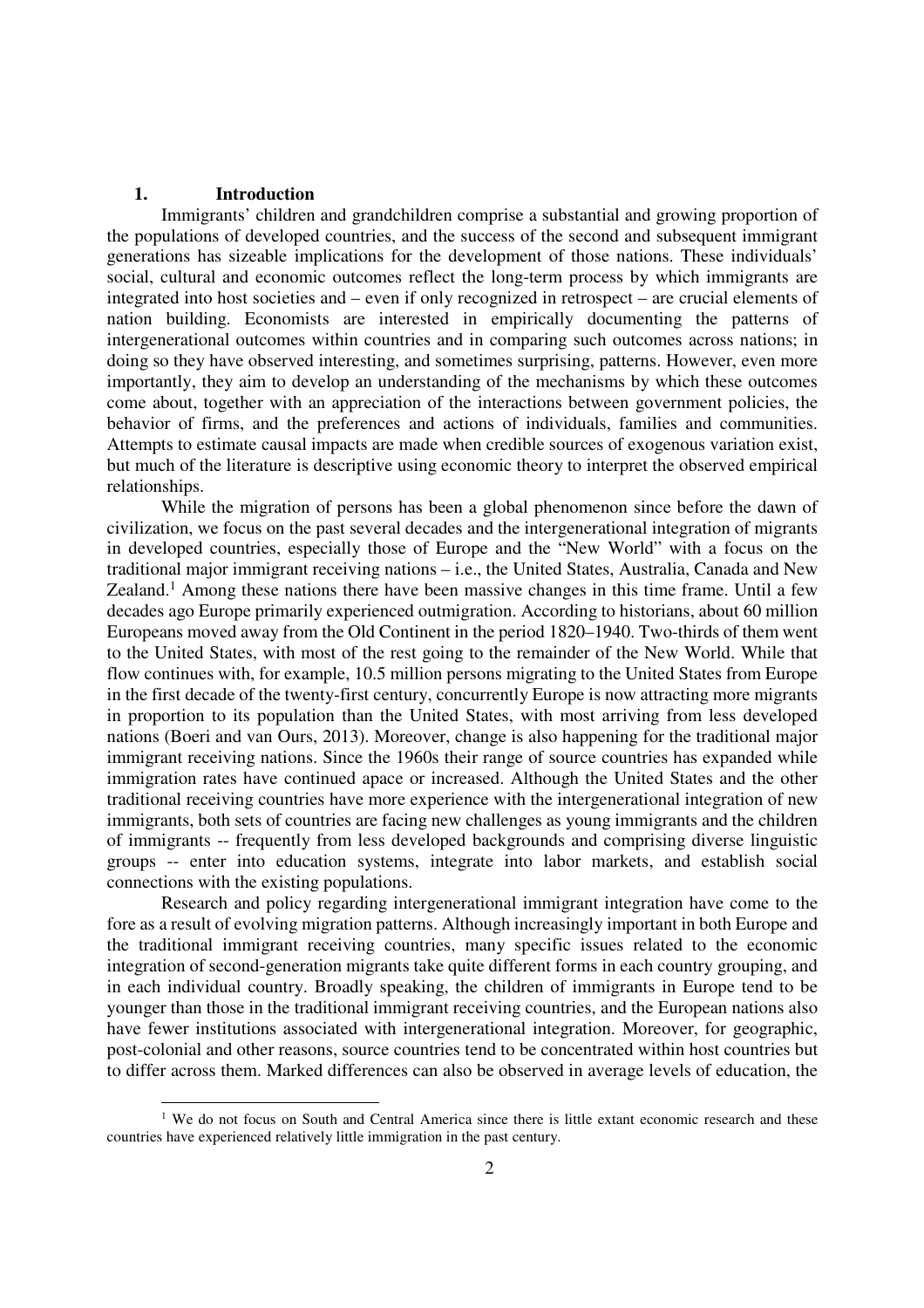percentage of the children of immigrants who speak the receiving country language(s) at home, and other similar characteristics that in part reflect historic and current receiving country policy choices regarding both immigrant selection and settlement. Jointly, this enormous diversity in immigrant characteristics, and national policies and contexts, implies substantial heterogeneity in intergenerational outcomes both across and within nations. However, given how little is known about the interactions among these drivers of outcomes, generalizations are difficult with much research yet required to understand the implications of the alternative approaches of different countries.

The set-up of this chapter is as follows. Section 2 discusses conceptual and measurement issues related to immigrants being referred to as second-generation. Usually, second-generation immigrants are defined as native born offspring of at least one immigrant parent but definitions vary and measurement is not always straightforward. In section 3 we provide basic demographic information about second-generation immigrants. The population in some countries consists of a high share of second-generation immigrants while in other countries this population is relatively small. There is a lot of heterogeneity when it comes to country of origin of the parents of secondgeneration immigrants and there are many linguistic and cultural differences between immigrants and native populations which sometimes hamper integration. In section 4 we discuss economic theory related to intergenerational economic integration of immigrants into receiving developed countries. In this section we also discuss institutions affecting intergenerational integration. Section 5 presents information about the educational attainment and educational performance of secondgeneration immigrants. Whereas in traditional immigrant receiving countries second-generation immigrants often outperform natives in terms of educational attainment, in Europe secondgeneration immigrants perform worse than natives. Section 6 is on labor market outcomes for second-generation immigrants. Section 7 describes the evolution of a number of cultural and social outcomes across immigrant generations. Section 8 concludes and provides thoughts on future research.

#### **2. Initial Conceptual and Measurement Issues**

Although most immigration research focuses on adult migrants, long term outcomes are observed in the experiences of child immigrants, and the children and grandchildren of immigrants. In this context, immigration can be thought of as having various "generations". Although terminology varies, most economists define first-generation immigrants to be those persons who permanently, or at least for an extended period, migrate from one country to another. Secondgeneration immigrants are then the native (i.e., receiving or host country) born offspring of immigrant parent(s).<sup>2</sup> However, in some research contexts the first-generation might not be an individual but, for example, the first cohort of immigrants arriving in a particular destination from a "new" source country or ethnic group, or as part of a new wave of immigration as in Borjas (1994). This phraseology is both intuitive and a useful rhetorical approach, but economists need to be careful to understand exactly what definition is being used in any particular study since there is wide variation in the details.

For some research questions this simple categorization is insufficient since, for example, first-generation immigrants who arrive at a young age are often more similar to second-generation ones than to adults from the first-generation. Individuals who immigrate to a new country before or during their early teens bring with them characteristics from their home country but experience

<sup>&</sup>lt;sup>2</sup> Outside of economics, first-generation sometimes indicates those born to migrants in the receiving country post-immigration.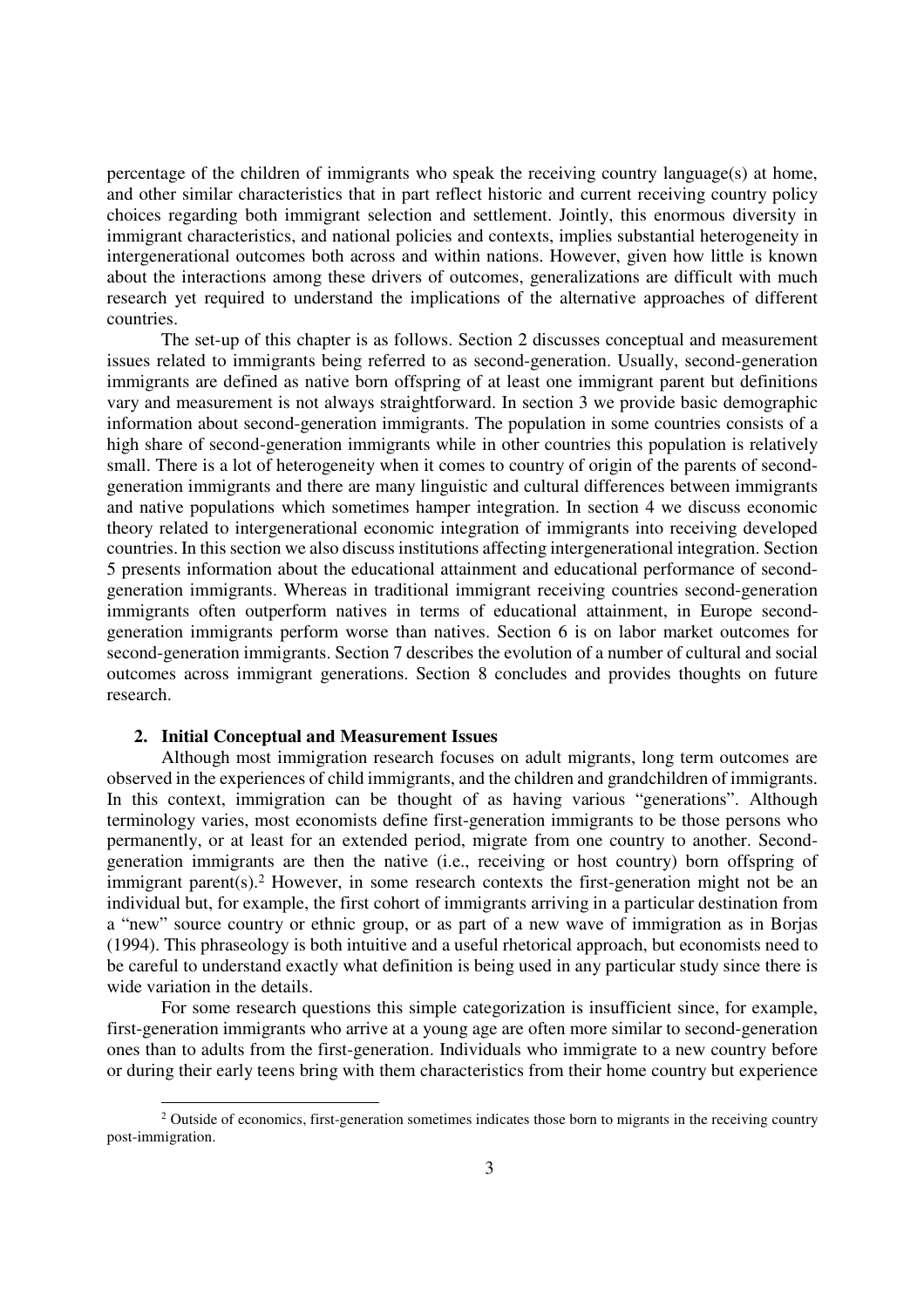at least some of their formative years while in a new country. They are thus halfway between the first- and second-generations. For these individuals the term 1.5 generation – sometimes attributed to Rumbaut (2004) who examines generational issues from a sociological perspective – is frequently used.

Some authors, such as Ramakrishnan (2004), refer to the native born with one native- and one foreign-born parent as the 2.5 generation. Compared to the 2.0 generation with two foreignborn parents, this generation can be therefore thought of as halfway between second and third. However, in accord with most of the economics literature we refer to both groups as the secondgeneration while distinguishing between those with two foreign-born parents, as opposed to a single such parent. As will be seen, it turns out that distinguishing between the varieties of the second generation has empirical ramifications, although the ranking of outcomes across those with one versus two immigrant parents varies across countries with different policy regimes. Continuing with the generational logic, third-generation immigrants are native born children of two native born parents where at least one grandparent is foreign-born. However, the phrase third-generation is also sometimes more loosely employed to encompass the broader situation where the individual and both parents are native born regardless of the individual's grandparents' birthplace. That is, the third and higher order generations are sometimes merged, but this broader grouping is also referred to by some writers as the  $3+$  generation to distinguish it from the "true" third-generation.<sup>3</sup>

Beyond the notion of immigrant generations, of relevance to the interpretation of much empirical work are differences in the details of the definitions employed across data sources. International comparisons are particularly sensitive to these issues since superficially similar terminology sometimes defines somewhat different populations. One relevant example is that data collection agencies vary in the degree to which they distinguish between permanent, temporary, undocumented, and other migration groups. For Eurostat (2011, p143), immigration, including 1.5 and second generation immigration, "means an action by which a person establishes his or her usual residence in the territory of a country for a period that is, or is expected to be, at least 12 months, having previously been usually resident in another country." In contrast, Canada and Australia carefully distinguish between those legally defined as temporary versus permanent residents (with permanent migrants frequently termed immigrants, or sometimes in Australia settlers, and research on "immigration" commonly excluding temporary migrants). In Canada many recent censuses have explicit questions identifying temporary residents and many researchers remove these individuals from the sample for analysis. For the United States, much attention is paid to the counting of undocumented (sometimes termed illegal) immigrants, and commonly used data sets such as the Current Population Survey (CPS) are thought to capture most such individuals (Cohn and Passel, 2011). Of course, some *ex ante* permanent residents become *ex post* temporary ones, but the definition employed establishes the (sub-) population being studied.

At a minimum, Eurostat and American data sources such as the CPS, since they use more encompassing definitions, will appear to indicate larger counts than would, for example, Australian of Canadian census definitions applied to the same population. In the same way, including or excluding the children of undocumented immigrants in the United States has appreciable implications for studying the second generation. A similar measurement issue arises in categorization using country of birth versus citizenship at birth, which can differ for a modest but

<sup>&</sup>lt;sup>3</sup> Although little economic research addresses these nuances, potentially empirically important variations are feasible based on this generational theme. Children with step-parents may experience multiple distinct influences, as might, for example, those born to parents temporarily residing outside of their native country, or whose parents have multiple citizenships and/or national allegiances.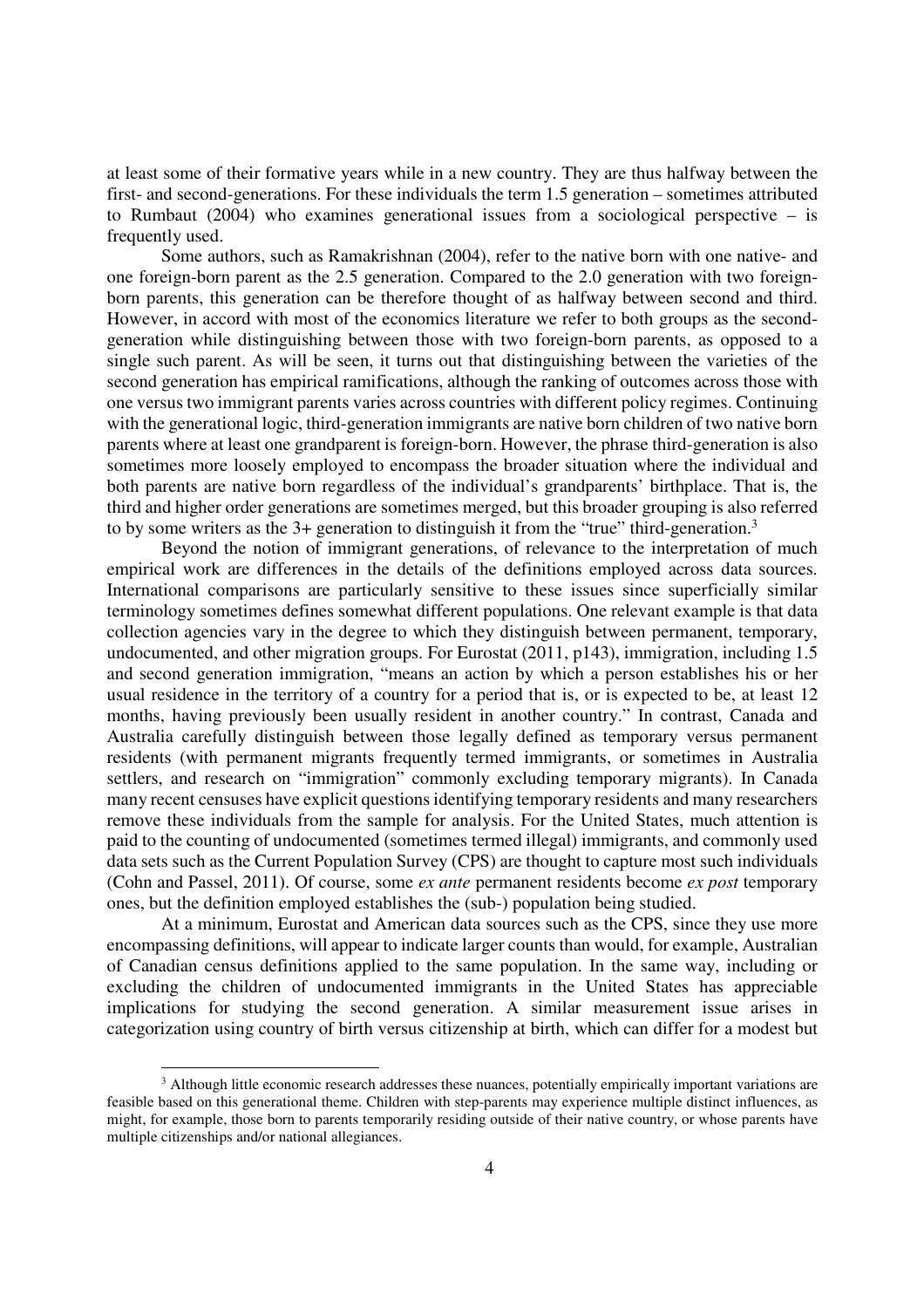non-ignorable share of the population.

Links between the first and second generation can also be approached quite differently across studies. While some data sources have explicit information about each respondent's parents' migration status and/or characteristics (especially education), in many cases immigrant generations cannot be directly identified in the available data, and assumptions based on age, and ethnicity or source country, are used to (loosely) categorize individuals. Even when detailed information exists, complexity and/or sample size restrictions may motivate aggregating various groups, and this can be approached quite differently across studies.

When studies explicitly focus on the intergenerational transmission of economic outcomes within ethnic groups, measurement and interpretational issues arise from the grouping or clustering of individuals based on ancestry or ethnicity survey questions.<sup>4</sup> There are several aspects to this. First, second or subsequent generation immigrants may have multiple ethnic ancestries, with this phenomenon becoming increasingly important for higher order generations. But, many surveys permit only a single response and even when multiple responses are permitted researchers, because of sample size and complexity issues, frequently focus on a single one. No adequate response to this issue appears to exist in the literature at the moment.

Second, post-migration integration might cause individuals to identify less strongly with their ancestral ethnic identity. If a particular ethnicity gains in stature, then individuals previously on the margin of that ethnic group may commence to identify with it. This measurement issue might bias coefficient estimates in ways that make answering relevant economic research questions difficult. For example, if individuals within a particular ethnic group who earn above average wages are, across generations, less likely to identify with that group, then the measured rate of intergenerational economic integration (also called intergenerational economic assimilation) will be biased down. Duncan and Trejo (2012) detail the importance of ethnic attrition in the United States arguing that the biases are substantial and vary in direction across ethnic groups. They also note that the changes in the wording of the Current Population Survey (CPS) in 2003 reduced, but did not eliminate, ethnic attrition. Their work clearly points to the importance of survey design on this front. Of course, this is a measurement issue that arises in contexts other than immigration, and is particularly common in studying discrimination and interethnic labor market outcomes gaps, for example the Aboriginal labor market outcomes studied by Kuhn and Sweetman (2002).

More broadly, consider how individuals of British or Indian ancestry, but whose immediate forebears resided in Kenya for two or three generations, would be categorized across survey instruments. Depending on whether the question posed is about "country of origin", "ethnic ancestry", or a concept such as "visible minority status", the classification could be quite different. Canada's 2006 census has independent questions regarding these three concepts, which allows the prevalence of such issues to be explored. Statistics Canada (2008) reports, for example, that of those who reported Black visible minority status, 11.6% reported their ethnic ancestry as British Isles, 10.9% reported it as Canadian, and 4.1% reported French. Also, overall 41.4% of the population reported multiple ethnic origins.

#### **3. Basic Demographics**

Table 1 presents a remarkable, and at times surprising, description of the immigrant population by generation in a variety of countries. On the left-hand side are summary statistics for

<sup>4</sup> More generally, immigrants and their offspring are sometimes clustered into a diverse set of, not always mutually exclusive, "communities" other than ethnic ones including: religion, geography (esp., source country), and language (esp., English or other native languages).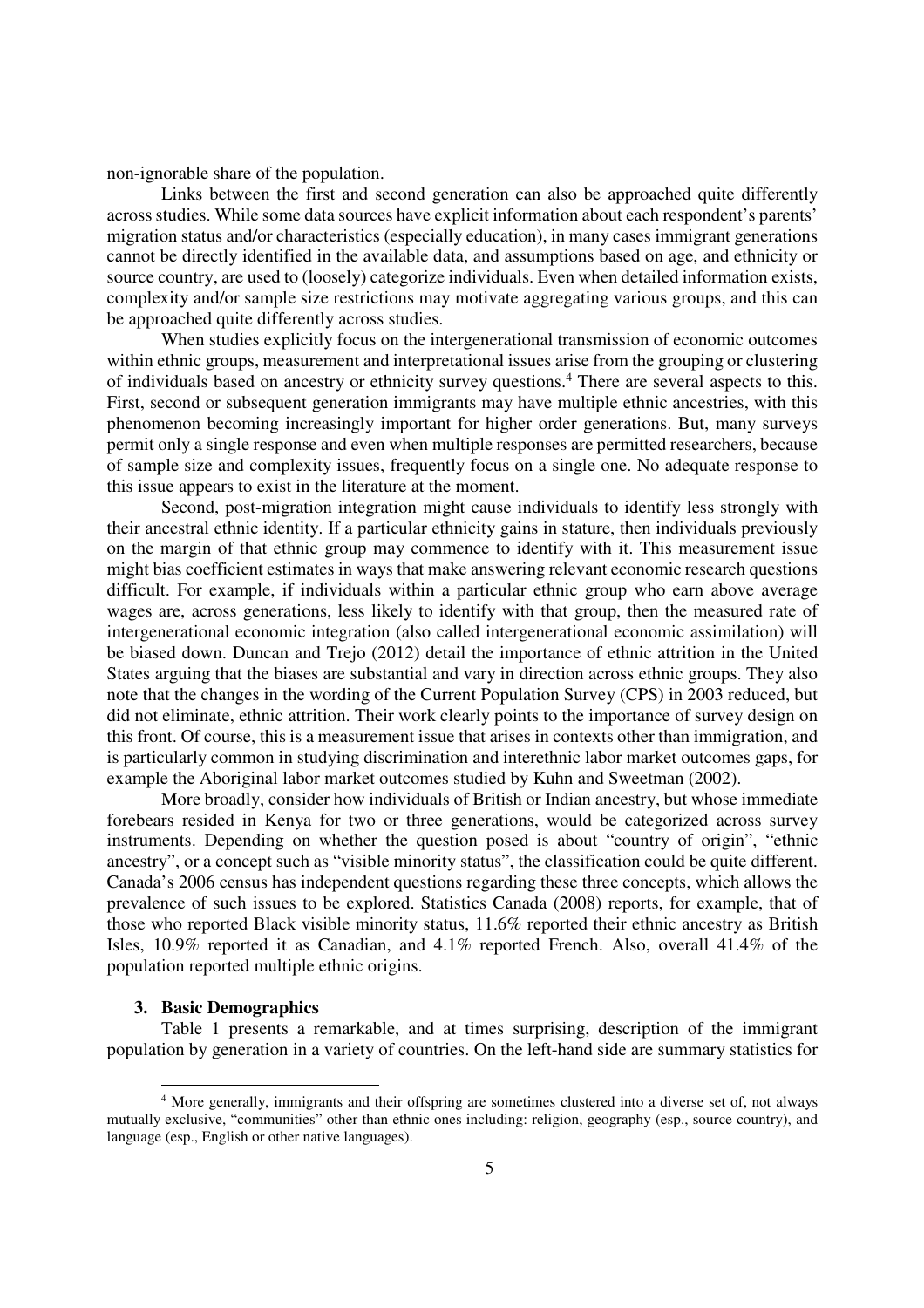adults between the ages of 25 and 54 for European Union countries, with broader age categories for the "traditional immigrant receiving countries" (Australia, Canada, New Zealand and the United States). First-generation immigrants include all foreign-born residents, regardless of age at immigration and/or nationality at birth, and the second-generation are native born distinguished by whether they had one, or two, foreign-born parents. On the right-hand side of the table are complementary statistics derived from the OECD's (2010, vol. V) PISA program, which focuses on children at the level of schooling most common for 15-year-olds. Shares for the combined 1.5 and second-generation are presented in the table since from the perspective of the school system they are quite similar. Despite the differences in the sample definitions, the basic story is very similar across the two.

Perhaps most surprising is that the traditional immigrant receiving countries do not stand out from the others in terms of the share of the population that is second-generation. Of particular note is the United States with only 6% of the adult population second-generation, although the PISA estimates show that 19.5% of the children are first or second generation. Illegal immigration is frequently discussed in the United States' context, but the Pew Foundation (e.g, Cohn and Passel, 2011) suggests that this only increases the first-generation estimate by about 10 or 15% (so at most the first-generation should be roughly 16 or 17%), and the effect for the second-generation adults is undoubtedly smaller. However, this relatively modest share for the second-generation is consistent with United States' immigration history. While the migrant flows in the late 1800s and early 1900s were very substantial, immigration, as it did in many other countries, all but stopped with the onset of the Great Depression around 1930. Even when it started to increase again in the mid to late 1940s the immigration rate in 1949 remained at only 0.13%. Following this period, there was a slow and steady increase in the immigration rate, but (ignoring the regularization around 1990, at which time the immigration rate spiked dramatically to about 0.7% of the population) even in the early 2000s it never exceeded about 0.37% (Aydemir and Sweetman, 2008). In contrast, the Australian, Canadian and New Zealand population percentages are at least two to three times greater. Overall, the comparison of the shares of adult second-generation immigrants in the United States with the other traditional immigrant receiving countries is dramatic. Moreover, the comparison with many European countries, especially France and Switzerland, is equally so.

Within Europe equally substantial differences can be observed across countries, with Estonia, Switzerland, Luxembourg, and France having substantial prime age second-generation immigrant populations. Except for some Eastern European countries (and France), the share among the 25-54 population of first-generation immigrants is larger than the share of second-generation immigrants, confirming the common observation of increasing flows. Particularly large jumps between the first and second generations – from extremely low first generation levels – can be observed in southern Europe and Ireland where immigration is a very new phenomenon. These observations are largely confirmed looking at the PISA sample of 15-year-olds.

Beyond Europe and the traditional immigrant receiving nations, the findings from the PISA data indicate that there are very few 1.5 and second-generation children in South and Central America. However, a few countries such as Israel and the Chinese province of Hong Kong have an appreciable number of immigrant children in their education systems.

While these headcounts are useful, it is important to distinguish the characteristics of first and second-generation immigrants since they influence the policy and economic implications of the dramatic variation in levels seen in Table 1. In the extreme, although most individuals are defined as immigrants because they have actually migrated, depending upon the definition employed it is possible for a person's status to change not as a result of their own geographic mobility but because of changing political boundaries. The breakup of the former Soviet Union,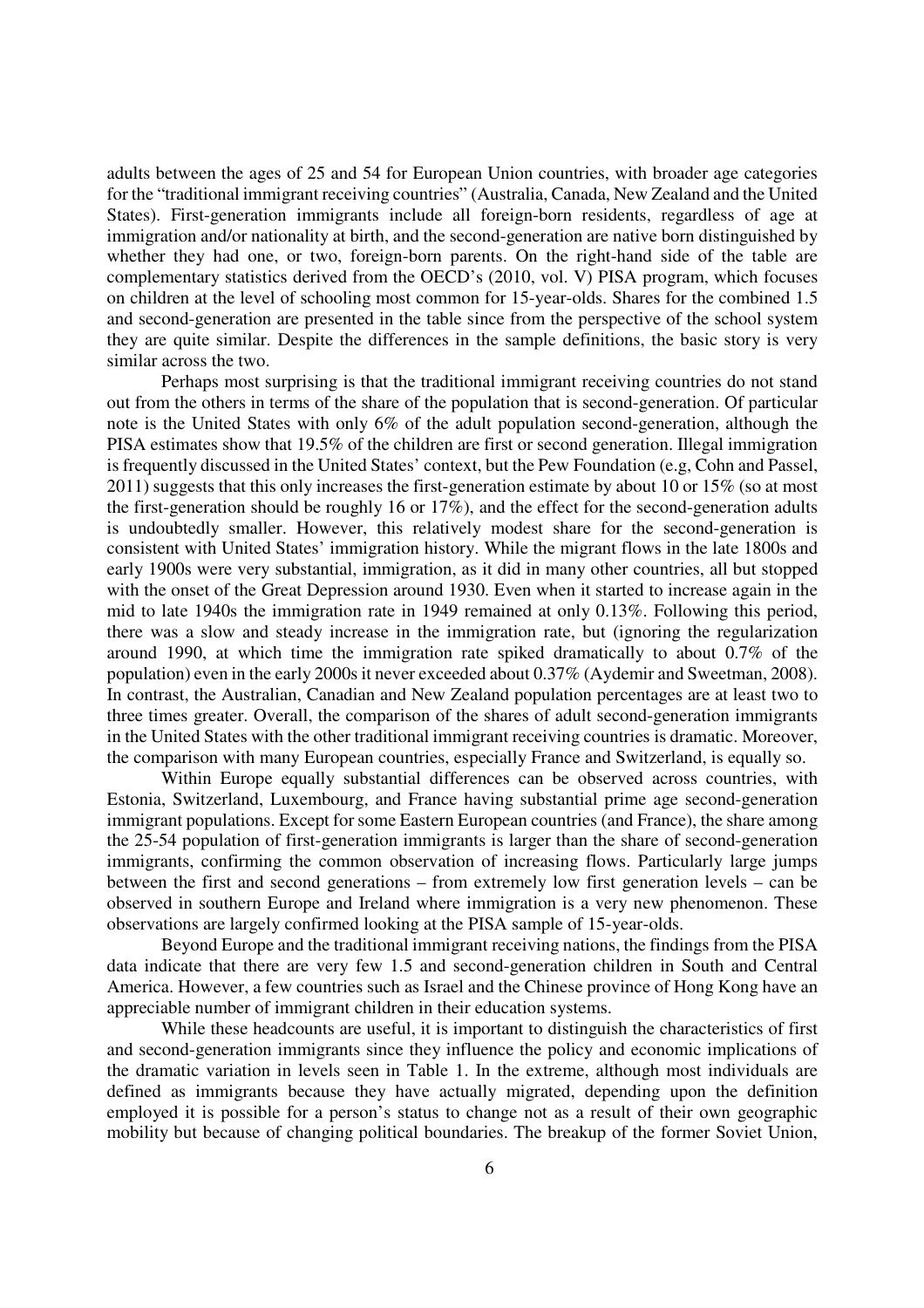Czechoslovakia and Yugoslavia are particularly relevant on this front. Also, occasionally countries are sufficiently closely integrated that they have bilateral treaties, such as the Trans-Tasman Travel Arrangement, that allows citizens of Australia and New Zealand free movement between these nations including the right to stay indefinitely and obtain employment. In these types of situations there is very little economic integration required of these "immigrants", and there are few differences in the linguistic or cultural norms for either the first or second generation to overcome.

In terms of economic integration, including the transferability of skills and the ability to acquire new (especially receiving-country specific) skills, it is useful to understand the cultural and linguistic distance between the sending and receiving countries. This need not coincide with the geographic distance. Distinctions such as these are particularly relevant to the 1.5 and secondgeneration since the variety of population shares seen in Table 1 do not necessarily reflect the challenges faced by, among others, education systems in addressing second language fluency, or labor market regulators in combating racial/ethnic discrimination.

Although it goes beyond the scope of this chapter, one could imagine creating an index derived from the differences in the proportion of the population that is first and second-generation as seen in Table 1, but which weights each observation according to the "distance" from the host country's culture(s) and language(s). This builds on Chiswick and Miller's (2012, 2005) efforts to quantify the concept of "linguistic distance". To illustrate, children of Portuguese immigrants to Spain need to learn a language that differs from their "home language", but the challenges faced by these children and their Spanish teachers are not nearly as large as they would be if instead those 1.5 or second-generation children were native Mandarin speakers. Casey and Dustmann (2008) highlight these issues pointing to the intergenerational transmission of receiving country language fluency. Given the unique position of English as an international language, host countries where the language of educational instruction is English, or another international language, may find it easier to integrate children into their school systems, and subsequently their labor markets. In the same vein, immigrants and their children who make human capital investments pre-migration are more likely to make ones that are general, as opposed to country-specific. Again, countries with a relatively common language are likely to have a relative advantage.

Dustmann and Glitz (2011) set up a very general cost-benefit framework for evaluating multigenerational investments in skills, with a focus on language acquisition. For our purposes skills (e.g., a particular language) can be thought of as having alternative values in each of three countries: receiving, source, and a third one. This categorization allows immigrants to undertake a cost-benefit analysis that integrates over the probabilities associated with three potential future paths: permanent settlement, return and onward migration. Particular skills might have different values in each of the three locations. Parents and second-generation children may be far more motivated, and expend more effort, to learn a language that is valuable in multiple locations, as opposed to one that is spoken relatively infrequently outside of the receiving country.

Beyond this, some receiving countries may have access to immigrants who are culturally more similar than do others; for example, Norwegians in Sweden, and citizens of the United Kingdom in the traditional immigrant receiving countries. Similarly, countries such as France, the UK, and the Netherlands have colonial links that influence migrant flows and affect pre-migration human capital compatibility. Further, as Liebig and Widmaier (2010) note, it is important to consider whether immigrants are primarily from wealthy OECD countries, or non-OECD or low income OECD countries (in particular Turkey and Mexico are quantitatively important in Europe and the United States respectively), since this is also associated with second generation outcomes. Contrast Luxembourg, with a large 1.5 and second generation population as seen in Table 1 but where less than 5% of immigrants between the ages of 20 and 29 are from non-OECD or low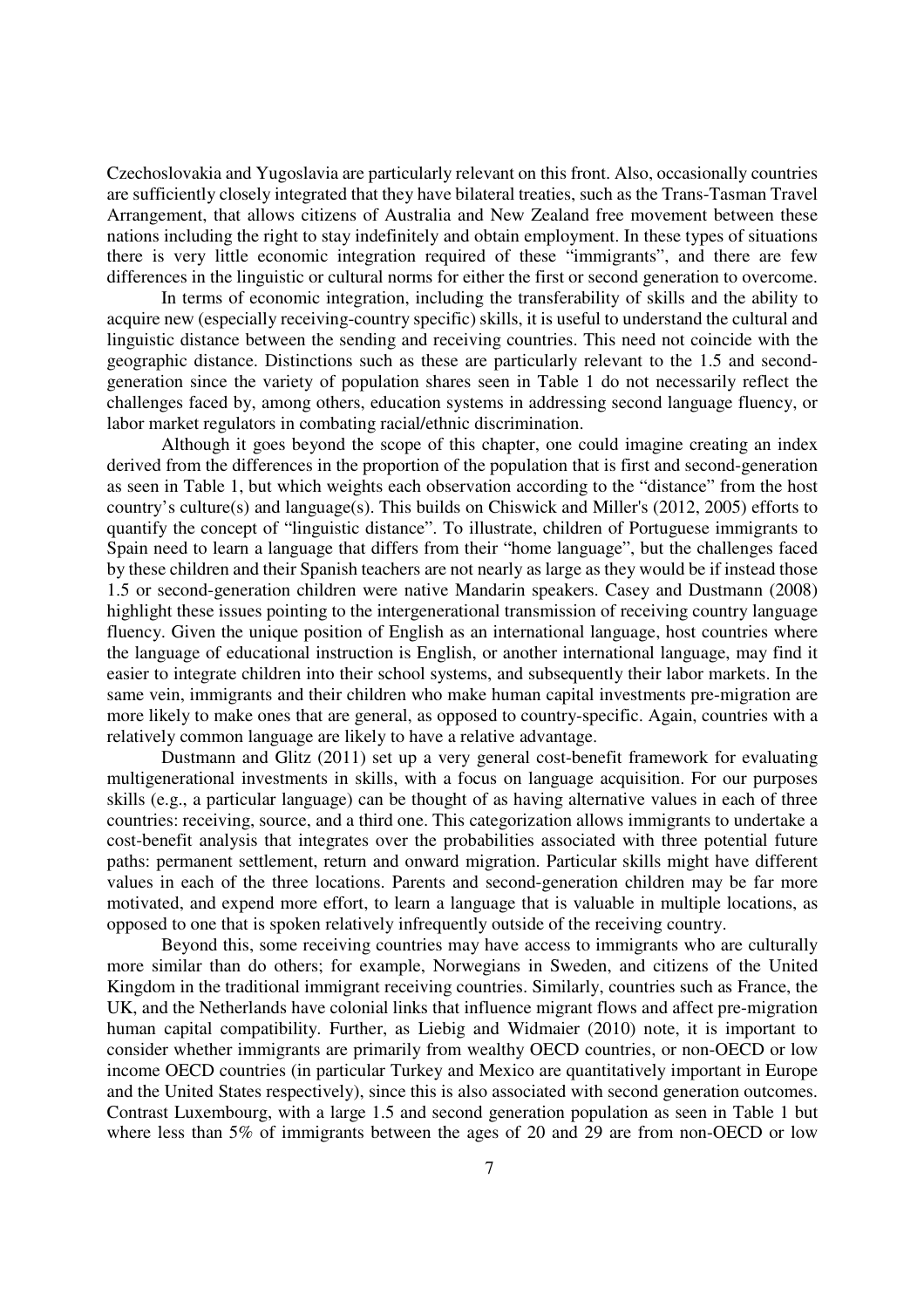income-OECD countries, with countries such as Austria, Denmark, Germany, the Netherlands, Norway and the United States where more than 90% derive from non-OECD or low income OECD countries.

Coming back to the variation in headcounts seen in Table 1, this discussion of linguistic and cultural distance, and of the incentives faced by immigrants regarding their investments in human capital both pre-and post-migration, suggests that headcounts are an insufficient measure of the challenges associated with the economic integration of the 1.5 and second-generation. Receiving country institutions may find it relatively low cost to integrate a very large number of individuals who, for example, already speak the local language. In contrast, those same institutions might find it much more costly to deal with a much lower immigrant share where the linguistic and cultural distance is much greater. In that sense, the information in Table 1 is only the beginning of the story of economic and social integration across the generations.

#### **4. Theory and Institutions**

To make headway in understanding the intergenerational economic integration of immigrants into receiving developed countries, researchers need to be familiar with both economic theory and a range of relevant institutions. While economic theory is always in development, without some such framework to organize and stimulate ideas, empirical findings are only a collection of isolated facts that do not promote comprehension, have little predictive power, and are of limited value in informing policy discussions. Simultaneously, the institutional contexts in which empirical findings occur affect their interpretation and generalizability. Ignorance regarding institutional contexts can undermine the credibility of researchers' interpretations of their findings, and in some cases lead to gross misinterpretations. Moreover, a key role of economic analysis is to consider the impacts of differences in institutional structures, including public and private sector policy, over time and across jurisdictions.

#### **4.1 Economic Theory**

We focus on two key streams of economic theory related to the intergenerational economic integration of immigrants into receiving developed countries. The first is the generational version of the seminal "economic assimilation" concept introduced by Chiswick (1978). Second, we discuss the immigration-oriented offshoot of the intergenerational socioeconomic status mobility literature, with foundational papers in the modern literature being by Zimmerman (1992) and Solon (1992). Borjas (1993) translated this latter literature to the migration context, and Borjas (1992) extended the concept to allow for externalities from ethnic communities.

#### **4.1.1 Economic Assimilation**

Chiswick's (1978) introduction of the concept of economic assimilation focused on individual-level outcomes and is not discussed in detail here since it is addressed elsewhere in this handbook. Nevertheless, it is worth recalling that the most common implementation of the concept in cross-sectional data is an empirical estimating equation that is generically written as:

### (1)  $Y = b_0 + b_l Im m + b_s S + b_e Exp + b_m Y S M + b_x X + \varepsilon$

where *Y* is an outcome variable such as the natural logarithm of hourly wages or annual earnings, employment status, or social outcomes such as voting behavior. The regressors are: *Imm*, an indicator variable set equal to one if the individual is an immigrant, and zero otherwise; *S*, a measure or set of measures of schooling; *Exp*, typically a vector comprising a polynomial or set of indicator variables reflecting work or labor market experience, most commonly estimated as potential work experience set equal to "age minus years of schooling minus 6", although experience is sometimes replaced by age; YSM, years since migration, which is set equal to zero for the native born and, so as to allow for nonlinearities, is typically specified as a polynomial or set of indicator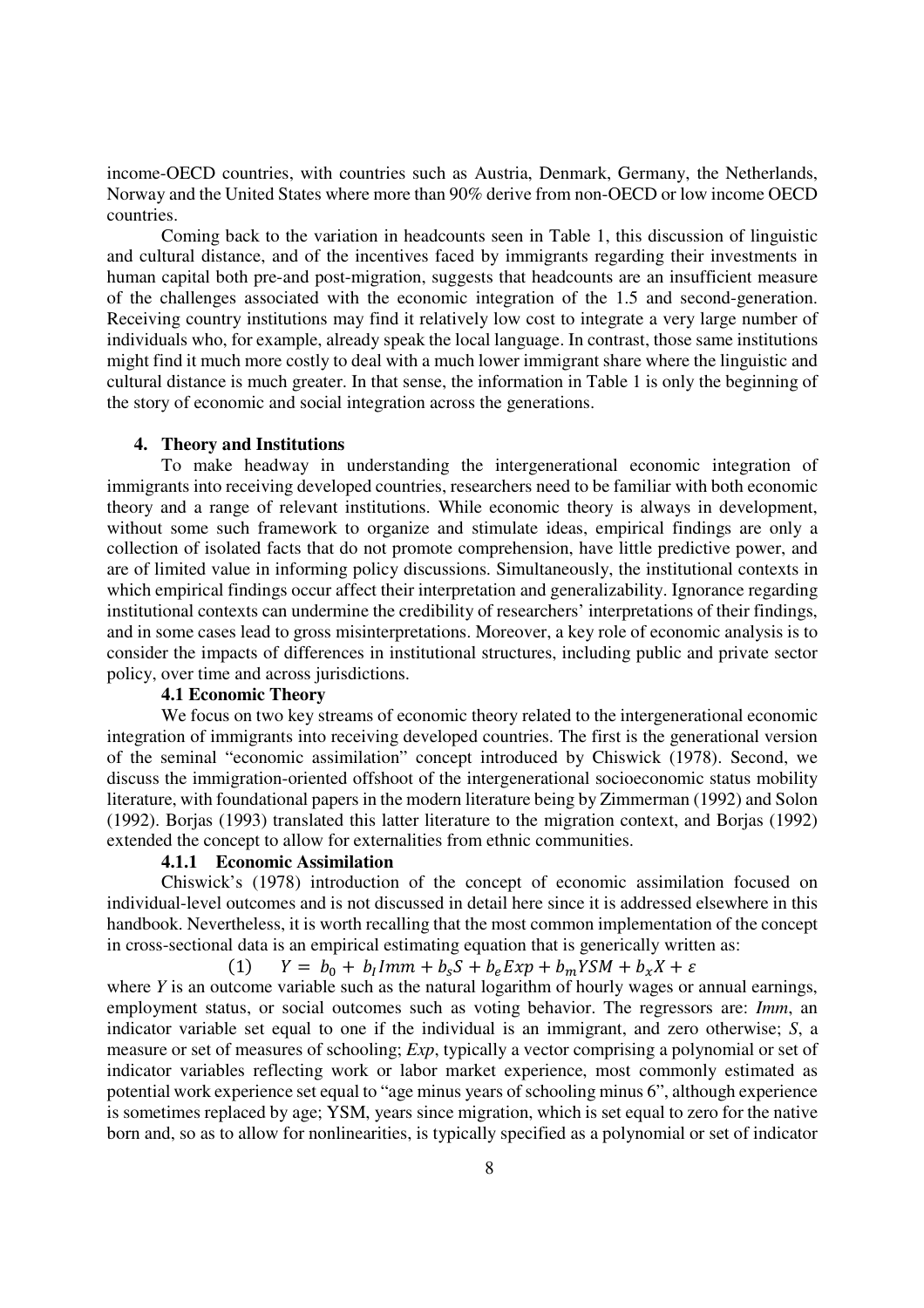variables for various intervals; *X*, a vector of control variables the elements of which are sometimes central to a particular analysis and the interpretation of the regression. The *b*'s are coefficients to be estimated and  $\varepsilon$  is an error term. Fundamental to this specification is knowledge regarding the date of migration (assuming that there is a single such date).

In much work looking at intergenerational integration using cross-sectional microdata the YSM variable in equation (1) is simply replaced by a set of indicator (dummy) variables defining generational membership, as in Chiswick and DebBurman (2004). A common base specification includes up to five such indicators: adult immigrant, child immigrant (1.5 generation), secondgeneration with mother immigrant, second-generation with father immigrant, and secondgeneration with both parents immigrants.

#### **4.1.2 Economic Assimilation with Cohort Effects**

Borjas (1985) pointed out that in cross-sectional data the years-since-migration profile cannot be identified without an (implicit) assumption regarding potential shifts in the value of the immigrant-specific intercept (i.e., *bI*) across consecutive immigrant arrival cohorts. That is, the years-since-migration profile could equally be interpreted as (at least in part) variation in *bI* across consecutive arrival cohorts. He showed how in a time series of cross-sections (or panel data) the two concepts could be independently identified, and he interpreted changes in the cohort-specific intercepts, frequently referred to as "entry effects", as allowing for shifts in cohort quality. Some researchers, however, subsequently reinterpreted the changing (declining in Borjas's paper) cohortspecific intercepts as an equilibrium outcome reflecting the interaction of two (or multiple) sides of the market instead of assigning all of the effect to changes in supply/immigrant side quality – for example, allowing for the possibility of changing employer discrimination (as seen in, e.g., Bertrand and Mullainathan 2004; Carlsson 2010) or changes in the relative earnings of all new labor market entrants (e.g., Green and Worswick 2010), rather than only changes in worker productivity.<sup>5</sup> More generally, if there is sufficient data across time, cohort-specific slopes as well as intercepts can be identified (e.g., Borjas, 2013). These insights carry over to intergenerational analysis where it is equally impossible in cross-sectional data to identify generational economic integration independent of substantive assumptions. Traditional immigrant receiving countries are likely to find this relevant since the appreciable change in source countries among immigrants in recent decades is being reflected in the second-generation (with a lag), which will undoubtedly generate parameter heterogeneity.

Although not as easily attributed to any individual researcher, an additional shift in practice and interpretation has moved some researchers away from the specification in equation (1) and its cohort-effect extension. In its place, researchers are more likely to estimate models, with or without cohort effects, similar to the more general specifications that allow the estimated rates of return to both schooling and experience to differ for immigrants pre- and post-migration, and also allow the estimates to vary between immigrants and the native born.<sup>6</sup> These more general specifications (allowing parameter heterogeneity) raise their own identification and interpretation issues, but also provide greater insight. The move to the less parsimonious specification has been driven by at least two empirical trends commonly discussed in immigrant receiving countries. First, some countries have witnessed a decline in the rate of return to pre-migration labor market experience (Aydemir

 $\overline{a}$ 

<sup>&</sup>lt;sup>5</sup> In part, since the outcomes of the native born can be observed as a baseline, attributing any shift in the intercept term to one side of the market or the other depends on identifying the elasticity of substitution between immigrants and the native born, perhaps conditional on characteristics (such as education and experience) associated with labor market productivity.

<sup>6</sup> Equation (1) in this chapter is a version of equation (4) from Chiswick's (1978) paper, which was a simplification driven by the data he employed. The more flexible model discussed is analogous to his equation (3).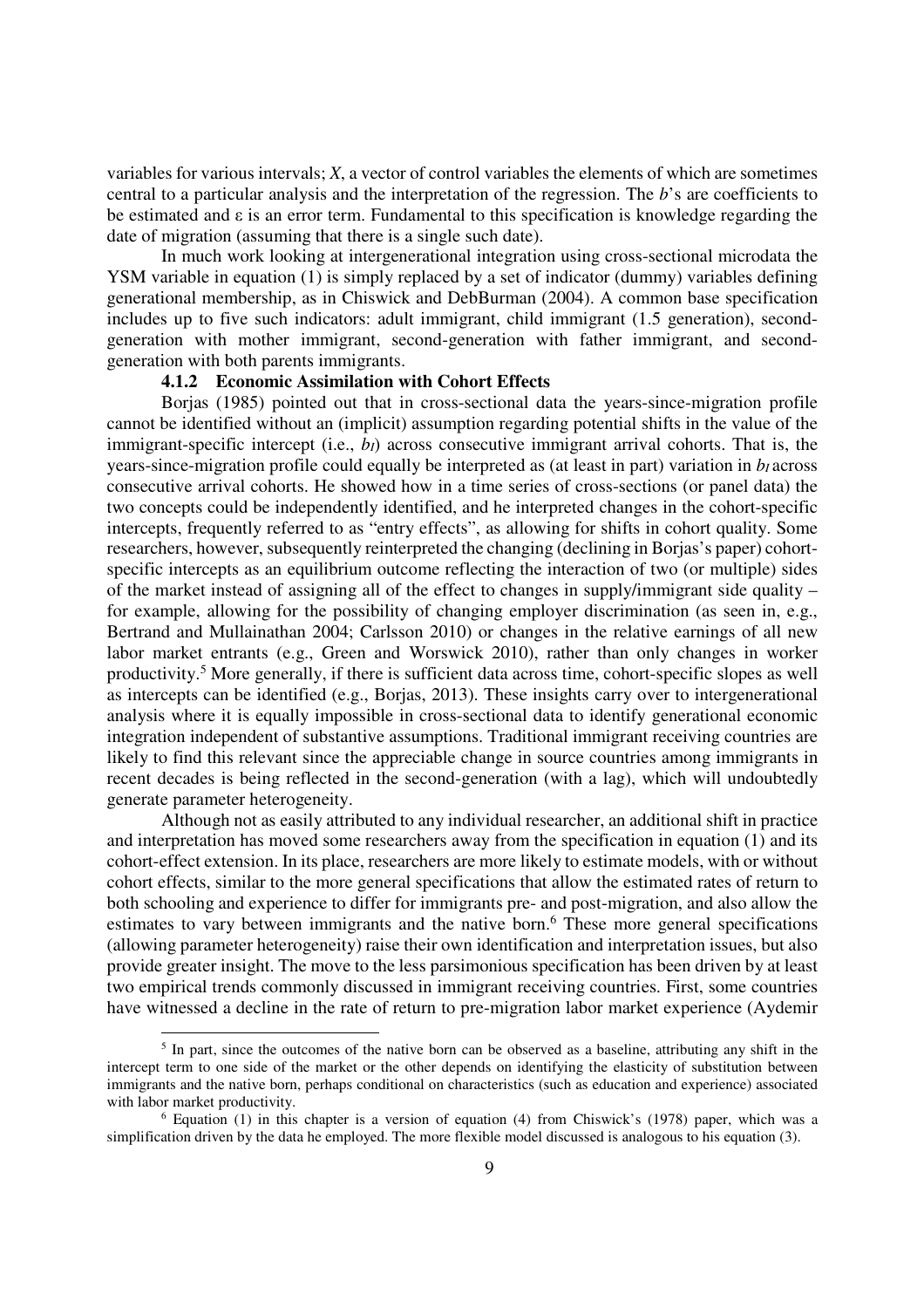and Skuterud, 2005; Borjas, 1995), whereas equation (1) assumes a common rate of return in the post-migration labor market for the pre-migration experience of immigrants and that of the native born in conformable years. Second, across immigrants who migrate at different ages, none, some, or all of their education may be obtained pre-migration, and the rate of return to pre- and postmigration schooling may differ. Further, both the pre- and post-migration rate of return to schooling obtained by immigrants may differ from that received by the native born. Of direct relevance to the intergenerational integration literature is the need to allow for differences in the rate of economic assimilation across generations, but also by ethnic groups (or other such categories), which implies the potential for a wide range of differentiated rates of return.

#### **4.1.3 Intergenerational Mobility**

The fundamental theory of intergenerational mobility is due to Becker and Tomes (1986, 1979), with many of the key issues concerning measurement error and other biases in measurement, particularly lifecycle issues, addressed by Solon (1992, 1989) and Zimmerman (1992). See Solon (1999) for an overview of the early empirical literature that focuses on estimating the intergenerational relationship itself, and Black and Devereux (2011) for one looking at the second phase of the literature that attempts to identify pathways and estimate causal mechanisms of intergenerational transmission.

Adapted by Borjas (1993) to address mobility across immigrant generations, extending the intergenerational mobility framework is nontrivial since the traditional approach assumes that the model is in steady-state whereas the migration decision can be thought of as both a choice variable and an initial condition followed by economic integration. Borjas (1992) extends the basic model in a different direction focusing not on intergenerational mobility subsequent to migration, but on the closely related topic of intergenerational mobility within ethnic (or in principle other, for example, religious) groups where the aggregate group effect takes the form of an externality.

Since the basic models are well described in the literature, we only highlight certain aspects of the versions relevant to intergenerational migration here. Assuming that migrants care about the utility of their offspring, Borjas (1993) shows that a decision to migrate implies that the dynastic utility function including migration exceeds that excluding it. That is, potential migrants select the highest estimated value among estimates of dynastic utilities in their home country and the set of potential countries to which they might immigrate. Migration in this context is a function of the relative rate of return to the migrant's skills across countries and the relative strength of the intergenerational transmission of those skills. If the rate of return to skills across countries is equivalent, then high skilled immigrants will want to reside in the country where skills are most easily transferable across generations. In contrast, low skilled individuals will prefer countries where the skill level of future generations is not highly determined by that of the current generation. It's worth noting that, as is common in the economics literature, Borjas derives his model assuming risk neutral agents with full information (about not only current but future rates of return to skill and rates of intergenerational skill transmission). While both these are clearly simplifying assumptions, we are aware of no research addressing the implications of, for example, tolerances for risk, and the possible intergenerational transmission of the same, for the migration decision and generational integration. It is also worth keeping in mind that this model focuses on the supply side of the market for immigrants, whereas observed outcomes reflect an equilibrium involving the policies of receiving and sending countries as well as technology constraints that affect, for example, the cost of migration.

In the two period intergenerational version with ethnic group level externalities, Borjas (1992) writes down a model in which parents are assumed to maximize a CES utility function over their own current consumption  $(C_t)$  and their child's skill level one period ahead  $(k_{t+1},$  which Borjas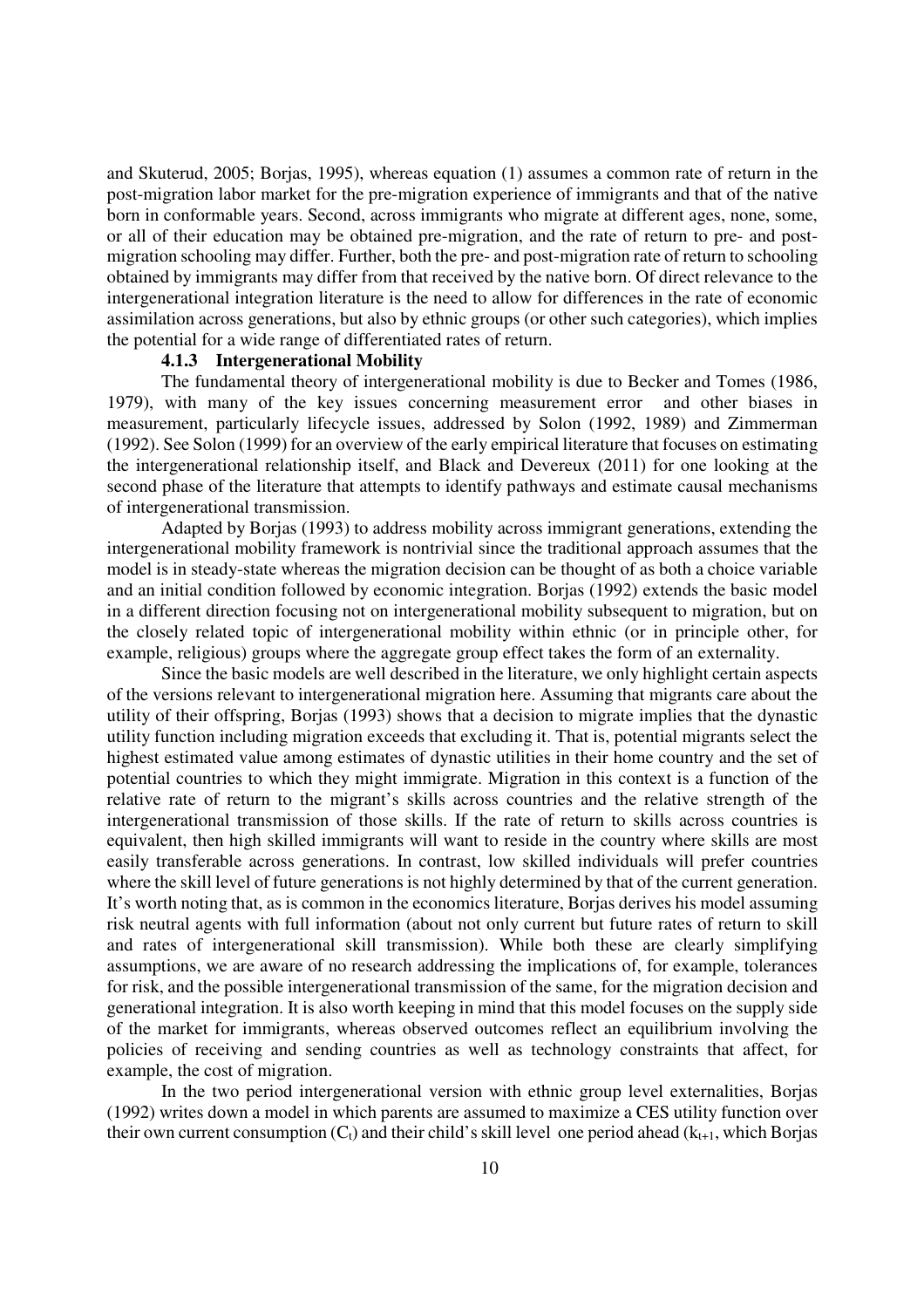terms quality),<sup>7</sup> where  $p$ <1 and the  $\delta$ 's are weighting parameters:

(2) 
$$
U(C_t, k_{t+1}) = [\delta_1 C_t^{\rho} + \delta_2 k_{t+1}^{\rho}]^{1/\rho}.
$$

The key innovation is that the production function for the skills of the child is assumed to be determined by both the parents' skills and those of the community in which the family resides:

(3) 
$$
k_{t+1} = \beta_0 (s_t k_t)^{\beta_1} \bar{k}_t^{\beta_2}
$$

where  $\beta_0$  and s reflects the rate of intergenerational skill transmission, and  $\overline{k}$  is the ethnic group average skill level. While both  $\beta_1$  and  $\beta_2$  are assumed to be less than one, the sum of the two may be greater than one and it is this sum that determines whether  $\bar{k}_t$  converges ( $\beta_1 + \beta_2 < 1$ ), or diverges  $(\beta_1+\beta_2>1)$ , across generations.

Empirically, the almost ubiquitous foundation for estimating the intergenerational transmission of socio-economic status mobility is a simple regression of the form:

(4) 
$$
Y_{i,t} = a_0 + a_1 Y_{i,t-1} + \epsilon_{i,t}
$$

where: *Y* represents an outcome of interest, most commonly some measure of permanent income or educational attainment; *i* indexes groups or families (e.g., ethnic group or father-son combinations); the *a*'s are parameters to be estimated; and  $\epsilon$  is an error term. Given the structure of this regression, if the variance of *Y* is constant across generations, frequently referred to as being in steady-state, then *a*1 represents the intergenerational correlation coefficient and reflects the proportion of the economic status of one generation transmitted to the next. In the context of the move from first to second generation it seems unlikely that the variance in, say, earnings would be constant across generations. In this case the estimate, *a*1, is of the population correlation scaled by the relative standard deviations of the two generations. If the standard deviation of Y is higher for first- than second-generation immigrants, then the regression coefficient is smaller than the correlation. Solon (2013, 1999) discusses aspects of the interpretation for this case and others where intergenerational transmission in relatively simple models is too stylized to adequately reflect the activities captured in the data.

In the case where there are ethnic group influences in addition to within-family transmission processes, equation (4) needs to be expanded. Borjas (1992) suggests introducing ethnic fixed effects with time varying coefficients of the form:

(5) 
$$
Y_{i,t} = a_0 + a_1 Y_{i,t-1} + \sum_j a_{jt} E_{ij} + \epsilon_{i,t}
$$

where *E* is an indicator for person *i*'s membership in ethnic group *j*. Note that even though ethnic group membership is assumed to be constant, its impact is allowed to vary over time. However alternative specifications are also feasible. For example, Chiswick (1988) suggests that the intergenerational transmission parameter, *a*1, might also vary across ethnic groups.<sup>8</sup>

 Borjas (1992) points out that a correlation between children's skills and the ethnic group average need not be interpreted as an ethnic externality. Other causes may also play a role including such issues as discrimination, local school quality, and access to educational financing. Further, following Card et al. (2000) it is further worth considering a few examples of the interpretation of coefficients in regressions such as (4), which are sometimes conducted using individual-level,

 $\overline{a}$ 

<sup>7</sup> Of course, *k* need not be interpreted as skills narrowly defined. It could include any productive attribute affecting utility including, for example, social networks.

<sup>&</sup>lt;sup>8</sup> In his model, ethnic groups are initially identical except for their taste for family size (number of children). The resource constraint of the well-known child quality-quantity trade-off then implies that there are fewer resources available to children in large families, which reduces the value of the intergenerational transmission parameter for larger families.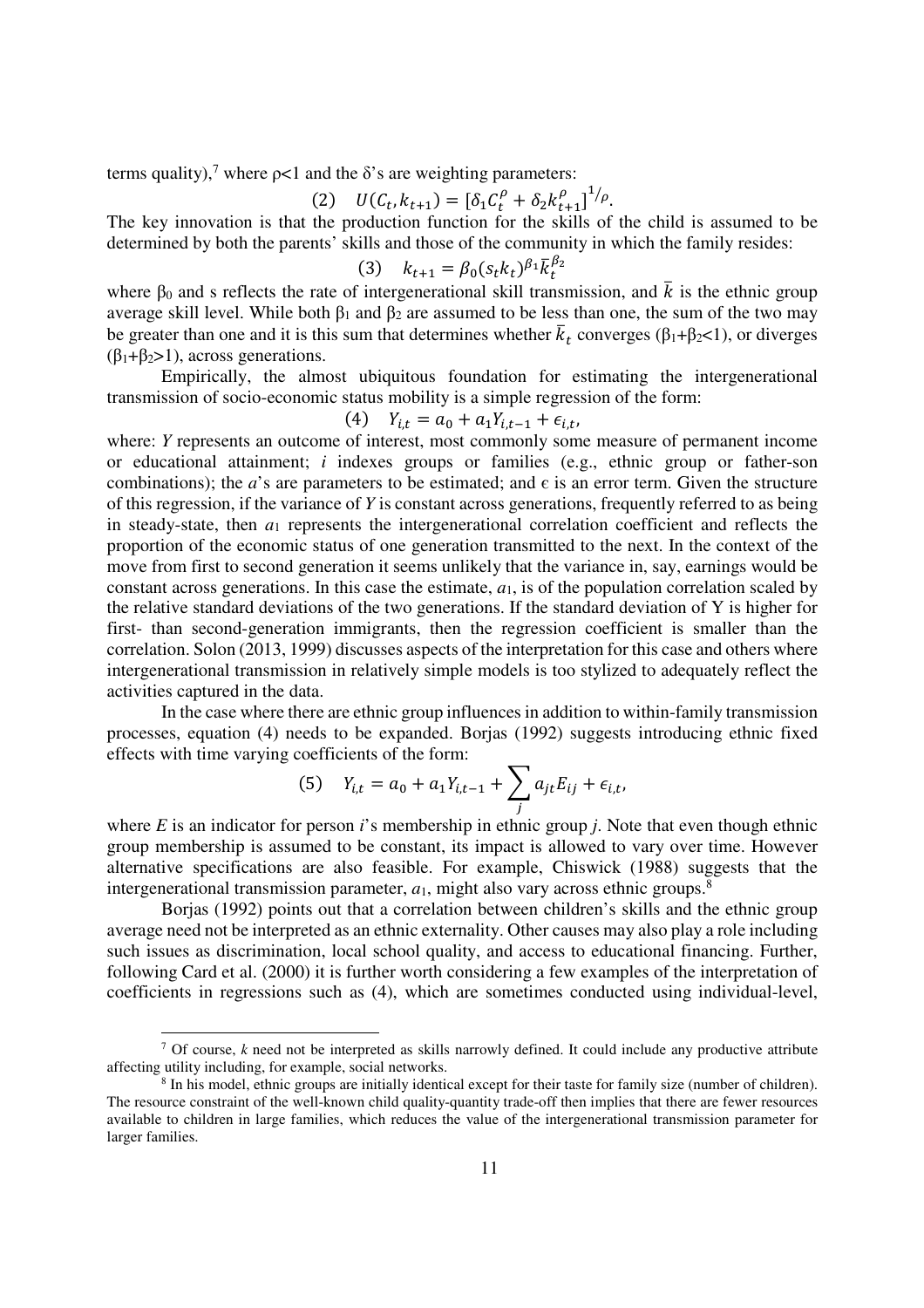aggregate group level, or mixed, data.<sup>9</sup> Consider a regression such as (4) that is estimated using individual level data on fathers and sons, while the true data generating process for the secondgeneration outcome (e.g., educational attainment or wages) is, for example,

(6) 
$$
Y_{i,t} = a_0^2 + a_1^2 Y_{i,t-1}^F + a_2^2 Y_{i,t-1}^M + \epsilon_{i,t}
$$

which includes both father's and mother's lagged outcomes. Then, the probability limit of  $a_1$  from equation (4) is not  $a_1^2$ , but:

(7) 
$$
a_1^2 + a_2^2 \left[ \text{Cov}(Y_{i,t-1}^F, Y_{i,t-1}^M) / \text{Var}(Y_{i,t-1}^F) \right].
$$

This bias implies, for example, that ethnic groups with greater assortative mating will appear, in equation (4) to have a higher level of educational persistence between fathers and sons. Along these lines, if ethnic group level human capital and/or neighborhood effects play an important role as suggested by Borjas, so that the true data generating process is, for example:

(8) 
$$
Y_{i,t} = a_0^3 + a_1^3 Y_{i,t-1}^F + a_2^3 Y_{i,t-1}^{Grp} + \epsilon_{i,t}
$$
,

then if equation (4) is estimated the coefficient in that model will be biased with probability limit: (9)  $a_1^3 + a_2^3 \left[ \frac{Cov(Y_{i,t-1}^F, Y_{i,t-1}^{Grp})}{V_{i,t-1}} \right]$ 

Assuming  $a_2^3$ >0, then (if they exist) ethnic enclave effects or tighter extended family ties resultant from the immigration experience would make the coefficient in equation (4) appear to be larger for second-generation immigrant children than that among generations of the 3+ generation with the same underlying father-son relationship. Also, a grouped estimation strategy for equation (4) would accentuate this effect, and the interpretation of any intergenerational ethnic group level regression must be adjusted accordingly. A coefficient from the aggregate data version of regression (4) is clearly not a "true" family-level intergenerational relationship, but captures a much broader range of influences. However, the grouping does address issues of measurement error and transitory fluctuations in variables such as earnings.

While approaches similar to that by Borias (1992) provide substantial insight and have been successful in allowing economists to think about the role of individuals, families, and communities in the intergenerational transmission of labor market outcomes, education and other variables, these approaches rely on relatively strong assumptions for identification. At their root many of the problems are related to Manski's (1993) well-known "reflection problem". To oversimplify, it details the difficulties in econometric identification involved in understanding whether group outcomes and/or behavior causally affect the choices and outcomes of the individuals in that group, or whether it is simply that individuals who are members of a particular group make similar choices as a result of common unobserved characteristics. Although some researchers (e.g., Cattaneo and Wolter, 2012) acknowledge these identification problems, there is yet to be the push in the immigration literature that has occurred, in particular, in the education literature (for a survey see Sacerdote, 2011) to address the identification issues and substantive economic implications of these community or peer effects (though see section 6). Of particular relevance to this survey is that these identification issues are central to understanding many aspects of intergenerational economic integration where many observers interpret ethnic (and other) communities as playing a formative role.

#### **4.2 Institutions affecting intergenerational integration**

In a broad survey such as this, it is not possible to detail the great variety of institutions that exist across nations and over time. However, it is important to acknowledge the (potential) differential impacts of these diverse arrangements and to consider how they might influence the

<sup>&</sup>lt;sup>9</sup> Not addressed here are the challenges to inference in regressions combining micro- and macro-level data, especially when the number of macro- or group-level clusters is small. See Cameron and Miller (2014) for an overview.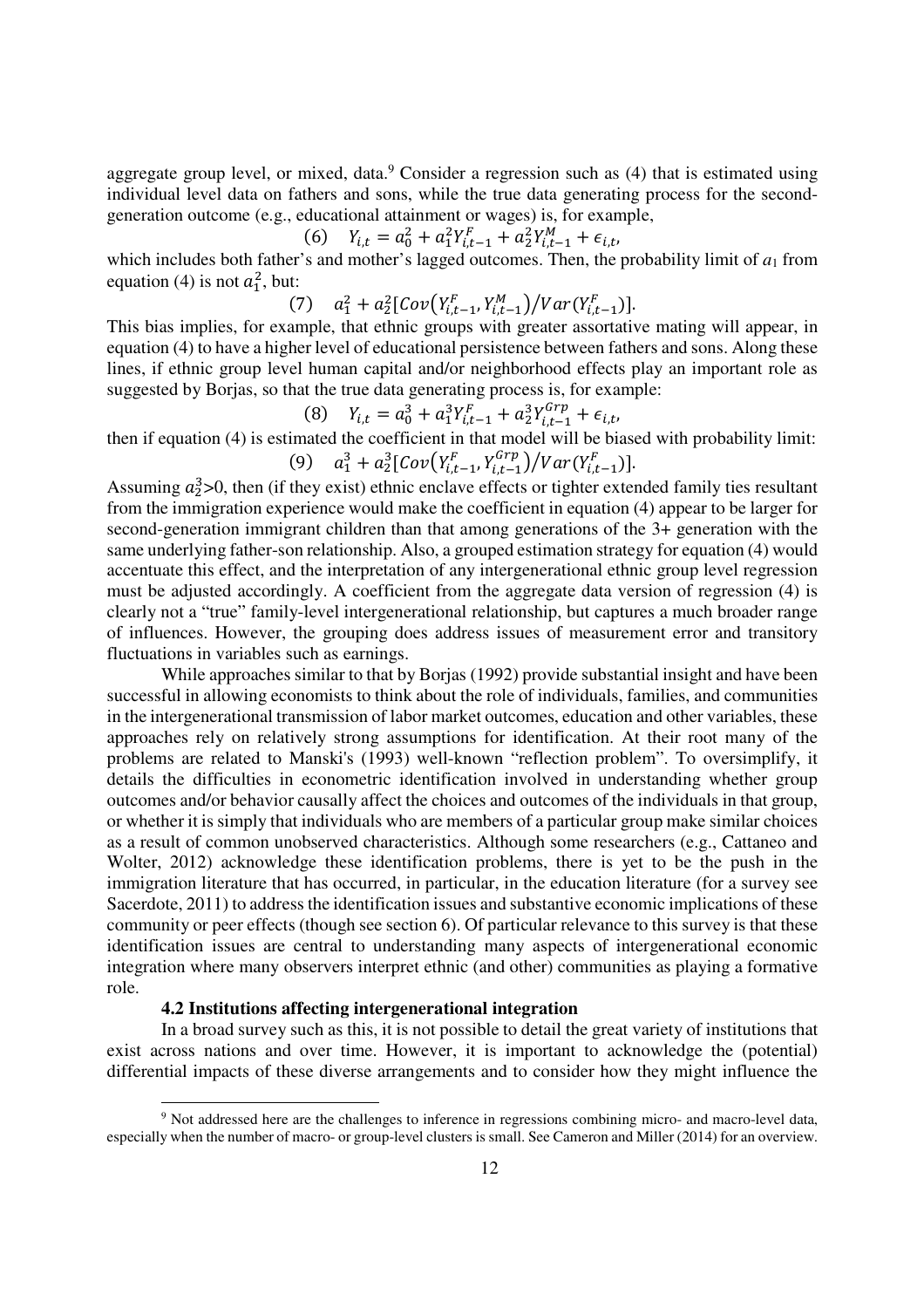intergenerational integration of immigrants and *cause* markedly different outcomes across countries, or within countries across policy regimes. Despite very useful research to date, this is a topic in need of attention.

Clearly, all of the institutions and policies that affect first generation immigrants also affect second generation ones by virtue of the (indirect) transmission mechanisms discussed in section 4.1. However, some of the same institutions and policies also have direct implications for the second generation, while others primarily target the second and subsequent generations. Although any typology is limiting, and ours is not exhaustive, we consider five broad categories of policies and institutions. We provide selected references to published research to illustrate ideas in this section, but we limit the number since our goal is to introduce a simple typology that can be employed subsequently in discussing the broader literature.

First, immigrant selection is clearly central to the outcomes of both first and second generation immigrants. At the broadest level, although there is some overlap, it is worthwhile distinguishing between refugee flows, family reunification, and skilled or economic migration and to recognize how the mix varies across nations and time periods. Additionally, inasmuch as governments are able to execute controls and there is no coercion of families, selection is normally a two-sided process with immigrants choosing among alternative potential destinations. Therefore, the distribution of immigrants across classes within each country reflects an equilibrium. Also, governments are sometimes thought to take "high" (e.g. Australia and Canada) or "low" (e.g. Germany) skills routes in immigrant selection, or to emphasize family reunification (e.g. United States) over skill selection. Aydemir and Sweetman (2008) perform a counterfactual exercise comparing Canada and the United States, predicting the average education level of the future second generation as a function of the current first-generation assuming that the current structure of intergenerational education transmission is maintained. Canada's increasingly high skills route is predicted to increase second-generation educational outcomes appreciably (by about 1.5 years). In contrast, essentially no change is predicted for the United States (an increase of 0.09 years for men, and a decrease of 0.16 years for women), which is consistent with its relatively stable familyoriented selection policy.

Despite this illustration of the potential benefits from taking a high skilled route due to the intergenerational transmission of skills, relatively little research has formally linked immigrant outcomes across the generations to immigration classes. Moreover, the calculus is not as straightforward as it might first appear. Aydemir and Robinson (2008) illustrate that the rate of immigrant departures (onward and return migration) from Canada varies dramatically across immigration classes. Refugees are most likely to stay in the receiving country, economic/business immigrants most likely to depart, with family class immigrants in between – this clearly has important implications for the second generation.

The second broad policy category is the delivery of immigrant settlement services. This includes, but is not limited to, domestic language training, job search assistance for new immigrants, and other formal and informal mechanisms by which immigrants settle into a new society and labor market. It seems likely that most settlement services only impact second and subsequent generations indirectly, via intergenerational transmission. We are aware of relatively little economic research looking at the impact of alternative approaches to settlement services on first-generation immigrants, never mind second-generation ones.

Our third broad policy category has a direct, as well as an indirect, impact on the second and subsequent generations. It encompasses cultural and social attitudes and, if enforced, related formal measures such as multiculturalism and/or anti-discrimination legislation, and requirements such as the 2007 Dutch 'Law on the integration of immigrants' directed primarily at immigrants,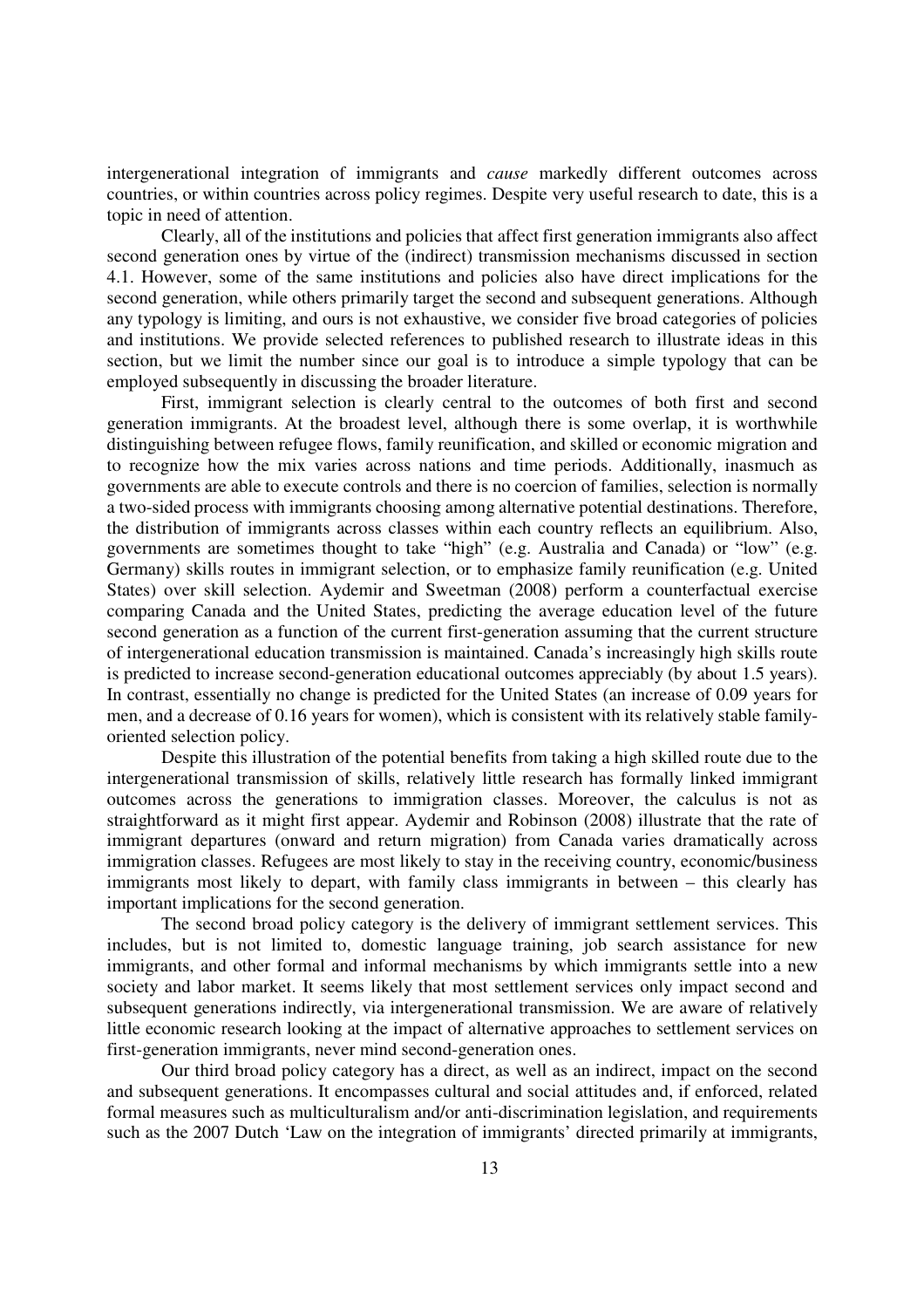and obliging them to integrate into Dutch society. These attitudes and policies may have appreciable impacts on the outcomes of second-generation immigrants. Closely related are regulations regarding access to citizenship and political participation. Social cohesion, labor market discrimination, and even such issues as perceptions regarding the value of investments in human capital may all be affected. In looking at the evolution of ethnic minority earnings gaps across the immigrant generations, Skuterud (2010) observes that relative earnings increase across subsequent generations of minority, but not white, male immigrants. Although he continues to see a modest minority earnings gap for third and higher generations, he interprets some of the gap observed for, especially, first-generation immigrants as reflecting not discrimination regarding outward and visible characteristics, but social and cultural gaps with labor market ramifications that are eliminated across the generations. A broadly similar conclusion regarding the importance of "acculturation" is arrived at by Schaafsma and Sweetman (2001) studying the first and 1.5 generations.

Fourth, the openness of the education system to new immigrants and its accommodation of diverse ethnic and linguistic groups is a key policy area. This is central to the development of the 1.5 and subsequent generations since the education system is commonly viewed as one of the most important institutions for both social mobility and labor market success. Dustmann et al. (2012) show that, on average, immigrant children in most European countries have statistically and economically significantly lower OECD PISA test scores than do the native born in those countries. In contrast, Australia, Canada, the UK and the United States have (across the various econometric specifications) very small negative, zero or even positive gaps. Some of this may have to do with "linguistic distance" (discussed in section 3), and related issues, but it may also reflect the structure of the institutions.

Lüdemann and Schwerdt (2013) suggest that early tracking of youth in the school system (called streaming in some jurisdictions) can serve as a barrier for immigrant youth. Although not addressing immigrants, Pekkarinen et al. (2009) study a Finnish policy change that reduced tracking substantially and found that it reduced the intergenerational correlation of education. Sweetman (2010) has complementary findings in a comparison of immigrant children in Australia, Canada and the United States using data from the Third International Math and Science Survey (TIMSS). He observes a "catch up" with age in test scores for students whose parents do not speak the language of instruction at home, but little impact of years since migration beyond the first year. In accord with this, the OECD's (2012) PISA shows mostly similar years since migration profiles across numerous countries. However, since the TIMSS data sample at multiple ages, they permit a broader picture showing that as youth age the impact of not speaking the language of instruction at home diminishes. Potentially, the linguistic and other influences of their home become less important, which accords with Lüdemann and Schwerdt (2013) contention about the problems associated with tracking immigrant youth too young – before they have had an opportunity to overcome their receiving country linguistic deficits.

Fifth, business practices can have substantial impacts for the integration of immigrants across the generations. Although some notable issues, such as foreign credential recognition, primarily affect the first-generation, many other aspects of employers' human resource and other practices directly impact the 1.5, second and subsequent generations. For example, in one insightful approach a series of papers have investigated racial/ethnic discrimination in hiring practices in the United States, Canada and other countries (e.g., Bertrand and Mullainathan, 2004; Oreopoulos, 2011). Looking at this issue for Sweden, Carlsson and Rooth (2007) sent applications to employers with vacancies in twelve occupations and two cities, Gothenburg and Stockholm. Applications with identical skills were randomly assigned Swedish names and Middle-Eastern names. They find that,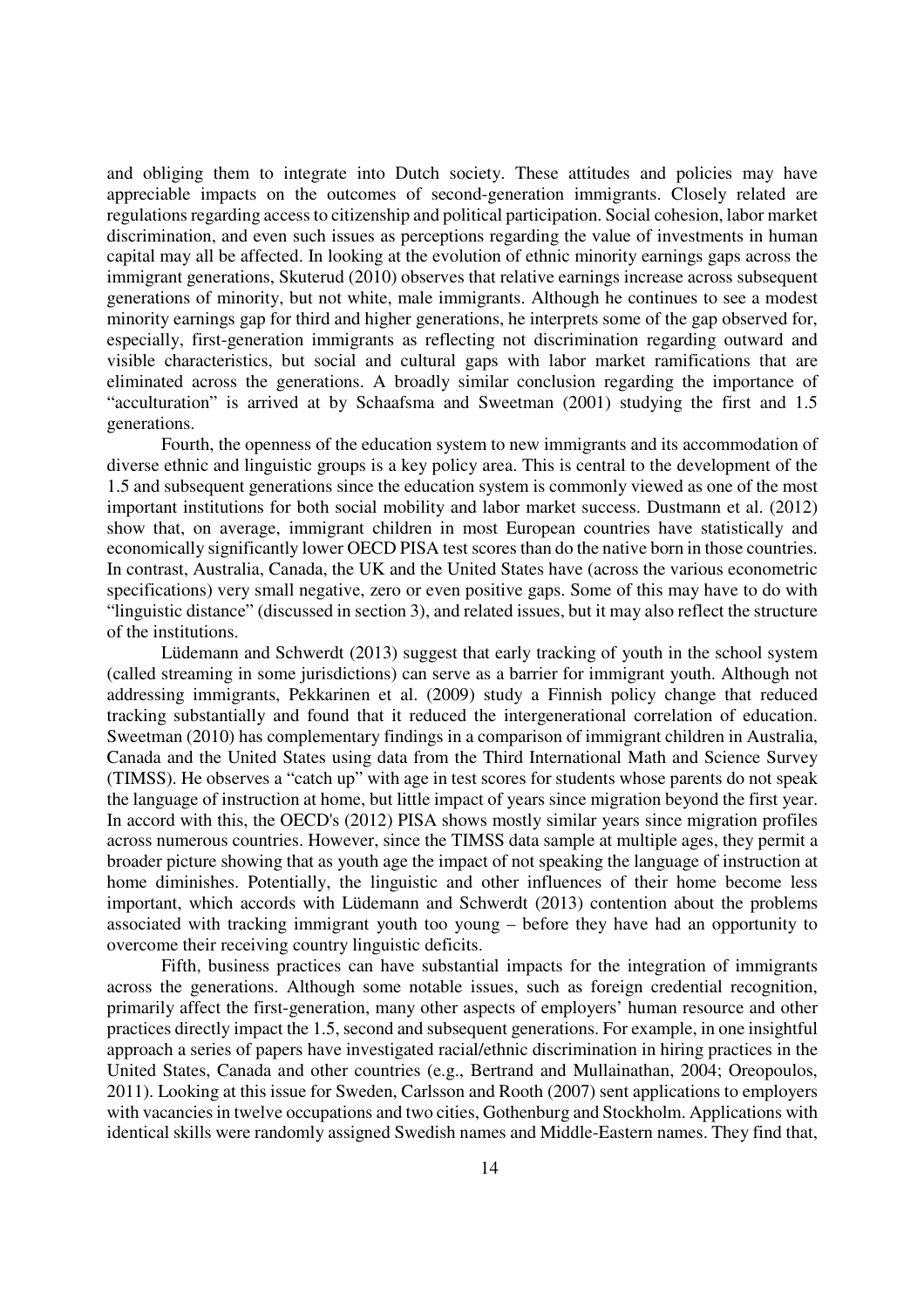on average, 29 percent of the applicants with Swedish names got a callback for an interview, while for only 20 percent of the applicants with Middle Eastern names received one. The authors were able to relate the callback rates to employers and recruiters. They found for example that female recruiters are less likely to discriminate, while in small firms and occupations with many immigrants discrimination is more likely to occur. Carlsson (2010) extends the idea by focusing on first- and second-generation immigrants, finding no difference in recall rates to a job interview.

While focusing on the first generation, Aydemir and Skuterud (2008) look at closely related issues. Using matched employee and employer data, they find that immigrants are non-randomly allocated across establishments and that across, rather than within, establishment wage gaps are the major component of the overall native born-immigrant wage differential. Clearly, understanding the mechanisms by which workers are distributed across firms is important for the second generation, especially since in a very interesting study Corak and Piraino (2011) explore the intergenerational transmission of employers and observe that around 40% of Canadian males at some point work for at an employer for which their father also worked. Further, about 10% have the same employer in adulthood.

#### **5 Education**

Educational attainment is normally measured in completed years of school, certifications attained, or some other measure of quantity, and is viewed as a central indicator of earnings potential and numerous other benefits. However, as pointed out by, for example, Hanushek and Woessmann (2008) and shown to be relevant for immigrants by Li and Sweetman (2014), substantive skills are at least as important as measures of educational attainment, since – especially in international comparisons – the latter frequently serve as imperfect proxies for the skills that affect outcomes of interest such as labor productivity and economic growth. We, therefore, address educational attainment in subsection 5.1 and turn to educational performance, that is, skills as measured by test scores, in section 5.2. The two approaches to measuring educational success are also discussed in the following subsections, although almost all existing research focuses on one or the other and does not directly contrast the two by immigrant generation. Nevertheless, those studies focusing on test score gaps among students within a particular academic level by generation, and sometimes by ethnic group, address this issue.

#### 5.1 **Educational attainment**

Table 2 presents measures of educational attainment for the prime age population across the immigrant generations. It includes information for most European countries, as well as Canada, New Zealand and the United States. Educational attainment is grouped into low, middle and high, with the percentage of each generation within the low and high classes presented. Low education is defined as below ISCED 3, or in the North American context less than a high school diploma. Higher education is ISCED level 5 and above, that is, a two year (or community) college, a university bachelor's degree or higher. The middle, omitted, group comprises ISCED 3 and 4, that is, high school graduates and those with post-high school non-tertiary certification. Following Eurostat, ISCED category 3c is included in the low education group; it includes, from a North American perspective, those with a post-secondary apprenticeship/certificate from a program not requiring high school completion.<sup>10</sup>

For most countries Table 2 indicates that immigrants have the lowest educational attainment, more (or sometimes approximately equally) likely to be in the low education group

<sup>&</sup>lt;sup>10</sup> In practice, the classification of individuals into these categories is not exact and care must be taken in making comparisons in levels. This is less likely to affect patterns across immigrant generations within countries.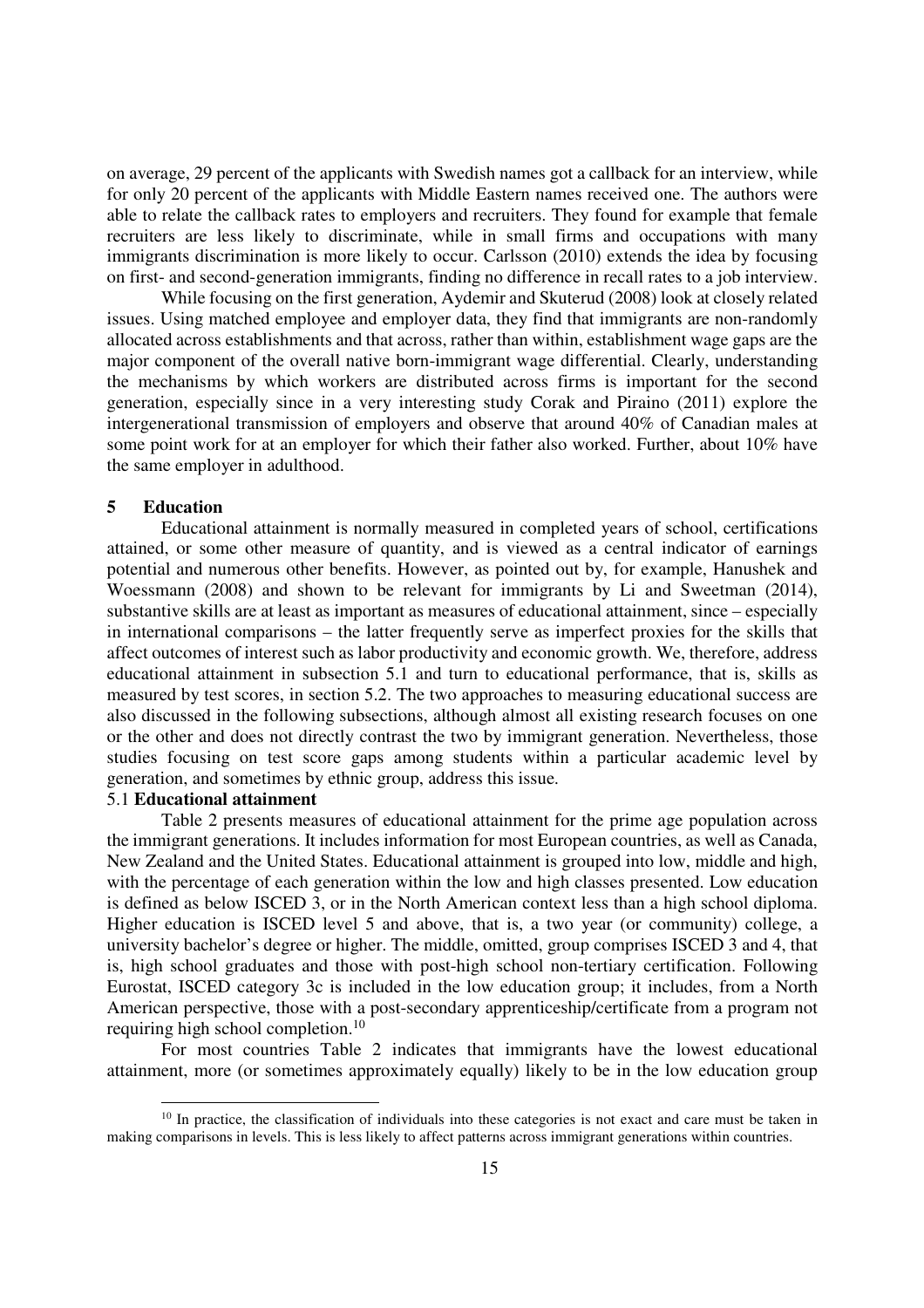than natives and second-generation immigrants. However, there are exceptions, such as Ireland, where natives are quite likely to have low levels of education, and Portugal, where both patterns are reversed. Among the second-generation there is remarkable heterogeneity regarding whether those with one or two foreign-born parents are more or less likely to be in the low education category.

Looking at the other end of the educational spectrum, among the highly educated there are sometimes stark differences between the native born, first-, and second-generation within countries. However, there is no obvious pattern across countries regarding the relationship between the educational attainment of the first generation and native born populations. Although one of the two second-generation categories, and especially that with mixed native and immigrant parentage, is more likely to have the highest share of the highly educated, this relationship is far from universal. Some countries, such as Canada, Ireland, and Poland have remarkably highly educated first-generation immigrants, while in others, notably Italy and Greece, the reverse is the case. Policy, the two-sided immigrant selection process, and institutional features give rise to very substantial heterogeneity in generational educational attainment across nations.

Related to educational attainment, it should also be noted that post-World War II immigration has been primarily urban, and in many countries focused on a few major centers. Since educational attainment is frequently substantially higher in these major cities compared to the rest of each nation, comparisons between immigrants and the native born that condition, or do not condition, on place of residence can produce appreciably different educational gaps.

#### 5.2 **Educational performance**

Table 3 presents information on educational performance, as measured by the OECD's (2010, V) PISA program for the combined 1.5 and second-generation compared to the native born. Average scores vary appreciably across countries, but the immigrant performance gap – the average native score minus the average immigrant score – allows informative comparisons. It shows immigrants having lower scores in most countries, especially the European ones. However, the traditional immigrant receiving countries and the United Kingdom tend to have smaller or even negative gaps, although a few other countries (especially Hong Kong, Israel, and Hungary – although the latter has relatively few immigrants in school) also have quite small or even negative gaps. It seems plausible that those countries with an established tradition of immigration and/or a strong English speaking presence have immigrant children with higher performance, although establishing a high, in contrast to a low, skills national immigration policy – exemplified by Australia, Canada and New Zealand's point systems – also likely plays a role.

The right-hand side of Table 3 looks at the percentage of immigrants who do not speak the language of the assessment at home. This gives some sense of the challenge faced by the school system in educating immigrants from diverse backgrounds. However, in multilingual countries such as Belgium, Canada and Luxembourg it also points to heterogeneity within the domestic linguistic environment. Hence, in some countries the percentage not speaking the language of the assessment exceeds the percentage immigrant. Again, there are dramatic differences across countries, although uniformly those not speaking the language of the assessment at home have poorer outcomes pointing to the challenges of a linguistically diverse classroom for equality of outcomes. But, many of the aforementioned countries with small, or even negative, scores achieve these egalitarian outcomes despite an appreciable percentage of the immigrant population speaking a language other than the language of the assessment.

#### 5.3 **Age at immigration**

Economists have come to understand the importance of age at immigration for educational attainment and broader issues of economic integration for both immigrants and their offspring.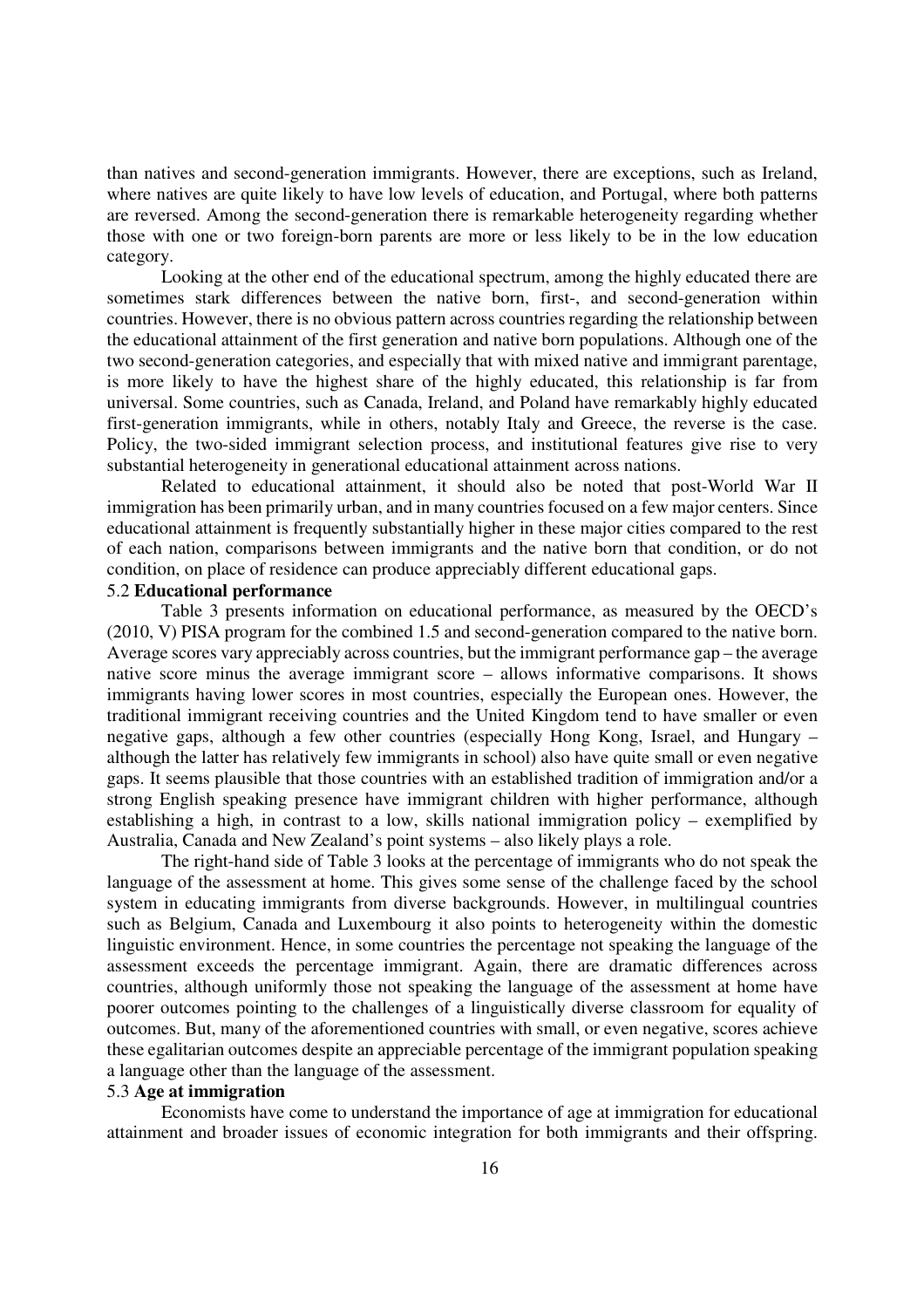Early economic research by Borjas (1995) and Friedberg (1993) considering age at immigration focused on its role, if not appropriately taken into account, in biasing estimates of economic integration (years since migration) profiles estimated in cohort models as discussed in section 4.1.2. In cohort studies based on repeated cross-sections, as opposed to true longitudinal data, addressing age at immigration is relevant because procedures commonly employed for constructing a sample for analysis induce a correlation between the year of immigration and age at immigration. To be of working age and therefore in the sample, the earliest cohorts must have immigrated as children, and the most recent cohorts must have arrived as adults.

Subsequent studies by Schaafsma and Sweetman (2001) using Canadian data, and Chiswick and DebBurman (2004) and Gonzalez (2003) using American data, have expanded scopes and focus on differentiating between the first and 1.5 generations, addressing issues directly related to age at immigration. In terms of educational attainment their results are consistent. In particular, they all observe that in regression models where the dependent variable is a measure of educational attainment, and age at immigration is an independent variable, low order polynomials in age at immigration (e.g., age at immigration and its square) over-smooth the relationship. Allowing for more flexible functional forms shows that immigrants who arrived in their teenage years had lower educational attainment than either those who arrived younger or older.

Schaafsma and Sweetman (2001) posit that those who arrive near the end of high school – an important educational transition – experience an educational shortfall since they have insufficient time to recover from the negative entry effect prior to high school completion. Those who arrive at an older age are likely to have completed their education prior to immigration and have high levels of schooling by virtue of Canada's high skills immigrant selection policies. A deficit of over one year of schooling is observed for those who arrived in this trough. Those arriving during this age range are both less likely to graduate high school, and conditional on graduating high school, less likely to attend university. Without controlling for education, a similar trough is observed for earnings as a function of age at migration, but in a regression context once controls for education are included the earnings deficit is eliminated. More broadly, a reduction in the rate of return to education with increasing age of migration is observed with those among the 1.5 generation who arrive before their teen years having an equal or slightly higher rate of return to education than the Canadian born.

Looking beyond the 1.5 generation, Chiswick and DebBurman (2004) observe that secondgeneration American adults have higher average levels of education than do both first-generation immigrants and the 3+ generation, which is consistent with the findings of Card (2005). However, for two of the largest ethnic groups in the United States appreciable differences in intergenerational integration are observed. While the first-generation educational deficit of Hispanics shrinks in subsequent generations that for Blacks remain stable. Gender differences are also observed with female immigrants having an initial educational deficit of about half the year of schooling relative to their male counterparts, but this gap closes across the generations.

#### 5.4 **Language, starting with age at immigration**

Developing receiving country language skills is an extremely important part of intergenerational immigrant integration. Although this topic extends beyond age at immigration, the connection between immigration age and language development is crucial for the 1.5 generation. Bleakley and Chin (2008, 2004), using data from the United States, made critical strides in recognizing the economic implications of this relationship. That language acquisition is a central feature of immigrant social and economic integration is well understood, but they employed age at immigration as part of an identification strategy – in the context of instrumental variables regression – using immigrants from English-speaking countries as a comparison group. Bleakley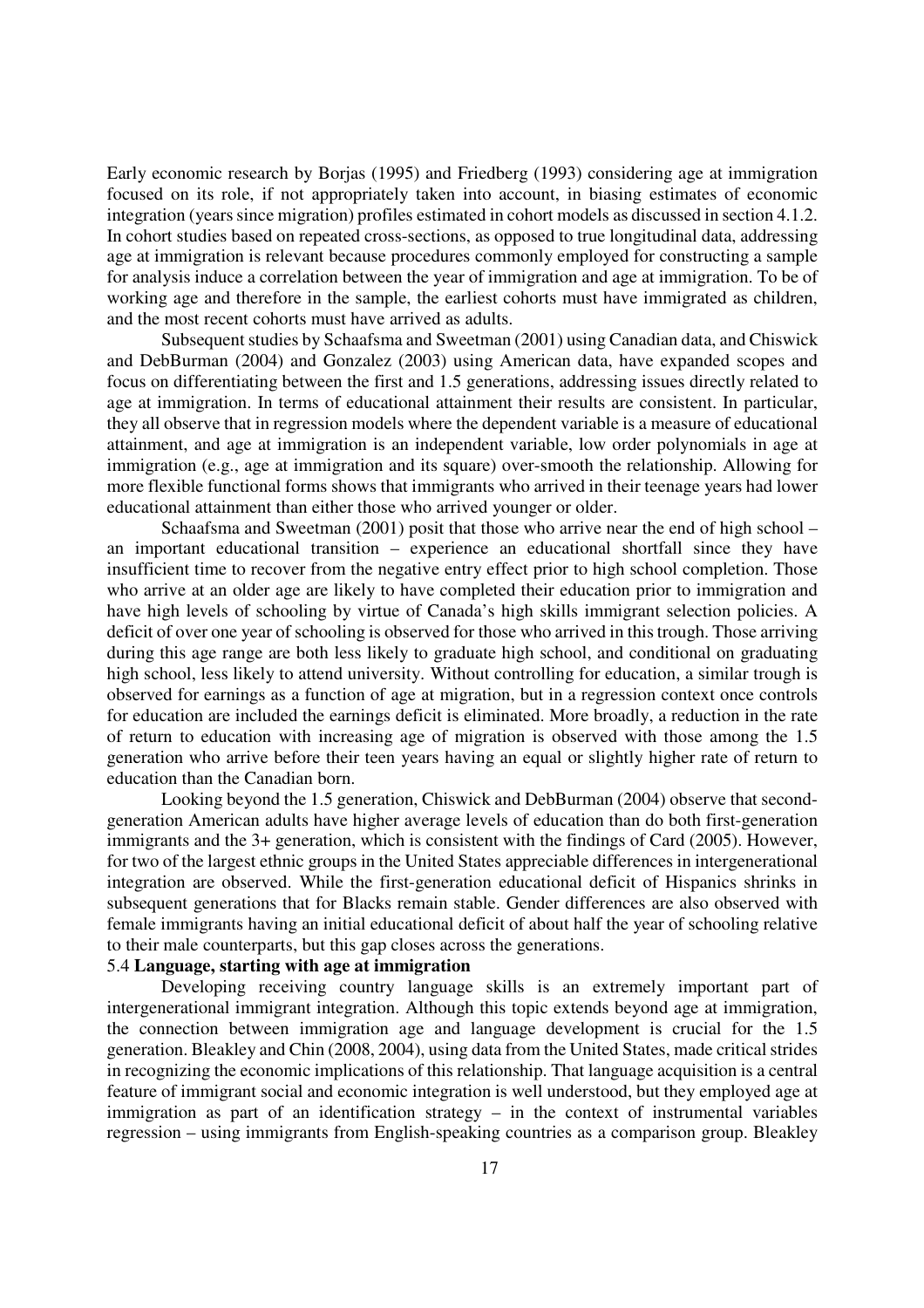and Chin build on what cognitive scientists label the "critical period hypothesis" whereby children exposed to a new language during the critical period become fluent relatively easily, whereas those exposed later have much less certainty regarding attaining fluency. English language ability among those who arrive before the early teen years is almost identical for immigrants from English and non-English speaking backgrounds. However, the proficiency of those from non-English-speaking backgrounds drops off appreciably as age at immigration increases beyond this threshold. They appear to have identified a key causal mechanism driving the results observed in the literature discussed above: "Better English-language skills induce immigrants who would otherwise drop out with the equivalent of junior high or some high school education to at least complete their high school degree" (Bleakley and Chin, 2004, p. 493).

A number of researchers explore the heterogeneity in age at arrival in more detail, or look at various aspects of it, although not in a causal framework. Van Ours and Veenman (2006) present evidence that immigrant educational attainment indeed depends on age at immigration in The Netherlands. Immigrant children in the 1.5 generation who arrive at a young age are indistinguishable from second-generation immigrants, although the age threshold depends on gender and country of origin. Notably, they observe a gap in outcomes between those immigrating from former Dutch colonies and others. Although this represents a bundle of issues including language, institutional structures, and culture that are difficult to disentangle, as with other research it suggests that obtaining receiving country relevant human capital pre-migration improves postmigration educational integration. In short, source region matters. Corak (2012) seeks to pinpoint the onset of the critical period in terms of high school graduation probabilities using the large samples available from Canadian census data and taking into account country of origin and the associated linguistic distance with Canada's two official languages (English and French). He finds no observable turning point for those children emigrating from countries speaking one of the official languages, and the linguistic distance does not affect the location of the turning point, although it does affect the probability of high school graduation. For those who do not speak English or French at home there is an effectively flat profile prior to age nine, but declining outcomes subsequent to those for non-native language speakers. The magnitude of the effect is remarkable and it is precisely estimated given the large samples in the census (and it is also replicated across many independent national samples). For men (women) from all source countries, 1.5 generation immigrants who arrive by age nine have about a 15 (12) percent chance of not completing high school. In contrast, for both sexes, about 24 percent of those who arrive at 16 or 17 years of age do not complete high school. For non-English speaking immigrants the gap is typically much larger, although the thresholds can vary. For example, male Portuguese immigrants who arrive before age five or six have a just over 25 percent chance of non-completion, whereas for those who arrive between 15 and 17 the percentage is about 60 to 70.

Böhlmark (2008) observes an age at immigration profile consistent with the literature to date, but he exploits Swedish register data that permit within-family variation to be used as a source of identification. Perhaps surprisingly, in comparing across specifications he finds that siblingdifference, and simple cross-sectional, models have remarkably similar results. Like Corak, he observes a critical age of approximately nine. However, this threshold is not universal; Bratsberg et al. (2011) point to age seven for non-OECD students in Norway, and all find variation in the profiles as a function of "source country". This latter is a consistent theme. The bundle of characteristics represented by "source country" has an appreciable association with outcomes. While some research looking at colonial or other institutional and linguistic ties, and linguistic distance, is starting to provide insights into this rather blunt classification, much remains to be done.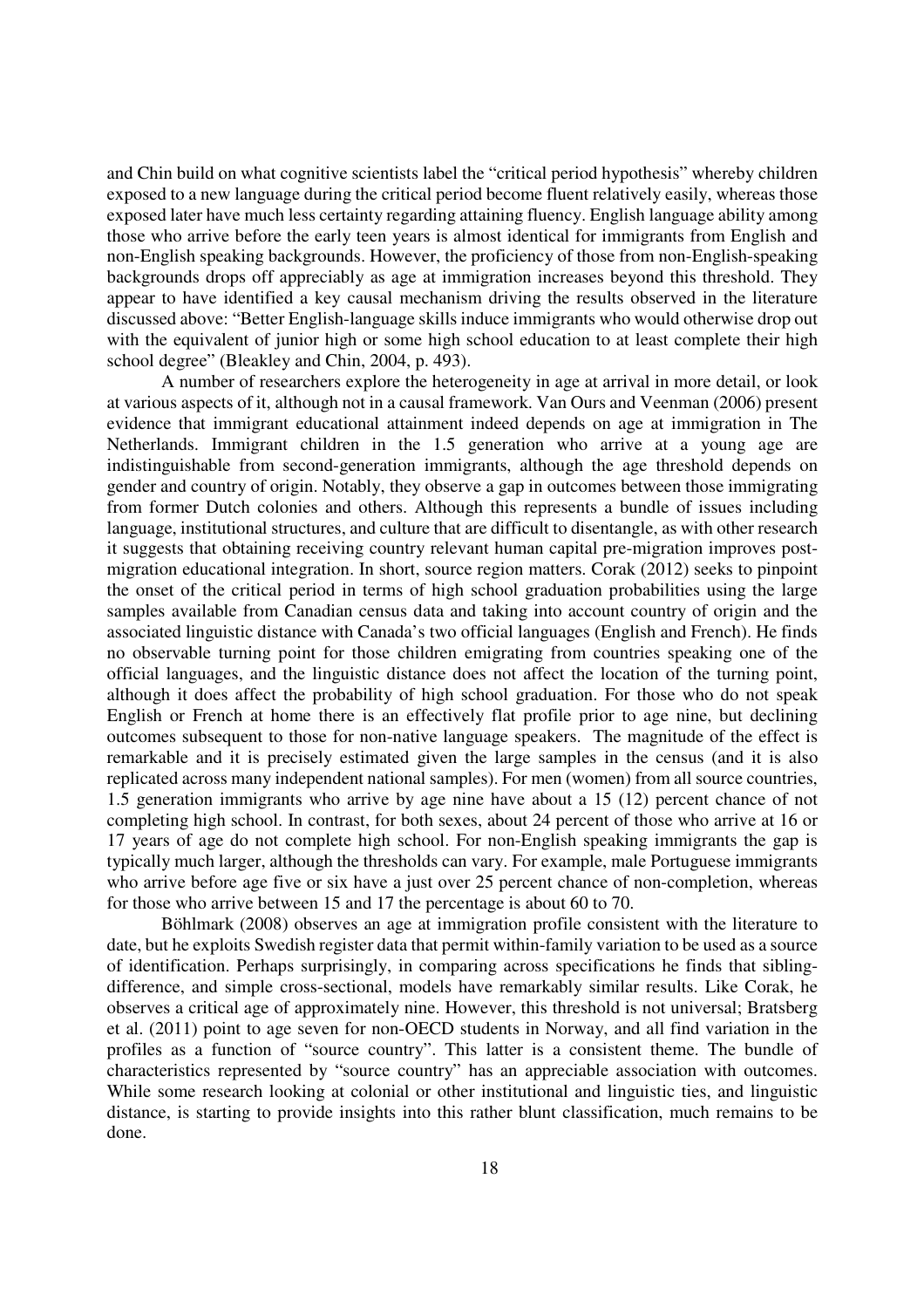Overall, it appears that the young age turning point is not driven by educational transitions. Although the probability of high school non-completion increases the closer is the immigration age to the normal age of graduation, and this may influence the slope of the gradient beyond the turning point, the shift from a flat profile to an increasing one seems to reflect the cognitive development aspect of the critical period hypothesis.

Turning from a focus on attainment to achievement (from years of schooling to test scores) Heath and Kilpi-Jakonen (2012) compare several countries using three rounds of the PISA data. Small samples of immigrants in many countries require them to employ parsimonious specifications and they elect to model the natural logarithm of age at arrival – sometimes interacted with source country – as the key independent variable, which means that inflection or kink points cannot be observed. A key benefit of their data, however, is that the authors can study outcomes related to the relative quality of education in the source and receiving countries, which raises issues relevant to age at immigration because of the cumulative growth of gaps in skills. Children moving to, for example, high-quality education systems from low quality education systems seem to accumulate larger deficits with increasing age at migration.

 Worswick (2009) confirms many of the findings discussed above by noting that the children of immigrant parents (both 1.5 and second-generation) in the Canadian system have low performance on vocabulary tests at ages four to six regardless of the language of their parents. But, using longitudinal data, he also observes that the average performance of these same children on reading and mathematics tests by age 14 is indistinguishable from that of the native born if their parents speak the domestic language, and it is actually higher when neither parent speaks the receiving country language. It is unclear to what degree these positive results are attributable to the Canadian institutional framework, but it is worth noting that the nation pursues a high skilled immigration selection policy, has active settlement services for both adult and child immigrants, and has very little educational tracking in the early grades.

In accord with Worswick's findings, Dustmann et al. (2010) find that both 1.5 and second generation immigrant children outperform the native born in terms of educational achievement. This is surprising since just before the start of primary school, immigrant children under-perform in early cognitive tests. The authors attribute the improvement of immigrant children during school to the language spoken at home. While non-English immigrant students start with a deficit, once at school it is not only eliminated but reversed. For immigrant children for whom the language spoken at home is English the improvement of educational achievement is substantially less. Wilson et al. (2011) find similar results for state school students in England. Here too, immigrant students make greater progress at school than natives.

Taking an ethnic perspective, and focusing on disadvantaged second generation students using the British Cohort Study 1970, Meunier et al. (2013) find heterogeneity in test results as the students aged. While children born to both South Asian and Afro-Caribbean parents had notable disadvantages in primary school, the relative outcomes of South Asian students improved in later education whereas those for students with Afro-Caribbean parents remained stable. This suggests that ethnic or community norms, as well as intergenerational expectations within the family, may play an extremely important role. These ethnic differences prompted Finnie and Mueller (2010) to highlight related issues, especially parental aspirations, which seem to more than compensate for first generation parental educational deficits and prompt educational attainment that is above the national average (see also Christofides et al., 2008).

One additional observation in Worswick's (2009) study that is also found in Danish research by Nielsen and Rangvid (2012), and Australian work by Chiswick et al., (2005) is that students' test score increase with the parents' years since migration (presumably proxying for economic,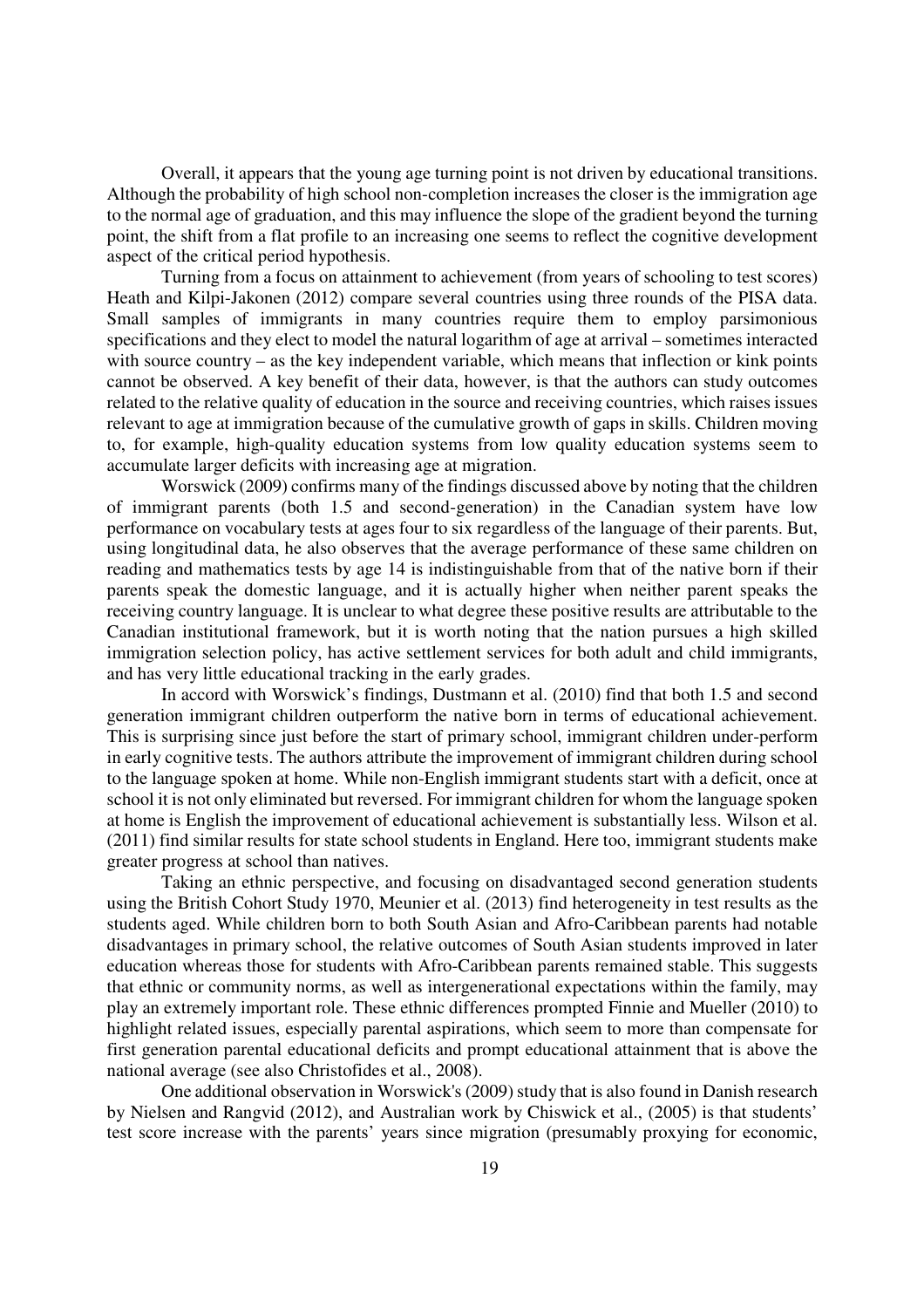linguistic and cultural integration). However, the child's own years since migration beyond the first year or two do not seem to affect the child's outcomes. This suggests an important avenue for the intergenerational transmission discussed in section 4.1.3 to affect both educational attainment and achievement.

Using a clever identification strategy, Bleakley and Chin (2008) push the intergenerational transmission idea beyond correlational effects. They demonstrate that an echo of age at immigration, combined with the critical period for language acquisition effect, can be observed among the second-generation. Their work is motivated, in part, by the observation that roughly half the children in the United States public school system who are classified as having limited English proficiency are American born, with most being the children of immigrants. Pursuing an empirical strategy that uses parents' age at immigration as an instrument for parental (and presumably household) English language skills, they observe that parents' English language proficiency has a causal impact on that of their children prior to middle school but then dissipates – again suggesting that the influence of family domestic language ability diminishes with the age of the child. It seems that cumulative exposure to the domestic language, in the formal education system and/or by less formal social interactions, allows 1.5 and second generation youth with initial linguistic deficits to develop language skills at a rate that, consistent with Chiswick's immigrant assimilation hypothesis, exceeds the rate of the 3+ generation. This remarkable performance may be stimulated by parental aspirations. Nevertheless, the initial deficit causes second-generation children of parents with poor language skills to be more likely to drop out of high school and repeat a grade. Clearly, language is one of the key elements of the source country "black box".

While many aspects of the relationship between the economic integration of immigrants across the generations and language are discussed with respect to age at immigration, a number of studies addressing intergenerational language issues are not directly tied to that concept. Looking across several OECD countries using the OECD's PISA data on 15 year olds, Dustmann et al. (2012) compare the educational gap between second-generation immigrant children and native children. While several parental characteristics are important determinants associated with the educational gap, speaking a foreign language at home is the single most important predictor. Chiswick et al. (2005) confirm many of the observations made to this point. Additionally, and in accord with Dustmann et al., using Australian data on families they point out the large positive correlation in the unobserved determinants of language proficiency among siblings and between children and their parents.

#### 5.5 **Country of destination, mixed marriages, and related issues**

Members of the 1.5 and second generations have educational attainment and achievement differentials that vary from large and positive to zero to large and negative across countries. The negative gaps, where the second-generation have lower educational attainment, are more likely to occur in Europe, and positive gaps are more likely to occur in the traditional immigrant receiving countries. While the sources of this remarkable diversity in outcomes across nations are not fully understood, some pieces of evidence are accumulating suggesting that there is not a single encompassing explanation.

 Aydemir and Sweetman (2008) contrast the marked differences between the United States and Canada. In the United States (controlling for age and looking at each sex separately) both the first and 1.5 generations have appreciably fewer years of schooling than does the 3+ generation with the deficit for adult immigrants being about three times larger. In contrast, in Canada both of these generational groups have about one additional year of schooling relative to the 3+ generation. However, in both countries second-generation immigrants have greater educational attainment than the 3+ generation, although the size of the gap is appreciably larger in Canada. In Europe the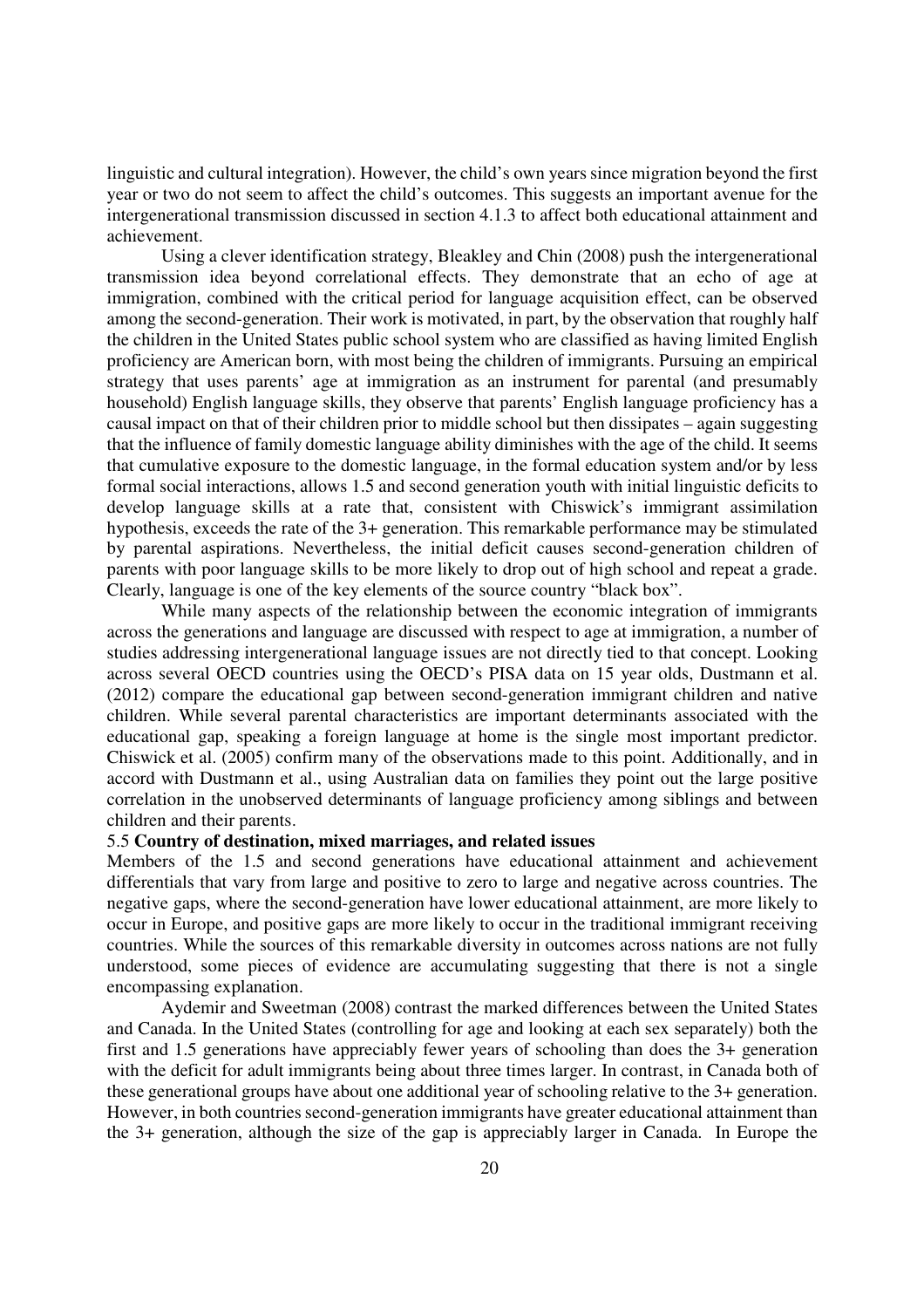second-generation has inferior unadjusted educational outcomes to the 3+ generation in most countries as seen in, for example, Table 3. However, for France at least, Belzil and Poinas (2010) show that while second-generation immigrants do worse in educational attainment, this gap is mainly explained by differences in parental background. Once these are accounted for the differences are small. In part, immigrant selection seems to play a role in these findings. Further, Schnepf (2007) conducts a cross-country analysis and studies differences in math and reading test scores between the native and immigrant children in each country. She finds that immigrant children score less than the native children, but not all estimates suggest statistically significant differences in the test scores between the two groups. Colding et al. (2009) study the educational progression of second-generation immigrants and immigrant children in Denmark, finding that family characteristics and age at immigration are important determinants of the observed gap in educational attainment.

It matters for the educational attainment of second-generation immigrant children whether both parents are foreign-born or the parents have a mixed marriage in which one parent is native born. When Aydemir and Sweetman (2008) divide the second-generation into those with only the mother, only the father, or both parents immigrants, then having a native born mother is a modest advantage for Americans. Again, in contrast, in Canada the second-generation with two immigrant parents has somewhat greater educational attainment. Looking exclusively at the United States, Card (2005), and Card et al. (2000) find very similar results, but the latter note that the secondgeneration originating from Mexico and the rest of Latin America have, on average, much lower years of schooling – lower than that of the 3+ generation and the second-generation from other source countries. Chiswick and DebBurman (2004), and Ramakrishnan (2004), find that secondgeneration immigrants in the United States attain more years of education if their parents have a mixed marriage. However, Furtado (2009) finds that having an American born mother has a negative effect on the educational attainment of children. Children with a foreign born father and a mother born in the United States have a higher high-school dropout rate than children from a foreign born mother and an American born father or two foreign born parents. One plausible explanation is that variation in first generational educational aspirations for their progeny is a key driver.

In Europe, mixed marriages also influence the educational attainment of second-generation immigrant children. Van Ours and Veenman (2010) explore the effect of interethnic marriages on the educational attainment of Moluccan immigrant children. Shortly after the end of the Second World War there was a boat-lift of Moluccans from Indonesia to the Netherlands. The Moluccan immigrants were randomly distributed across the Netherlands. Van Ours and Veenman (2010) exploit this random variation to account for possible selectivity in marriage formation. They find that children born from Moluccan fathers and native mothers have a higher educational attainment than children from two immigrant parents or children from a Moluccan mother and a native father. Ohinata and van Ours (2012) investigate the differences in test scores between immigrant children in the Netherlands and native Dutch children conditional on personal and family characteristics and the classroom environment. They also highlight the differential educational achievements by first and second-generation immigrants. They find that immigrant children aged 9 and 10 perform worse in terms of science and math test scores compared to native Dutch children whereas almost no significant differences are found for reading test scores. The negative performance is observed particularly among the 1.5 generation. Only if their parents have a mixed marriage (i.e., marriages in which either the mother or father is native Dutch) does this worse performance disappear. Age at immigration is particularly important for immigrant children born from homogeneous ethnicity immigrant marriages. Increasingly negative educational achievements are observed the later these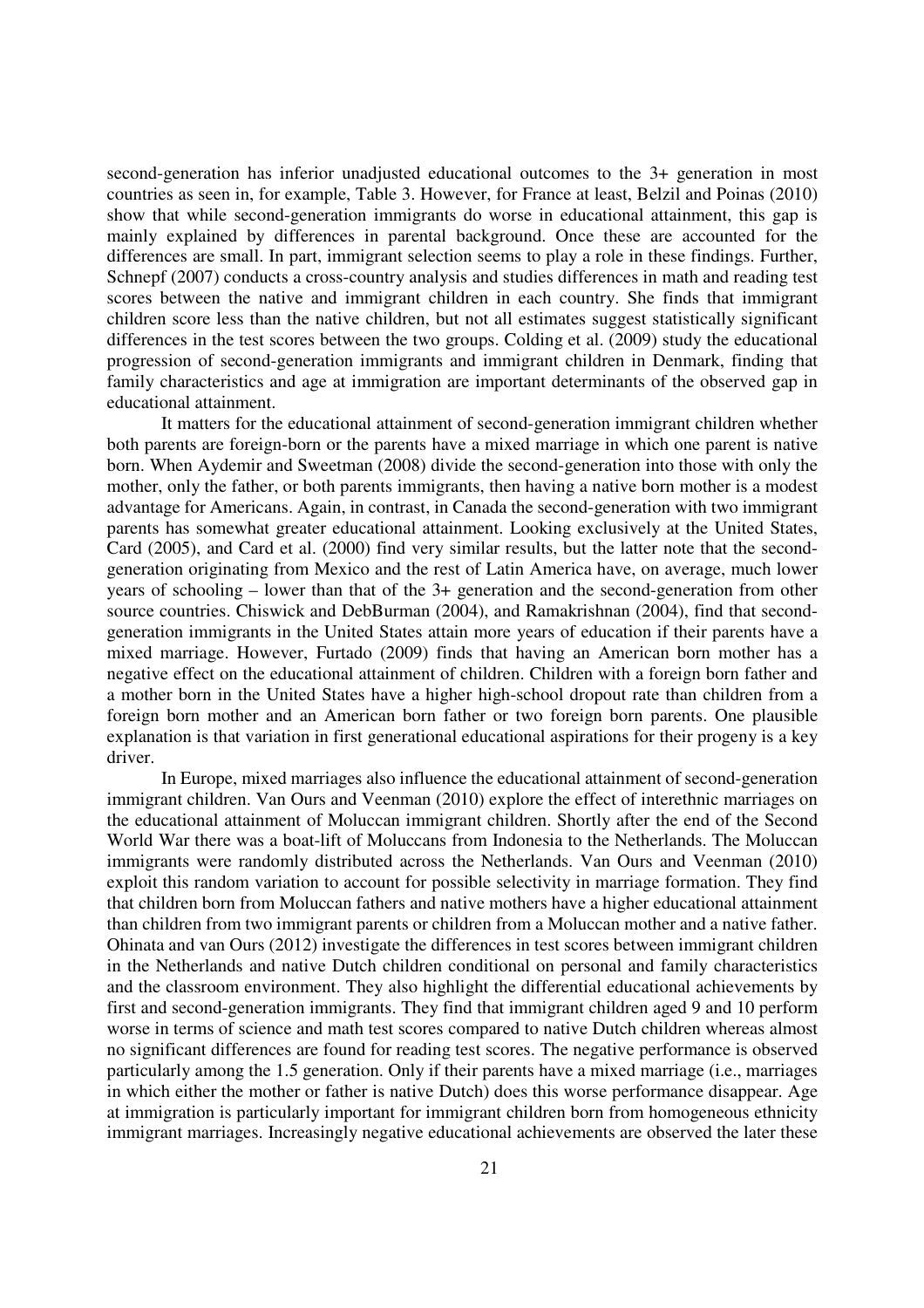children arrived in the Netherlands. Although not firmly established, the global pattern suggests that, on average, domestic-migrant marriages provide the second generation with improved educational outcomes compared to those from immigrant-immigrant marriages when one parent is from an ethnic group with typical outcomes below the domestic norm, but a disadvantage for those from ethnic groups with outcomes above that norm. A similar pattern is observed at the national level as can be seen by comparing nations such as Canada where second generation immigrants have, on average, relatively good educational outcomes to many European nations where this is not the case.

 Sometimes, the disadvantaged educational position of second-generation immigrants is related to the educational system. Krause et al. (2012) compare the educational attainment of second generation immigrants and natives in Germany. They find that second-generation immigrants are disadvantaged before entering the educational system and are further disadvantaged by the system. Natives with an initially disadvantaged position face similar problems. Rather than a migrant-specific problem it is argued to be a general problem of the German educational system. Related to this, Lüdemann and Schwerdt (2013) find that in Germany, conditional on their achievement tests and general intelligence, second-generation immigrant students receive worse grades and teacher recommendations for secondary school tracks.

#### 5.6 **Intergenerational mobility**

Substantial variation in the intergenerational transmission of educational attainment is observed across countries for national populations. Hertz et al. (2007) generate a consistently defined set of parent to child schooling correlations for 42 national populations, that is, without addressing immigrant generational status, and find values as high as 0.66 and as low as about 0.3 across a range of developed countries. In their survey, Black and Devereux (2011) interpret the evidence as being consistent with the theory in that the correlation tends to be higher in jurisdictions where the return to education is higher, and lower where there is greater public spending on education. Further, similar to some of the findings addressed here, they note that later tracking (educational streaming) in the school system decreases intergenerational persistence as does an earlier school start age. However, the vast majority of the variation remains to be explained.

 Focusing on immigrants, there appears to be a similarly wide range of intergenerational correlations across countries, although the techniques brought to bear on the question vary across studies and there appears to be no one analysis that applies a consistent methodology across countries so exact international comparisons appear not to exist. Nevertheless, in many countries there is evidence that the educational attainment of the 1.5 and second generations is much less closely associated with that of first-generation immigrants than is the case across generations of the 3+ generation. Comparing across the decades for the United States, Card et al. (2000) observe using data from the 1940s, 1970s and the mid-1990s that in each of the years immigrants have lower average educational attainment than the 3+ generation, but that the second-generation (with the exception of women in the 1970s) have educational outcomes that are comparable to the 3+ generation. In effect, between the first and second-generation, immigrants "catch-up" and eliminate the educational deficit of the first-generation. Using data for the late 1990s and early 2000's and controlling only for age, Card (2005) finds that the second-generation in the United States not only catches up but surpasses the 3+ generation.

In the Netherlands, van Ours and Veenman (2003) find the evidence that the gap in educational attainment between with the third generation is smaller for second-generation immigrants than the first-generation. Similarly, Algan et al. (2010) compare the educational attainment of immigrants in France, Germany and the United Kingdom concluding that immigrant children have lower gaps in education than their parents because the education systems seems to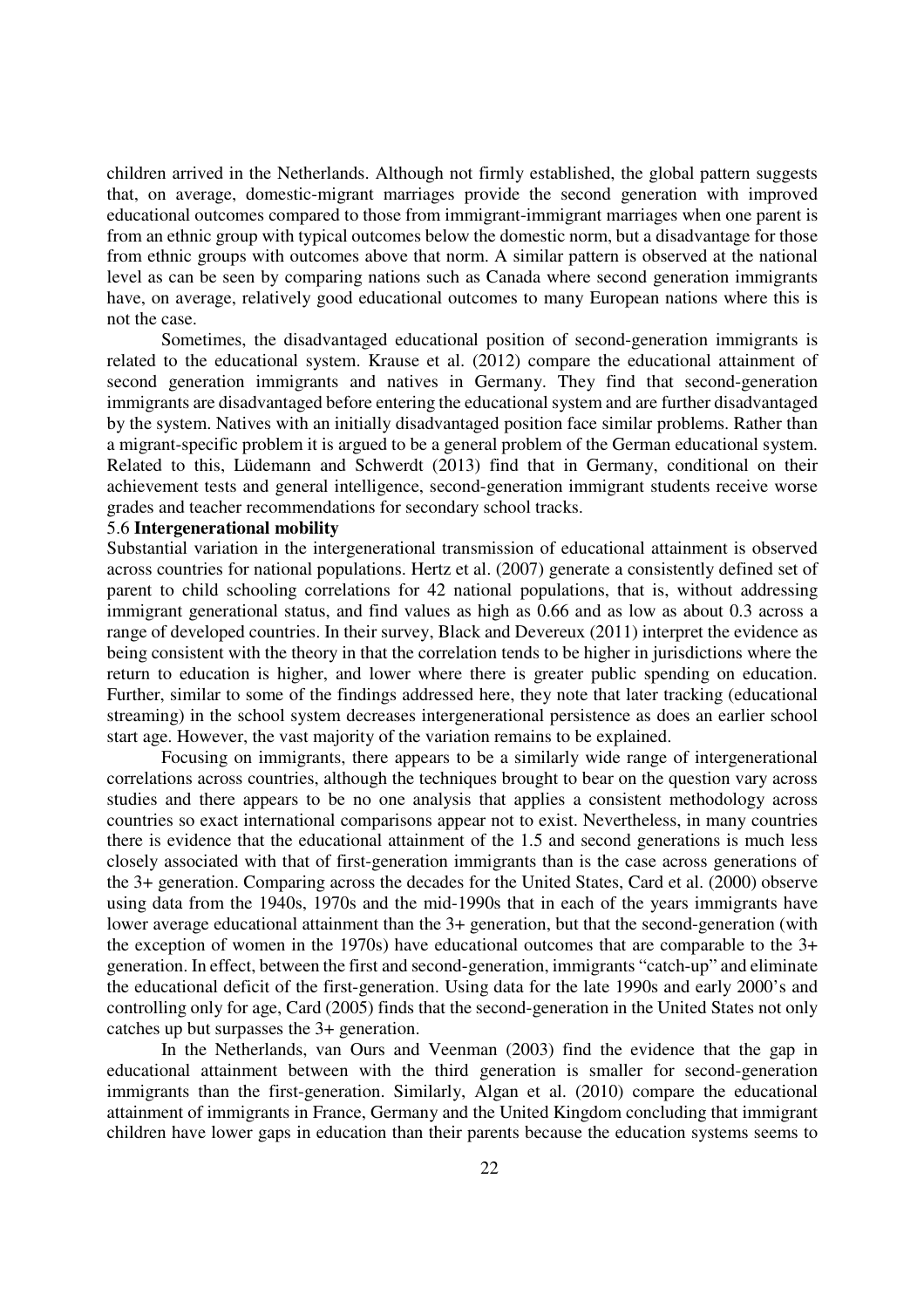integrate the children of immigrants. Other studies, typically looking at earnings and education, that find broadly similar results include: Bauer and Riphahn (2007) for Switzerland, Birrell et al. (2002) for Australia, Dustmann and Theodoropoulos (2010) for Britain, Gang and Zimmermann (2000) for Germany, and Rooth and Ekberg (2003) and Hammarstedt and Palme (2012) for Sweden.

In contrast to most of the studies discussed in this subsection thus far that employ an econometric methodology similar to Chiswick's (1978) economic integration approach discussed in section 4.1.1, Aydemir et al. (2013) employ the regression to the mean approach of the intergenerational mobility literature discussed in section 4.1.3. Using Canadian data they observe results consistent with those discussed thus far. The intergenerational correlation coefficient between the first and second immigrant generations is much smaller than that among generations of the 3+. In particular, the children of first-generation immigrants with relatively low levels of education appear not to have their educational attainment limited by the relatively low educational attainment of their parents. Gang and Zimmermann (2000) observe a similar phenomenon in examining the educational attainment of immigrants in Germany as compared to the native-born. While immigrants have lower attainment, they find a difference between the native-born for whom parental education matters, and immigrants for whom this is not the case. They argue that for the second-generation, their parents' education is probably not a good proxy for parental influence: the "shock of immigration" eliminates the intergenerational consequences of parental education.

Children, particularly boys, from certain immigrant ethnic groups, in contrast to the average, appear to face challenges in making the same educational progress as those from most ethnic communities. This diversity of outcomes across ethnic groups is observed for many countries and is discussed by, for example, Hammarstedt and Palme (2012) for Sweden. Focusing on achievement as opposed to attainment, Meunier (2011) studies 15-year old children using information on their PISA test scores in reading, mathematics and science literacy. Conditional on many personal characteristics including parental education, second-generation immigrants perform worse than native children while first-generation immigrants perform worse than secondgeneration immigrants. This finding raises questions about the interpretation of the closing of the gap in attainment. It may well be that the substantive content of a year's education is not equivalent between the second and 3+ generations, although more work is needed on this topic.

#### **5.7 Ethnic Externalities**

As summarized in section 4.1.3, Borjas (1992) is a key paper in adding economic structure to the study of the intergenerational transmission of educational outcomes. Across a wide range of immigrant receiving nations, the lists of ethnic groups with, and without, high levels of secondgeneration educational attainment is quite similar (e.g., Aydemir et al., 2013; Birrell et al., 2002; Bratsberg et al., 2011; Hammarstedt and Palme, 2012). For example, using Canadian data Finnie and Mueller (2009) find that while some of the differences between immigrants and nonimmigrants are explained by differences in parental education, family income and parental aspirations, there remains a substantial source country/ethnic fixed effect. Immigrants from some origins have substantially higher likelihoods of completing university.

#### **5.7.1 Intergenerational integration at the ethnic-group level**

In many cases, studying the intergenerational economic integration of new immigrant groups into a receiving society effectively means addressing issues of ethnicity. In this context, some research chooses to focus on ethnic group level analyses following "generations" defined not by actual parentage but by intervals of time loosely associated with a biological generation. Using United States data, Borjas (1994) is one of the earliest empirical economic efforts in this vein, and the approach has some advantages since it allows studies to survey much longer time periods than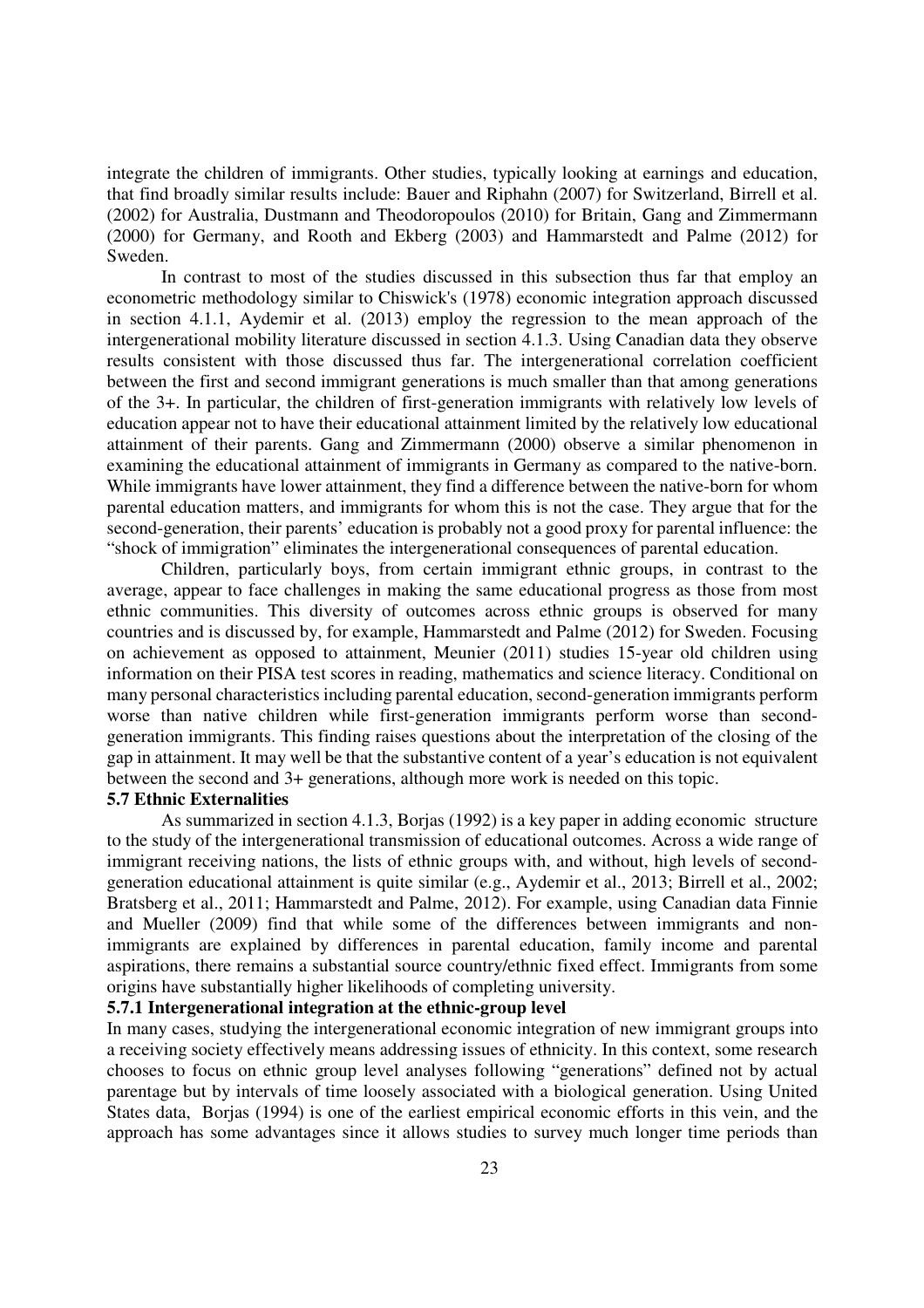would be feasible using available data following individuals.<sup>11</sup> Moreover, looking at group averages reduces some types of measurement error (see section 4.1.3 and the citations therein, although ethnic attrition as discussed in section 2 is a serious threat), and answers an interesting set of ethnic group level questions. Borjas uses the 1910, 1940, and 1980 censuses to obtain information regarding the nominal first, second and third generations. Interestingly, he observes that even immigrants who arrived around 1900 were substantially more urbanized than the existing (3+ generation) population; a pattern that continues to this day. Centrally, he observes ethnic group level educational (and economic) integration, but it occurred at a relatively slow pace needing at least four generations or 100 years for typically sized differentials to be eliminated. Quite similar results to those obtained by Borjas are observed by Card et al. (2000) in looking at intergenerational economic integration in the United States.

Whether this relatively slow pace of educational integration extends to societies other than that in the United States is an important question. The slower the pace of economic integration, the more important is first-generation immigrant selection for producing long-run economic impacts. Dicks and Sweetman (1999) undertake a broadly similar analysis in the Canadian context, but using data from 1971 to 1991, and observe similarly slow convergence.

#### **5.7.2 Immigrants' educational effects on other immigrants and natives**

One educational issue of relevance to the domestic population is the relationship between the presence of the 1.5 and second generation in the school system and the outcomes of others. Early contributions to this topic are by Betts (1998) and Hoxby (1998) who look at the implications of immigration for United States African-American and Latino students and find some evidence of crowding out in terms of high school graduation and college enrolment. Competition for scarce remedial resources is a key mechanism, and non-minorities are not affected. Borjas (2007) has a broadly similar finding in looking at the possibility of foreign students crowding out native ones in graduate programs in the sense that he finds little effect for the typical student. However, particularly in elite institutions, he observes a negative correlation between the number of foreign students and the number of white male native born students in a university's graduate programs.

More recently, Jackson (2011) and Hunt (2012) returned to the issue of immigrant students potentially crowding-out, or crowding-in, native born students. For high school, Hunt finds both positive and negative causal channels operating, but estimates that the net effect is an increase in high school graduation rates, particularly for African-Americans. Looking at college enrollment, Jackson observes a crowding-in (not crowding-out) effect as a function of state level immigration, particularly if the immigration is low skilled.

 Turning from educational attainment to educational performance, Brunello and Rocco (2011) use four waves of the PISA data for 27 countries to see if the size of the 1.5 generation at a national level impacts the achievement (test scores) of the second and 3+ generations. They find a small, but statistically significant, effect. In a comparison of Australia, Canada and the United States, Sweetman (2010), addresses percentage of students in each school who are members of the 1.5 generation, do not speak the language of instruction at home, and have fathers with a university degree. Unlike the United States, in Australia and Canada immigrant children are more likely to have fathers with a university degree than do the native born. For Australia and Canada conditional on the school-level language variable, a higher percent immigration is either statistically

 $11$  This builds on an older literature, particularly one in American sociology. A key debate surrounds the "Melting Pot" hypothesis whereby ethnic group differences are posited to attenuate relatively quickly across a small number of generations, in contrast to a model in which economic (and cultural and social) ethnic group specific traits endure across numerous generations.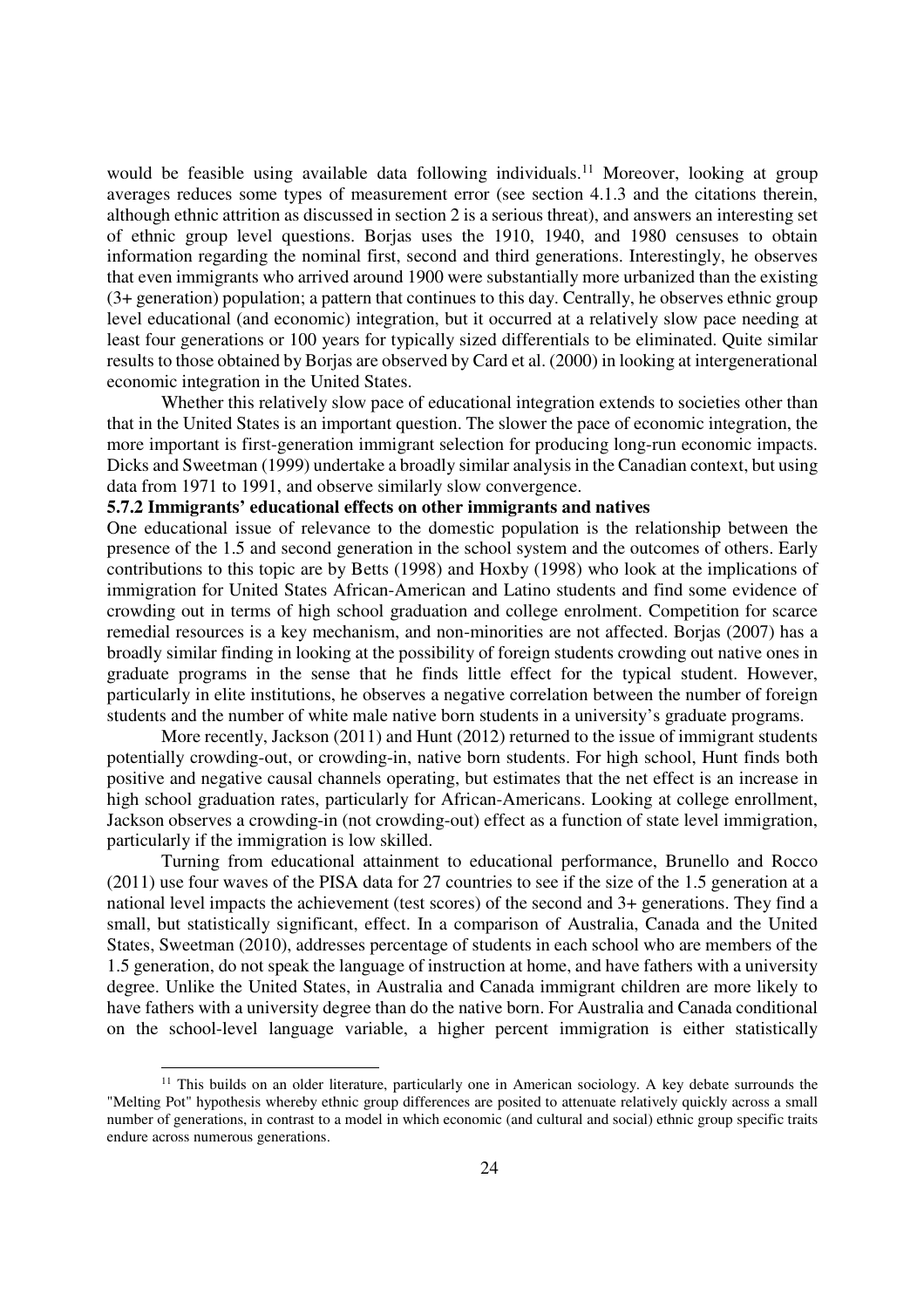insignificant or associated with higher test scores. However, if the language variable is excluded the percentage immigrant in the school is associated with decreased test scores. In contrast, in the United States both coefficients are negative.

Gould et al. (2009) use the large influx of Jewish immigrants from the former Soviet Union to investigate peer effects on native Israeli students. After accounting for the potential selection bias stemming from such self-selection of immigrants to particular regions of Israel, they that the strong negative impact of the exposure to the immigrant students diminishes once they address the selection bias, although the results remain marginally significant.

Bui (2012) uses data on fifth grade students from a large urban school district in the Southwest United States and studies how limited English proficient students affect each other's educational outcomes in terms of math, reading and language. Taking school fixed effects into account, she finds that a higher share of limited English proficient students in a cohort leads to an improvement of student achievement, in particular on the math scores. This contrasts with most European studies that tend to find negative correlations without controls and/or taking selection into account, but once adjustments are introduced the correlations are reduced to statistical insignificance. Jensen and Rasmussen (2011) study the immigrant peer effects in Denmark using both the 2000 and 2005 PISA, and Danish administrative register, data. They address the nonrandom allocation of immigrant families to certain regions by using the population size of the residence of children as an instrumental variable. They find that a high concentration of immigrant students in school negatively affects the reading and math test scores of native Danish students even after controlling for the potential selection of immigrants to certain regions. Geay et al. (2013) use data from the British National Pupil Database between 2003 and 2009 to relate the percentage of non-English speaking children aged 12 in England to the educational performance of native children within the same school. A raw correlation suggests that there are negative spillover effects on reading, writing, math scores but these disappear after accounting for differences in school characteristics. Finally, Ohinata and Van Ours (2013) analyze whether the presence of immigrant children in the classroom affects the educational attainment of native Dutch children in that classroom. There is a negative relationship between the share of immigrants in a classroom and the reading, science, and mathematics test scores of native Dutch children. However, once selection into particular schools is taken into account, there is no strong evidence of negative spill-over effects on the test scores from immigrant children to native Dutch children.

Using a much larger administrative dataset, Friesen and Krauth (2011) investigate classroom spillover effects in the Canadian province of British Columbia defining immigrant peers as those who speak non-English languages at home since they have no true measure of immigration status. Numeracy and reading scores of students in the fourth and seventh grade are investigated and endogenous selection of immigrants across schools is addressed by including school fixed effects. Immigrant peers' effects on educational attainment are observed to vary substantially by the immigrant students' language at home. Thus the overall average could be negative or positive across contexts depending upon the relative size of the underlying subgroups.

#### 6 **Labor Market Outcomes**

There is an asymmetry in the study of labor market outcomes between Europe and the traditional immigrant receiving countries. Whereas in both sets of nations there are a large number of studies on the educational attainment and performance of second-generation immigrants, the number of European studies on labor market outcomes is more limited. This may have to do with the fact that in many European countries the population of second-generation immigrants is still quite young. However, there is more research in this area for the traditional immigrant receiving countries, especially regarding the economic integration of Mexican and Hispanic immigrants in the United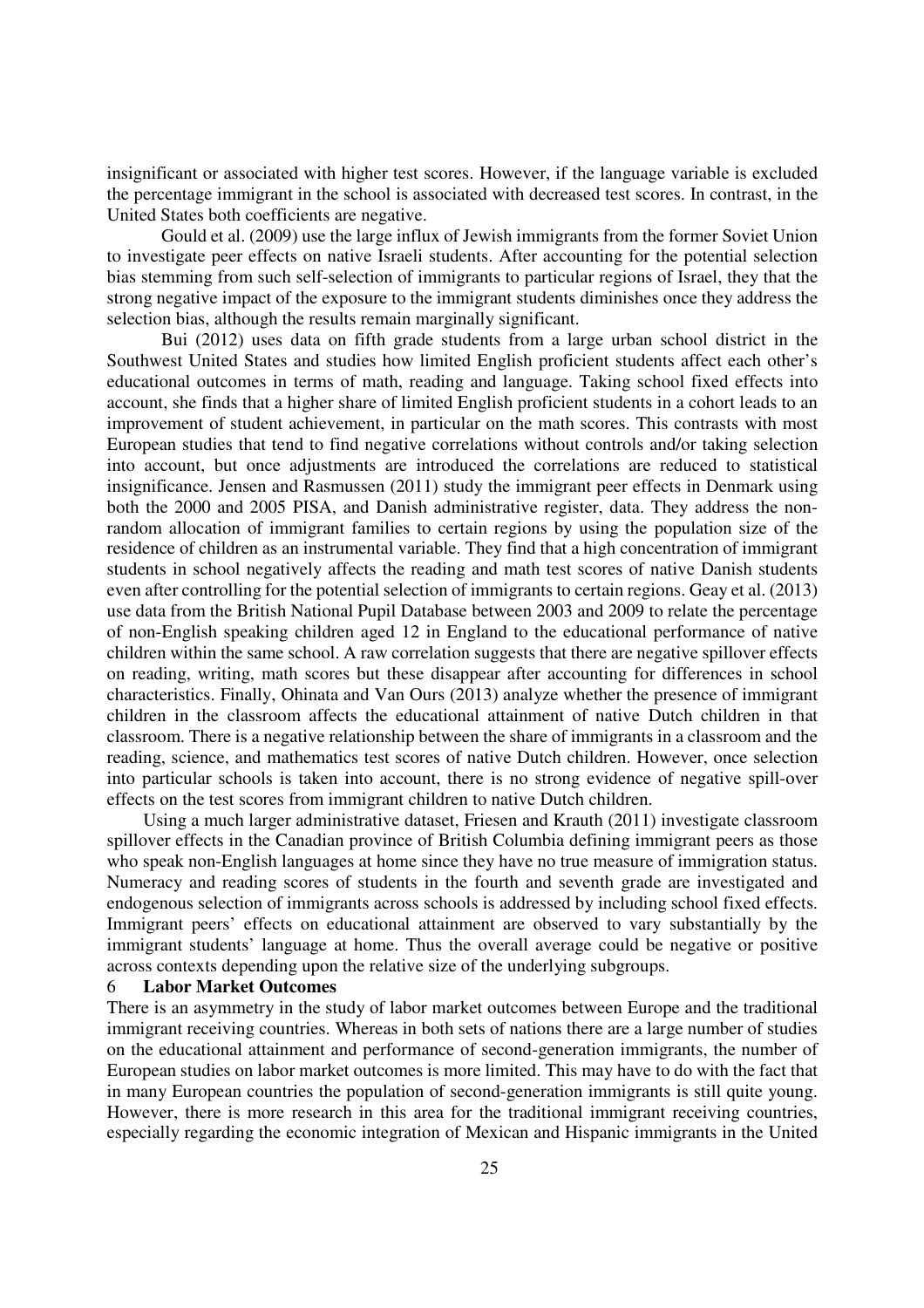States. Nevertheless, even in Europe the first cohorts of the more numerous recent second generation have entered the labor market, and broadly speaking, the labor market position of second-generation immigrants is closely related to their educational attainment and language skills. Overall, to the extent that immigrants in particular nations do worse or better than natives in terms of education and language they also tend to do worse or better in the labor market. But, as will be discussed, success in education seems to be more easily attained than that in the labor market.

#### **6.1 Stylized facts regarding labor market outcomes**

The labor market position of immigrants in many European countries is weak; unemployment rates among immigrants are high, employment rates are low (Boeri and van Ours, 2013; OECD, 2011) and this may have an intergenerational influence on the second generation. Table 4 gives a cross-country overview of the labor market position of immigrant children by comparing unemployment and employment rates of 20 to 29 year old children of natives with those of native-born children of immigrants. As the first four columns show, there is wide variation in unemployment rates across countries. However in terms of differences between children of natives and native-born children there are two types of countries. In countries such a Belgium, France, Germany and the United Kingdom there are substantial differences in unemployment rates with immigrant children sometimes having an unemployment rate that is twice as high as the unemployment rate among native-born children. And, there are countries such as Australia, Canada, Norway and the United States where the differences in unemployment rates are small or even absent. The same distinction can be made in terms of average employment rates. In some countries such as the United States, Switzerland and Australia there are hardly any differences while in other countries the differences are substantial. The bottom part of Table 4 shows that the differences in employment rates are mainly present among individuals with low education. For low-educated men, for example, only in New Zealand, Norway and Spain are the differences in employment rates between the second and 3+ generations small, whereas for highly educated men the gaps are mostly small or absent, with the exception of Belgium, Germany, Norway and Sweden.

Table 5 gives information for a few countries about median wages of foreign-born workers relative to native-born. Except for Australia, median wages are lower for foreign-born workers than for native-born ones, the lowest being the U.S. (79%) and the Netherlands (85%). However, the median wage differences between native-born and foreign-born are to a large extent due to differences in educational attainment with native-born having a higher educational attainment and thus higher wages. Within broad educational categories wage differences are substantially smaller. Interestingly, relative to the native born immigrants with low levels of education have better wage performance than those with higher levels of education in every nation except Sweden. While we can only speculate, a number of factors may be at play including differing mechanisms for selection into levels of education, national immigrant selection policy, and issues of foreign credential recognition and/or educational quality potentially interacting with other aspects of the portability of educational human capital.

#### **6.2 Studies addressing labor market outcomes**

A number of studies in the United States and Canada have analyzed the labor market performance of migrants, notably their convergence to wages of natives (Borjas, 1999) and the decline in outcomes for more recent arrival cohorts that may influence the second generation. According to Borjas (1992), ethnic capital – the quality of the ethnic environment in which a person is raised – influences the skills and the labor market outcomes of immigrant children. Thus ethnic capital is an important determinant of intergenerational mobility, and the skills and labor market outcomes of one generation depend not only on parental characteristics but also on the average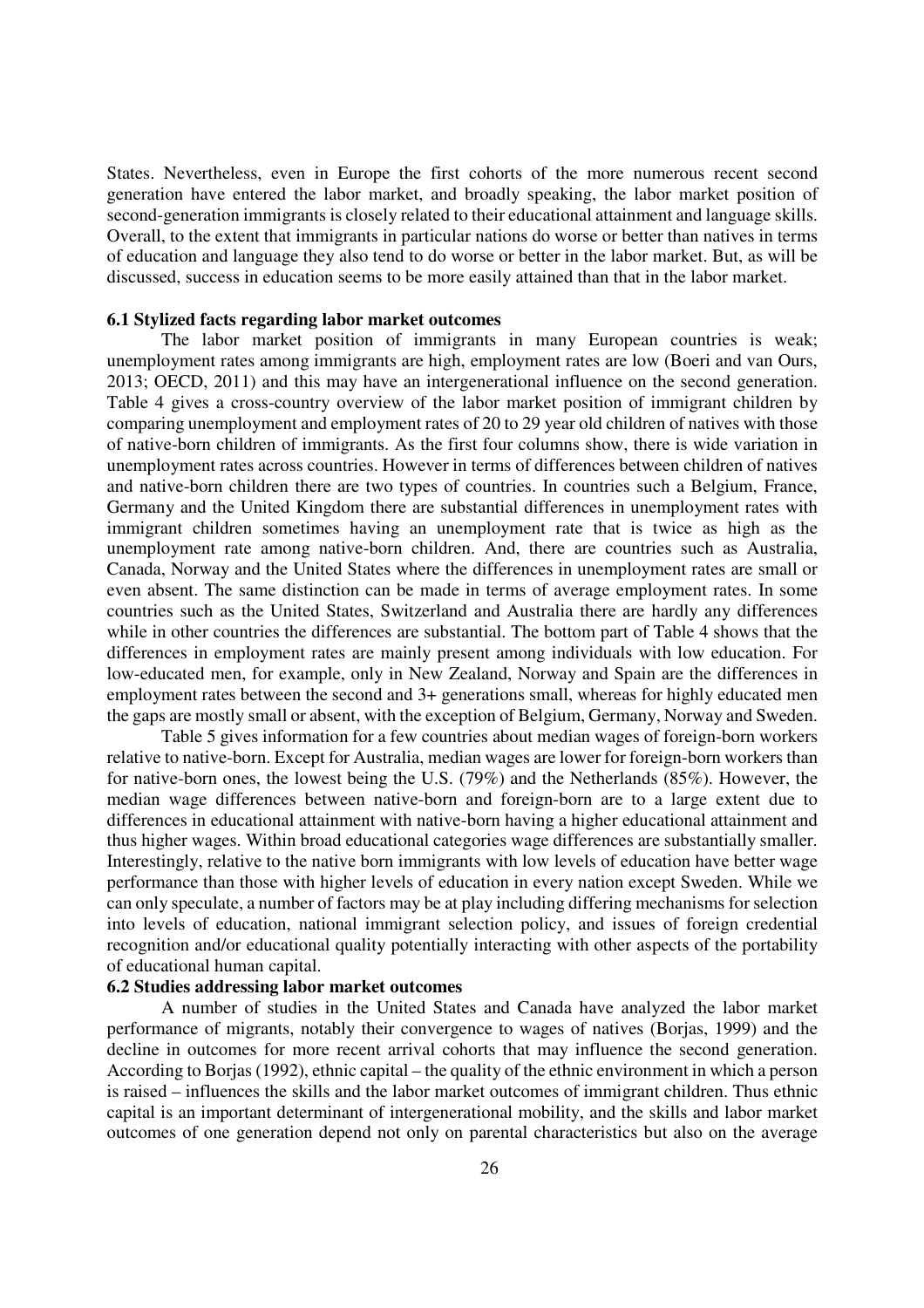skills of the parents' generation. Analyzing American data, Borjas (1992) finds that assimilation is slow and there is appreciable persistence of earnings capacity across generations. This accords with the ethnic group level analysis of Borjas (1994) that finds on the order of four generations or 100 years is required for ethnic groups to "catch up" in the labor market. Tu (2010) studies the differences in the return to education between first, second and third-generation immigrant men in Canada. His results are consistent with the basic pattern in the United States, although there are differences of degree. He also finds that second-generation immigrants with one foreign-born parent do not perform significantly better than those with two immigrant parents. Skuterud (2010) finds evidence of persistence of earnings differences across generations of immigrants in Canada.

Taking an intergenerational perspective akin to that discussion in section 5.6.3 and extending Borjas (1992), Aydemir et al. (2009) observe higher immigrant earnings mobility in Canada than the United States. Further, in an effort to distinguish between an ethnic externality and other potential constraints, such as discrimination or educational financing, as sources of persistence they conduct quantile regressions expecting the persistence to be observed primarily among those from the upper quantiles of the distribution. This is a comparison of the highest earning children from high earning families to the highest earning children from low earnings families as a test of equality of opportunity across immigrant communities. They find that the least squares results are driven by the upper portion of the distribution. Conditional on father's education, the results are similar for sons and daughters: they observe a marked reversal of intergenerational transmission across the income quantiles with high income children having negative intergenerational coefficients and low income ones having positive ones. While ethnic externalities play a role, there are also influences from other mechanisms such as discrimination and/or credit constraints. Overall, they find that the advantages of one immigrant generation are only weakly passed on to subsequent generations at the ethnic group level. Of course, given the timing of data employed and the focus on adults, it studies only those who arrived prior to the significant decline in the entry earning of new immigrants and it is too early to ascertain if this pattern will continue for more recent arrival cohorts.

One interpretational observation made by Card et al. (2000), Card (2005), and especially by Aydemir and Sweetman (2008), is that there are marked differences in unconditional and conditional labor market outcomes in some countries. Contrast simple earnings regressions, by sex, controlling only for age and immigrant generation. In the United States the second generation with all combinations of parentage is, on average, statistically indistinguishable from the 3+ generation. In contrast, adult immigrants have substantially lower earnings and the 1.5 generation has a negative gap, but only half of that of the adults. Introducing controls for education, location of residence and ethnicity have essentially no effect on the coefficients for the second-generation, but the negative coefficients of the first and 1.5 generations are reduced by half suggesting that much of the earnings deficit is associated with these variables (Aydemir and Sweetman, 2008). Canada, with its high skilled immigrant selection policy and superior immigrant educational outcomes, provides a useful point of contrast. While adult immigrants have an unconditional earnings deficit relative to the 3+ generation, though one that is not as large as in the United States, the 1.5 generation, and the second-generation of various parentages (mother only, father only or both parents immigrants), all have statistically significant and economically important earnings premiums relative to the 3+ generation. Interestingly, having both parents as immigrants provides the greatest premium. However, when education is introduced as a control the sizes of the premiums are diminished. Further, when location of residence and ethnicity are also included in the regression the statistically significant premium changes to a statistically significant, although economically modest, deficit for the second-generation groups and becomes statistically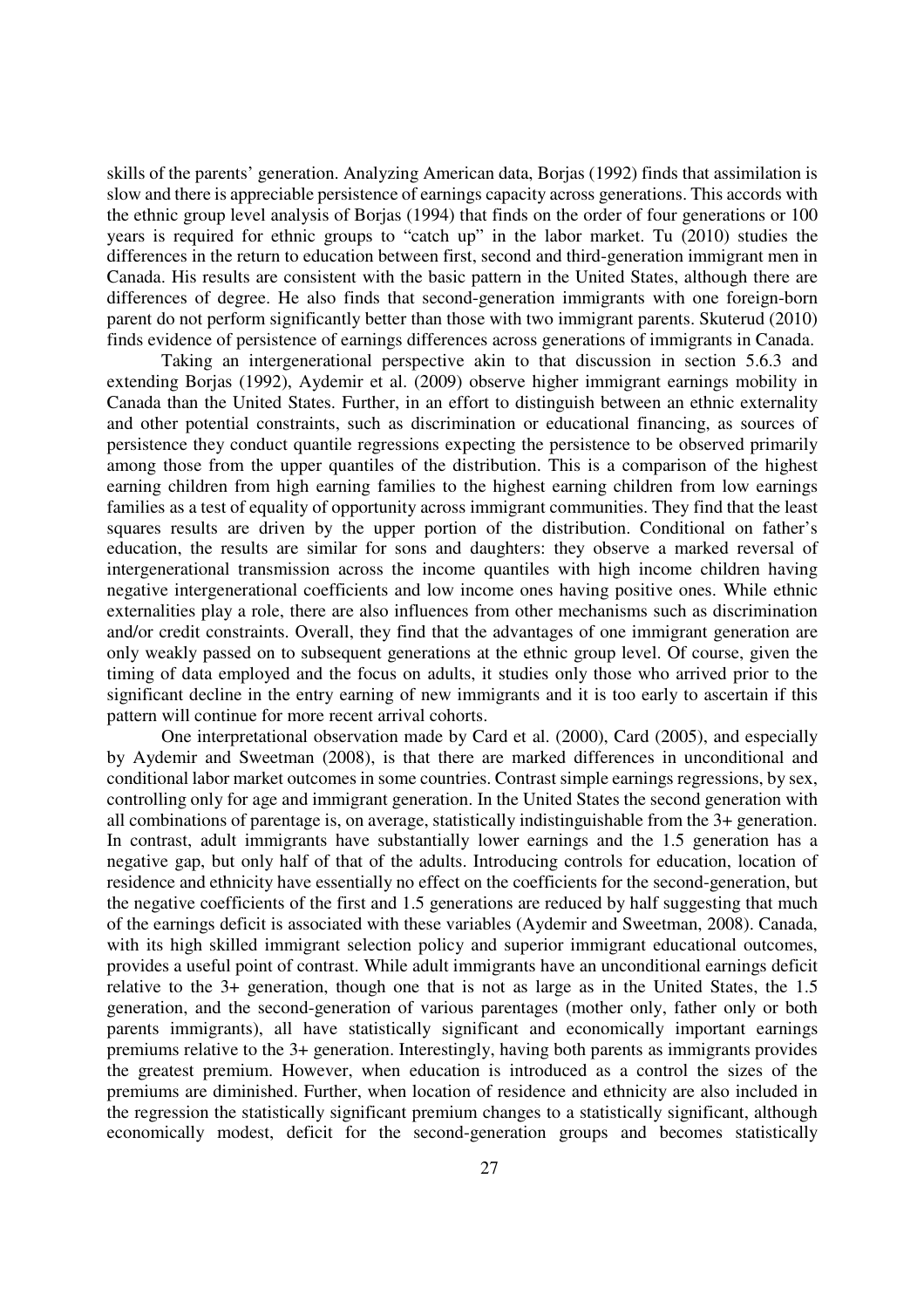insignificant for the 1.5 generation. It appears that 1.5 and second-generation immigrants in Canada, on average, obtain higher levels of education than the 3+ generation, but they also receive a lower rate of return to that education. Moreover, they tend to be concentrated in high wage urban centers and this accounts for some of the unconditional earnings premia. Centrally, it appears that the children of immigrants have excellent educational outcomes, and while they also have very good labor market outcomes the latter do not keep pace with the former.

In the United States, there is a literature focusing on Mexican and Hispanic immigration across the generations since it is a very significant fraction of immigration to the country. Trejo (2003) observes an appreciable improvement between the first and second generation of Mexican immigrants – particularly associated with improved educational attainment and English language skills, and also an increase in the rate of return to education. However, he observes relatively little movement beyond the second-generation. In contrast, Smith (2003) has more optimistic findings with education, and through it earnings, increasing into the third-generation. Nevertheless, in both cases there is substantial persistence and many generations are required to close the earnings gap. Like much of the subsequent literature, educational attainment is seen as a prerequisite to largescale earnings increases. As mentioned earlier, Duncan and Trejo (2012) point out that ethnic identification is a crucial issue for understanding intergenerational economic assimilation, especially for later generations. They argue that correcting for ethnic attrition raises the standing of later generation Hispanic immigrants. In contrast to the idea of host country linguistic skill being a requirement for intergenerational integration, Lewis (2011) observes that the Hispanic community is sufficiently large in the United States that a Spanish-speaking labor market in which the rate of return to English is quite low has emerged. However, language remains a barrier of sorts since it influences the substitutability of workers across Spanish and English speaking labor markets and may limit earnings growth as pointed out by Borjas (2013). The full intergenerational implications of this trend are not yet evident.

Blau and Kahn (2007) take a gender perspective to intergenerational assimilation. They note that while there is modest assimilation for males, the evidence is more mixed for females. The increasing educational attainment of the second-generation increases wages but is associated with decreases in female labor supply (from a high level) and these two patterns trade off against each other.

Studies on the labor market performance of second-generation immigrants in Europe indicate that educational attainment, ethnic identity, the nature of the marriage of the parents and language skills are important determinants. Rooth and Ekberg (2003) study the labor market position of immigrant children in Sweden. They find that second generation immigrants from Southern and non-European backgrounds do much worse than the 3+ generation. Labor market outcomes are more favorable if one parent – especially if the mother – is born in Sweden, compared to having two immigrant parents. Nielsen et al. (2003) study the school-to-work transition of second-generation immigrants in Denmark finding that compared to 3+ generation Danish youngsters second-generation immigrants search longer for their first job, have first jobs that last a shorter time, and receive lower wages in their first job. There is substantial heterogeneity within the second generation with women facing larger problems. These problems are related to their educational attainment and the labor market integration of their parents. Parents' attitudes on the role of women are important determinants of the labor market success of second-generation immigrant women in Denmark. Van Ours and Veenman (2004) study early labor market experiences of second-generation immigrants in the Netherlands. They focus on the four main nonwestern immigrant groups. From a direct comparison, it appears that especially Turkish and Moroccan immigrant children do not perform as well as native Dutch youngsters. Young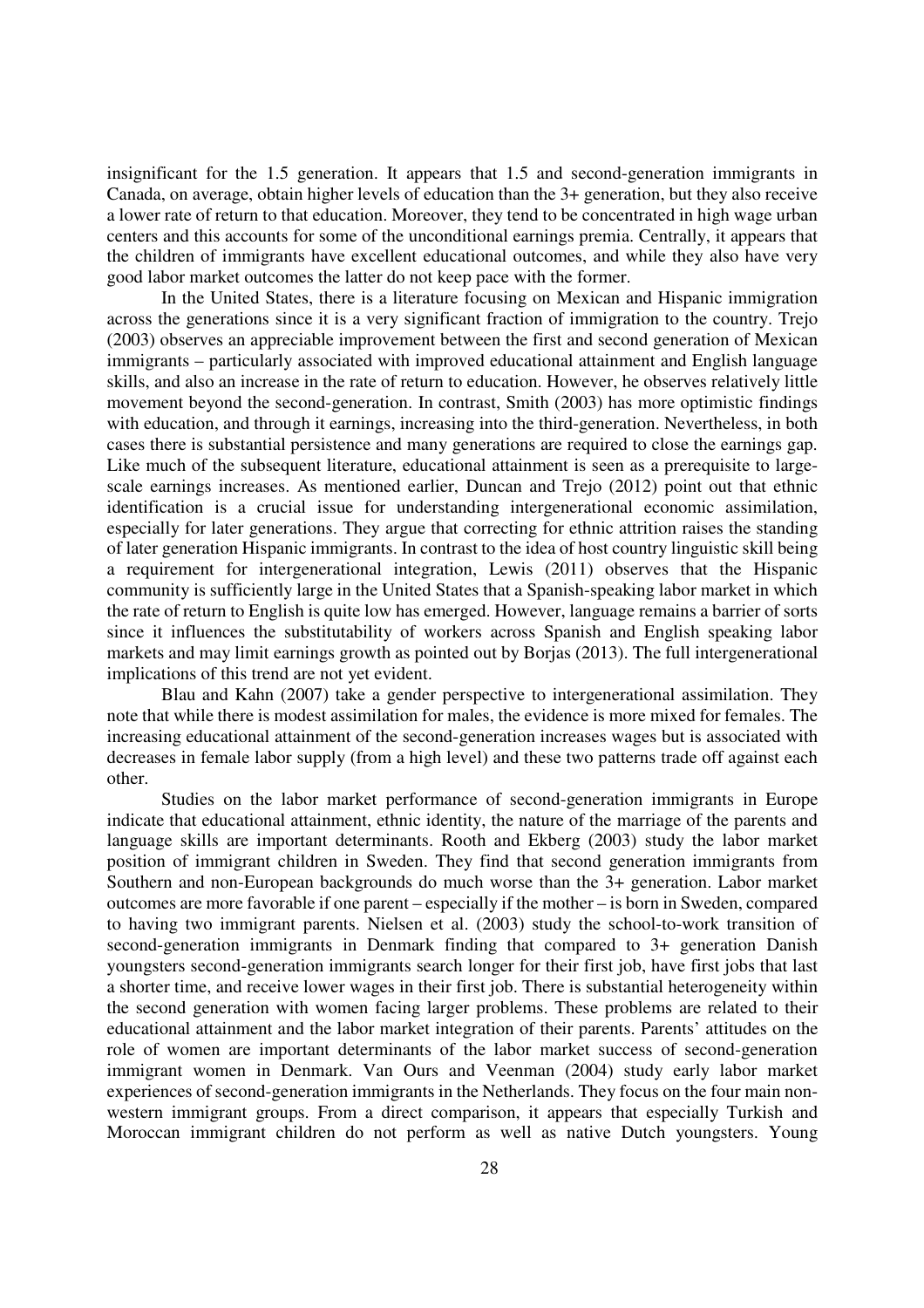Surinamese and Antilleans also do worse than their Dutch counterparts, but for them the differences are smaller. When leaving school the average educational level of these ethnic groups is lower, as is their participation in the labor market – and if they participate they are less likely to have a job.

Belzil and Poinas (2010) find that the differences in early employment experiences between second-generation immigrants and French natives are small once schooling and observed characteristics are accounted for. In this context, the probability of accessing permanent employment is virtually the same for second-generation immigrants and native French children. While Algan et al. (2010) conclude that immigrants in France, Germany and the United Kingdom make progress in terms of educational attainment, in that second-generation immigrants perform better than first-generation immigrants, they do not find similarly marked evidence of progress for labor market performance. Ekberg et al. (2010) compare earnings differentials of three generation immigrants and natives in Sweden. They find an earnings advantage of first-generation immigrants compared to natives that reverses to an earnings disadvantage for third-generation immigrants compared to the second -- a result also found by Hammarstedt (2009). Bisin et al. (2011) find that ethnic identity and labor market outcomes of non-EU immigrants in Europe are related. Immigrant children have a higher probability of being employed than their parents and, compared to natives, there does not seem to be any difference in terms of employment. The authors relate this to an economic integration process of immigrants. Lüdemann and Schwerdt (2013) find that a substantial part of the wage gap between second-generation immigrants and natives in Germany is explained by differences in school track attendance. Gorinas (2014) uses Danish data to investigate whether ethnic identity affects the employment position of first- and second-generation immigrants finding that this is not the case.

Casey and Dustmann (2008) point to the importance of the intergenerational transmission of linguistic skill, even after taking into account a large number of socio-demographic factors, using longitudinal German data. One of the advantages of their dataset is that by virtue of repeated measurements on language proficiency, it permits measurement error – which is found to be nontrivial – to be addressed directly. Interestingly, they observe that the parents' level of ability in the receiving country's language is more important for the 1.5 than for the second generation, which is broadly consistent with the earlier observation that the child's language ability is increasing in the parents' years since migration. Moreover, second-generation language proficiency appears only to affect labor market outcomes for females and not for males. The authors posit that in the German labor market males may be able to obtain employment where language skills are less important. Messinis (2009) observes that for the Australian labor market once language is taken into account among the second generation, the disadvantage that is observed in unadjusted analysis is eliminated. This emphasizes the importance of language in the labor market, even for those born and raised domestically, and points to the relevance of pre-market skill development, and inequality in the same, for outcomes.

#### 7 **The evolution of cultural and social outcomes across generations**

Economists have looked at the intergenerational transmission of a variety of cultural and/or social characteristics and outcomes across the immigrant generations. Relevant issues range from health, to fertility, to tastes for redistribution and voting. We survey a limited range of issues.

Looking first at health status, Akbulut-Yuksel and Kugler (2007) find evidence that both natives and immigrants in the United States inherit a substantial fraction of their health status through intergenerational transmission from their parents. This includes their body mass index (BMI), and the probability that they will experience depression and asthma.

In terms of health care utilization, Currie (2000) observes that the children of immigrants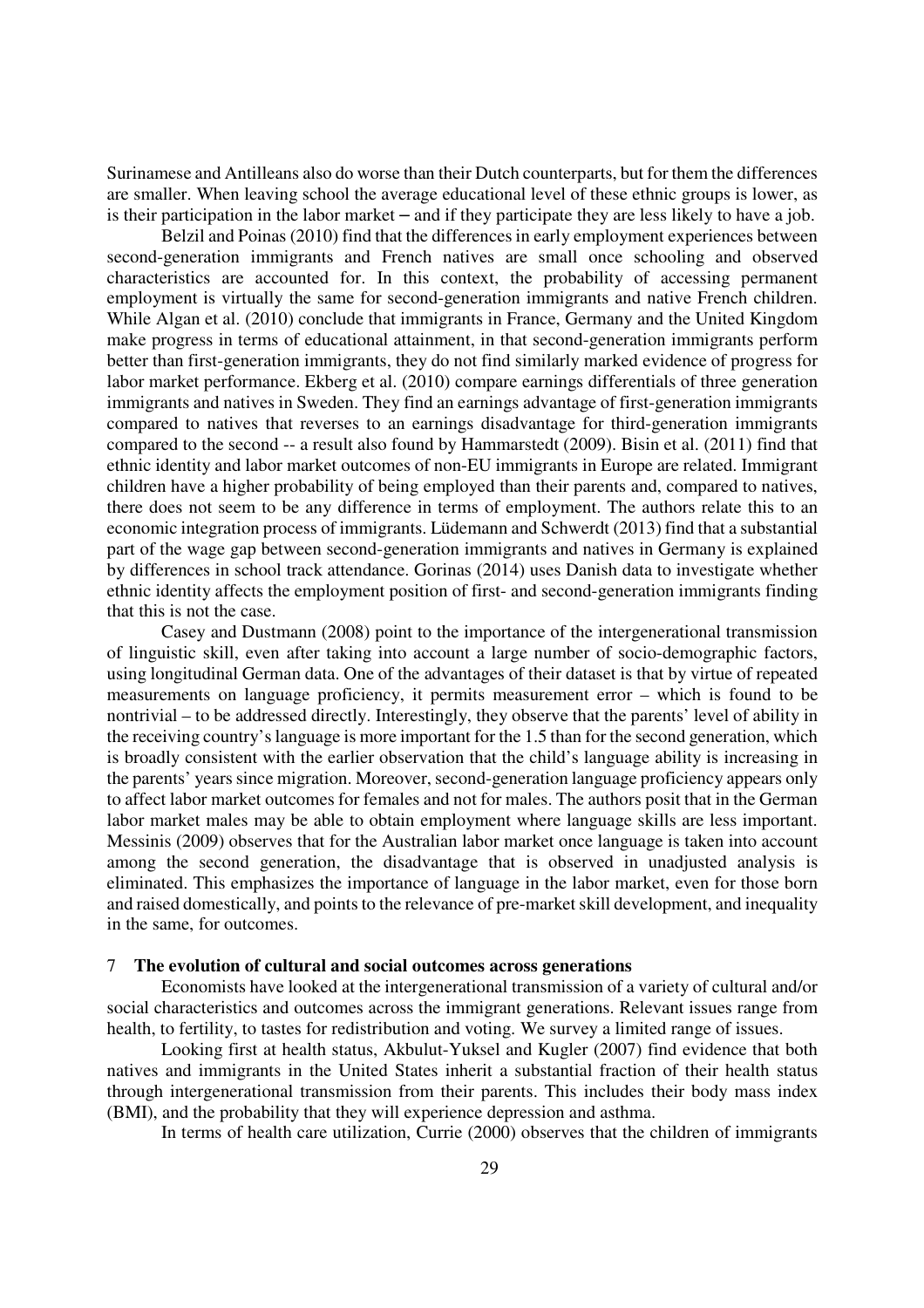are far more likely to be eligible for Medicaid coverage than the children of natives. However, take-up rates for immigrant children are substantially lower. Consistent with this, using Italian data De Luca et al. (2013) find that like the first-generation, the second are less likely to make use of medical specialist and telephone consultations than are the 3+ generation, but they are more likely to use emergency rooms than the 3+. Overall, the second-generation (and in some studies the 1.5 generation) appear to be less likely to utilize healthcare resources, even conditional on health risk factors. From a slightly different perspective, Lillard (2013) looks at the smoking propensity of 1.5 and second-generation United Kingdom (UK) immigrants in the United States, Australia and South Africa to ascertain the role of source country culture as a transmission factor. While UK smoking patterns for each parent's cohort do not predict those of their children in South Africa, they are predictive in Australia and the United States. Interestingly, sons of UK immigrants are influenced by the patterns of both parents' cohorts, while their daughters appear to only be influenced by their mother's cohort.

 A central issue in the intergenerational cultural integration of immigrants is interethnic marriage. It is the subject of a large literature surveyed by Furtado and Trejo (2013) and we therefore only highlight a few trends here. Using United States data, Card et al. (2000) explore the relationship between the characteristics of ethnic cohorts from the 1940s and the interethnic marriage rates of their children in the 1970s. They observe that the rate of interethnic marriage increases with the ethnic group average educational attainment of fathers, but is unaffected by income. However, there are a small number of outliers that experience relatively modest rates of interethnic marriage regardless of the parents' educational attainment, particularly Asian ethnic groups.

 An issue closely tied to intermarriage is fertility. Blau et al. (2008) look at American data and observe a substantial positive correlation between fertility rates in the first and second generation. Moreover, the correlation with the mother's ethnic group average is stronger than that for fathers. They present evidence suggesting that the intergenerational transmission of gender roles is a key mechanism. Nevertheless, overall there is convergence towards native fertility rates. Fernández and Fogli (2009) seek to identify the mechanisms underlying the intergenerational transmission of fertility rates and find source country/ethnic culture is a key driver. Moreover, they observe that the intergenerational transmission of fertility is stronger among groups that tend to cluster in ethnic enclaves.

 Almond et al. (2009) address the fertility-related issue of "son preference" across the immigrant generations using Canadian data. It is well-known that male to female sex ratios are above the biological norm in several immigrant source countries, and the essential issue is whether this preference endures across the immigrant generations in North America. They find the sex ratio to be normal at first parity in the second generation, but to increase for later births if no son has been previously born across the generations of Asian immigrants. Within this broad grouping, they find differences by religious affiliation regarding whether fertility or sex selection channels are employed. Overall, they argue that their findings are consistent with an intergenerationally transmitted cultural preference for boys rather than an economic motivation such as requiring support in old age.

 Finally, we address the web of cultural proclivities involving trust, voting and the taste for redistribution, all of which are fundamental to the development of the receiving nation's economic policy. Moschion and Tabasso (2013) compare the transmission of trust to second-generation immigrants in the United States and Australia and find that the level of trust, as they measure it, is indeed passed on to the second-generation. But, the environment also appears to play a role in the transmission process. Intergenerational transmission appears to play a much stronger role in the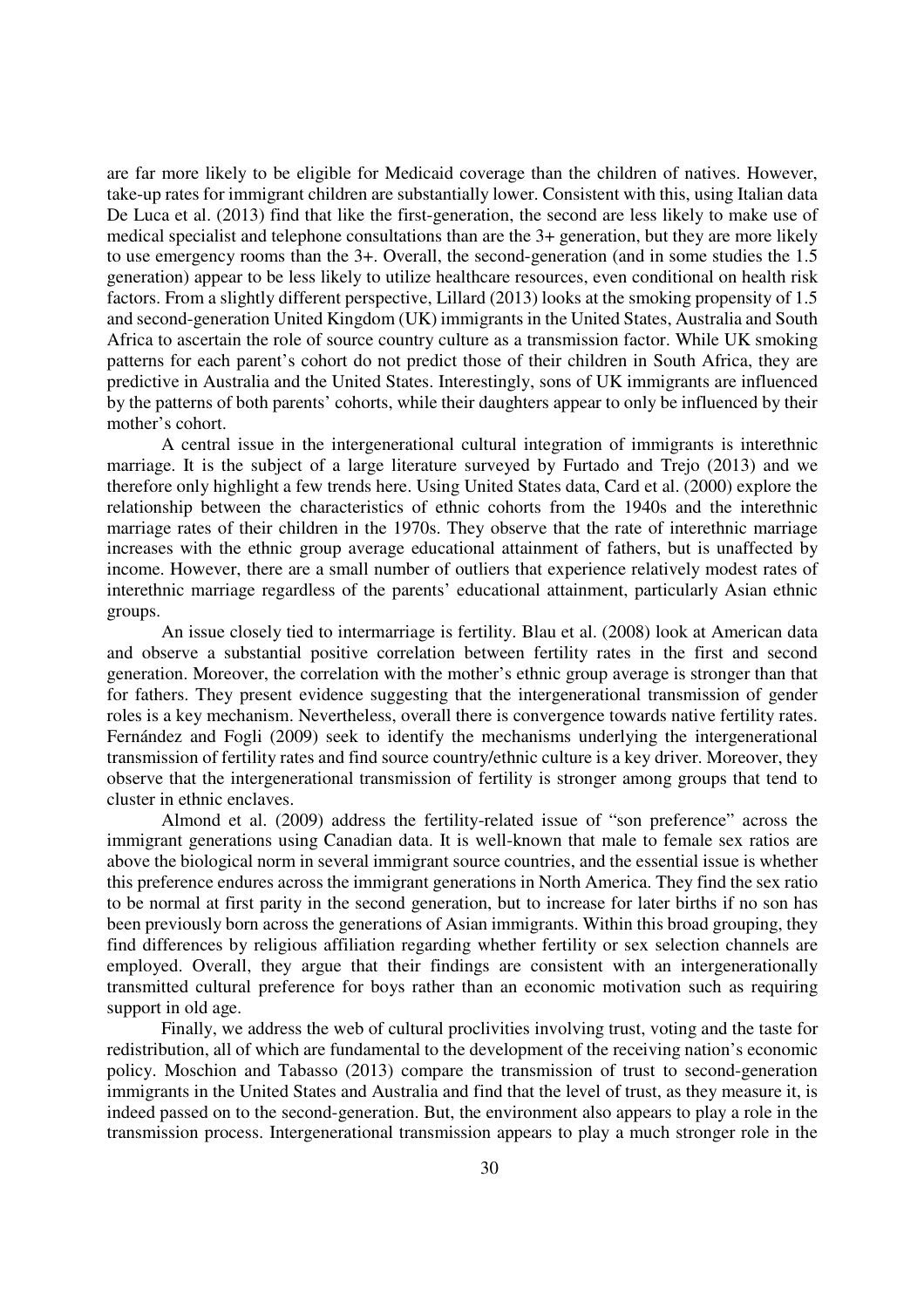United States, which has much lower background levels of trust, than in Australia. While important on the personal level, ideas of trust are particularly important on the national stage when relevant groups become politically active. Focusing on American politics, Shertzer (2013) finds an inverse-U relationship between political mobilization and the share of the local electorate from a particular ethnic group. This is a story of ethnic enclaves that build up across multiple generations providing a political base deriving from scale. In a particularly interesting complementary study, Luttmer and Singhal (2011) illustrate how source country tastes for redistribution – or more broadly economic policy – affect voting patterns among immigrants in the United States and that these tastes strongly persist to the second-generation. In sum, although cultural integration towards the receiving country norms do operate, source country preferences and tastes are clearly visible among the second-generation of immigrants and these influence voting patterns and thereby policies for economic issues such as redistribution.

#### **8 Conclusion and thoughts on future research**

Migration of persons from one country to the other has been going on for centuries but the direction of the flows has changed in recent decades. Traditional immigrant countries – the United States, Australia, Canada and New Zealand -- are still attracting many immigrants. But, European countries which used to be immigrant sending countries have become net immigrant receiving countries to the extent that the traditional immigrant receiving countries do not stand out from many new immigrant receiving countries in terms of the share of the population that is secondgeneration.

Many specific issues related to the economic integration of second-generation migrants take quite different forms in each country grouping, and in each individual country. Broadly speaking, the children of immigrants in Europe tend to be younger than those in the traditional immigrant receiving countries. However there are also other differences, including: average levels of education, the percentage of the children of immigrants who speak the receiving country language at home, and other similar characteristics. The enormous diversity in immigrant characteristics implies substantial heterogeneity in economic outcomes for second-generation immigrants.

Both types of countries face challenges as young immigrants and the children of immigrants from diverse backgrounds and linguistic groups enter into the education system and integrate into the labor market. There are several policies and institutions that directly affect the economic position of second-generation immigrants, while others primarily affect first-generation immigrants and only indirectly influence the second-generation through intergeneration transmission mechanisms. Immigrant selection is among the most relevant of policies. Whether a country aims to attract high- or low-skill immigrants, or whether it emphasizes family reunification or refugee movements, determines the average educational level of first-generation immigrants and through them the educational attainment of the second-generation. Immigrant settlement services such as domestic language training and job search assistance for new immigrants determine how first-generation immigrants settle in the receiving country and through that the economic position of second-generation immigrants is influenced. A crucial institution that determines the economic future of second-generation immigrants is the education system via the degree of its openness to new immigrants and its accommodation of diverse ethnic and linguistic groups.

There is substantial heterogeneity in educational attainment of second-generation immigrants both between and within countries. In many European countries second-generation immigrants on average do worse than natives while in traditional immigration countries and, perhaps because it is English speaking, the United Kingdom second-generation immigrants on average outperform natives. Important determinants of within-country variation in educational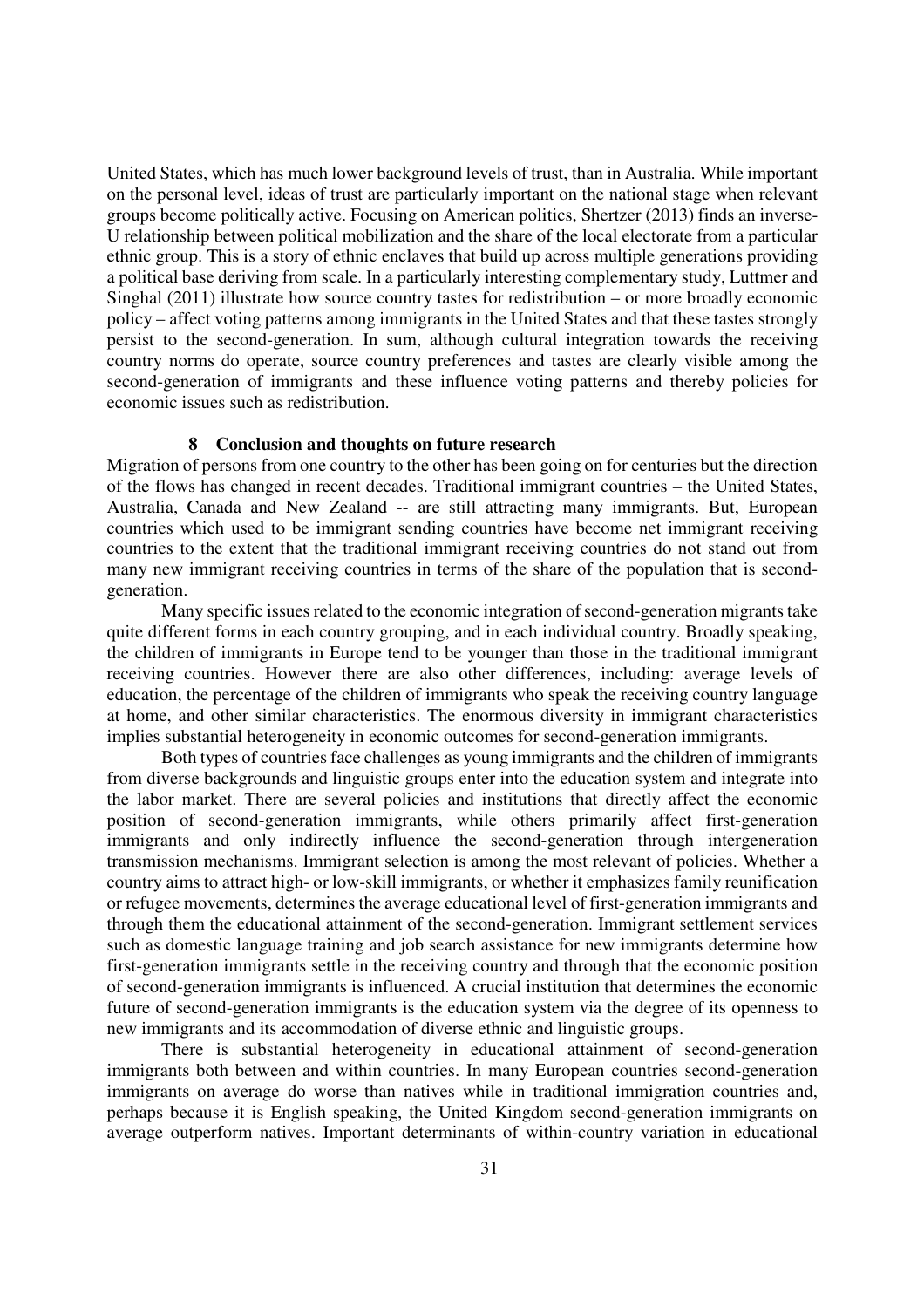attainment of second-generation immigrants are age at immigration, language spoken at home, marital status of the parents, and educational attainment of the parents. Age at immigration typically affects the educational attainment of first-generation immigrants but through that it also affects the educational attainment of second-generation immigrants. Language skills are an important determinant of performance at school and therefore acquisition of the native language is of utmost importance. If a foreign language is spoken at home, second-generation immigrant children may arrive at school with a language deficit and this deficit makes them more likely to drop out of school early. It matters for educational attainment of second-generation immigrants whether both their parents are immigrants or one of the parents is native. Mixed marriages are often beneficial to the educational attainment of the offspring. Finally, although there is substantial persistence in the intergenerational transmission of educational attainment in many countries and among certain ethnic groups, in other nations and for other groups, however, especially the traditional immigrant receiving nations and for immigrants from Asian source countries, parents' educational deficits appear not to hinder remarkable educational attainment among the 1.5- and second-generations.

Compared to the vast number of studies on the educational attainment of second-generation immigrants there is only a modest number of studies on their labor market outcomes. This may have to do with the average age of most second-generation immigrants in Europe, which is not far beyond the age at which individuals enter the labor market. Labor market outcomes, employment, unemployment and wages are to a large extent determined by educational attainment and language skills. Thus, in the traditional immigration countries there are hardly any differences in unemployment rates between natives and second-generation immigrants while in other, mainly European, countries the differences can be substantial. Nevertheless, after accounting for differences in educational attainment and other personal characteristics the differences in labor market outcomes are substantially smaller or even absent.

As to future research, clearly there is a variety of topics that are interesting to explore. A first area of future research concerns the role of institutions and policies affecting intergenerational integration, which is not an easy research area because institutions and policies have the tendency to remain unchanged. This prevents researchers from drawing firm causal inferences on how changes in these policies or institutions affect economic outcomes of second-generation immigrants within countries. Nevertheless, cross-national studies could bear much fruit. A second area of future research concerns the acquisition of language skills. Whereas there are quite a few studies that find that language skills are an important determinant of educational attainment there is not a lot of research regarding what can be done to improve these skills. Early intervention in the acquirement of the language of the receiving country can be beneficial as it may prevent secondgeneration immigrants dropping out of the educational system early. A third area of future research is related to the issue of labor market discrimination. Some, but not all, studies claim that secondgeneration immigrants face discrimination; however, the degree to which, and the contexts in which, this occurs and its empirical magnitude are yet to be established. Fourth, research involving ethnic identity is relevant to better understand the determinants of the speed by which second- and later generations integrate into the immigrant receiving countries. Finally, there is interesting work to be done looking at the demand side of the labor market. In particular, the employee-employer match and the employment relationship for the 1.5 and second generation are only starting to be studied.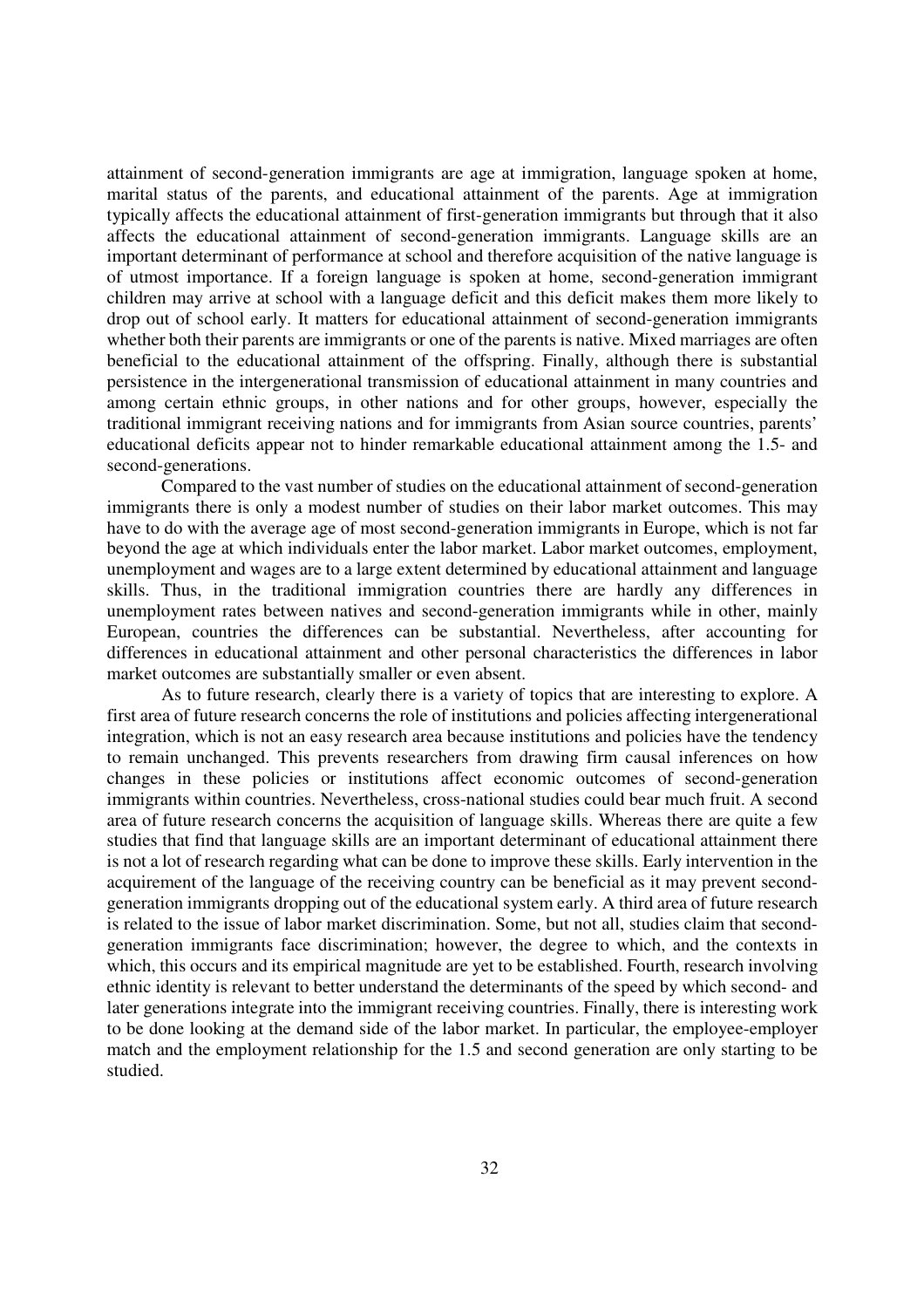#### **References**

- Akbulut-Yuksel, M., and Kugler, A. D. (2007). Inter-generational Transmission of Health Status in the U.S. among Natives and Immigrants. *Department of Economics, University of Houston*.
- Algan, Y., Dustmann, C., Glitz, A., and Manning, A. (2010). The Economic Situation of First and Second-generation Immigrants in France, Germany and the United Kingdom. *Economic Journal*, *120*, F4–F30.
- Almond, D., Edlund, L., and Milligan, K. (2009). O Sister, Where Art Thou? The Role of Son Preference and Sex Choice: Evidence from Immigrants to Canada, *NBER Working Paper* 15391.
- Aydemir, A., Chen, W., and Corak, M. (2009). Intergenerational Earnings Mobility Among the Children of Canadian Immigrants. *Review of Economics and Statistics*, *91*(2), 377–397.
- Aydemir, A., Chen, W.H., and Corak, M. (2013). Intergenerational Education Mobility among the Children of Canadian Immigrants. *Canadian Public Policy*, *39*(s1), S107–S122.
- Aydemir, A., and Robinson, C. (2008). Global Labour Markets, Return, and Onward Migration. *Canadian Journal Of Economics*, *41*(4), 1285–1311.
- Aydemir, A., and Skuterud, M. (2005). Explaining the Deteriorating Entry Earnings of Canada's Immigrant Cohorts, 1966 - 2000. *Canadian Journal of Economics*, *38*, 641–671.
- Aydemir, A., and Skuterud, M. (2008). The Immigrant Wage Differential Within and Across Establishments. *Industrial and Labor Relations Review*, *61*(3), 334–352.
- Aydemir, A., and Sweetman, A. (2008). First- and Second-generation Immigrant Educational Attainment and Labor Market Outcomes: A Comparison of the United States and Canada. *Research in Labor Economics*, *27*, 215–270.
- Bauer, P., and Riphahn, R. T. (2007). Heterogeneity in the Intergenerational Transmission of Educational Attainment: Evidence from Switzerland on Natives and Second-Generation Immigrants. *Journal of Population Economics*, *10*(1), 121–148.
- Becker, G. S., and Tomes, N. (1979). An Equilibrium Theory of the Distribution of Income and Intergenerational Mobility. *Journal of Political Economy*, *87*, 1153–1189.
- Becker, G. S., and Tomes, N. (1986). Human Capital and the Rise and Fall of families. *Journal of Labor Economics*, *4*, 1–47.
- Belzil, C., and Poinas, F. (2010). Education and Early Career Outcomes of Second-generation Immigrants in France. *Labour Economics*, *17*(1), 101–110.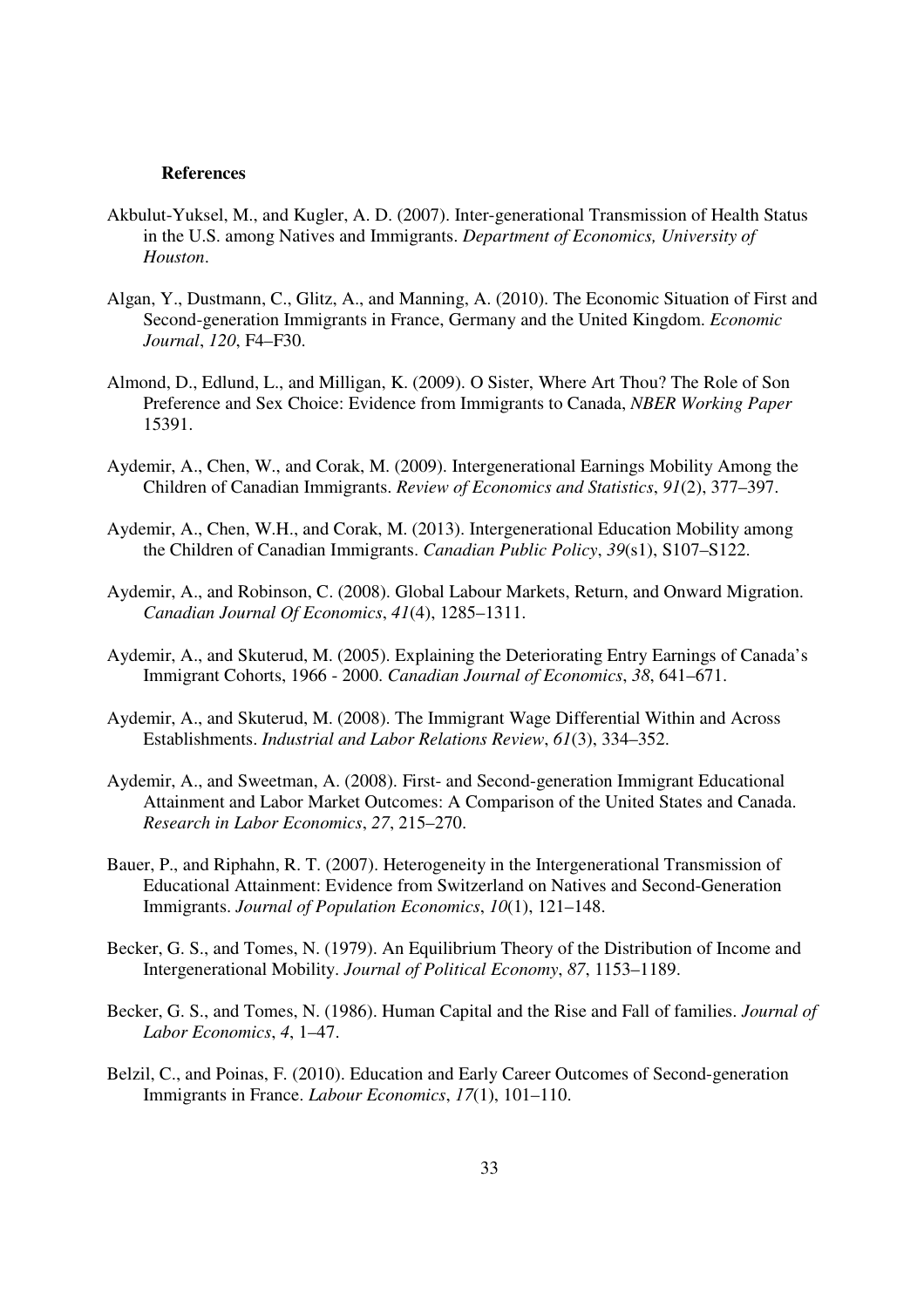- Bertrand, M., and Mullainathan, S. (2004). Are Emily and Greg More Employable Than Lakisha and Jamal? Field Experiment on Labor Market Discrimination. *American Economic Review*, *94*, 991–1013.
- Betts, J. R. (1998). Educational Crowding Out: Do Immigrants Affect the Educational Attainment of American Minorities? In D. S. Hamermesh and F. D. Bean (Eds.), *Help or Hindrance? The economic implications of immigration for African-Americans* (pp. 253– 281). New York: Russell Sage Foundation.
- Birrell, B., Khoo, S.-E., McDonald, P., and Giorgas, D. (2002). *Second Generation Australians: Report for the Department of Immigration and Multicultural and Indigenous Affairs* (pp. 1– 148). Canberra.
- Bisin, A., Patacchini, E., Verdier, T., and Zenou, Y. (2011). Immigrants and the Labour Market. *Economic Policy*, *26*, 57–92.
- Black, S. E., and Devereux, P. J. (2011). Recent Developments in Intergenerational Mobility. In David Card and O. Ashenfelter (Eds.), *Handbook of Labor Economics, Vol 4B* (pp. 1487– 1541). Elsevier Ltd.
- Blau, F. D., and Kahn, L. M. (2007). Gender and Assimilation among Mexican Americans. (G. J. Borjas, Ed.) *Mexican Immigration to the United States*. Chicago: University of Chicago Press.
- Blau, F. D., Kahn, L. M., Liu, A. Y.-H., and Papps, K. L. (2008). The Transmission of Women's Fertility, Human Capital, and Work Orientation Across Immigrant Generations. *Journal of Population Economics*, *26*(2), 405–435.
- Bleakley, H., and Chin, A. (2004). Language Skills and Earnings: Evidence from Childhood Immigrants. *Review of Economics and Statistics*, *86*, 481–496.
- Bleakley, H., and Chin, A. (2008). What Holds Back the Second Generation? Transmission of Language Human Capital among Immigrants. *Journal of Human Resources*, *43*(2), 267– 298.
- Boeri, T., and van Ours, J. C. (2013). *The Economics of Imperfect Labor Markets, Second Edition*. Princeton: Princeton University Press.
- Böhlmark, A. (2008). Age at Immigration and School Performance: A Siblings Analysis using Swedish Register Data. *Labour Economics*, *15*(6), 1366–1387.
- Borjas, G. J. (1985). Assimilation, Changes in Cohort Quality, and the Earnings of Immigrants. *Journal of Labor Economics*, *3*, 463–489.
- Borjas, G. J. (1992). Ethnic Capital and Intergenerational Mobility. *Quarterly Journal of Economics*, *107*(1), 123–150.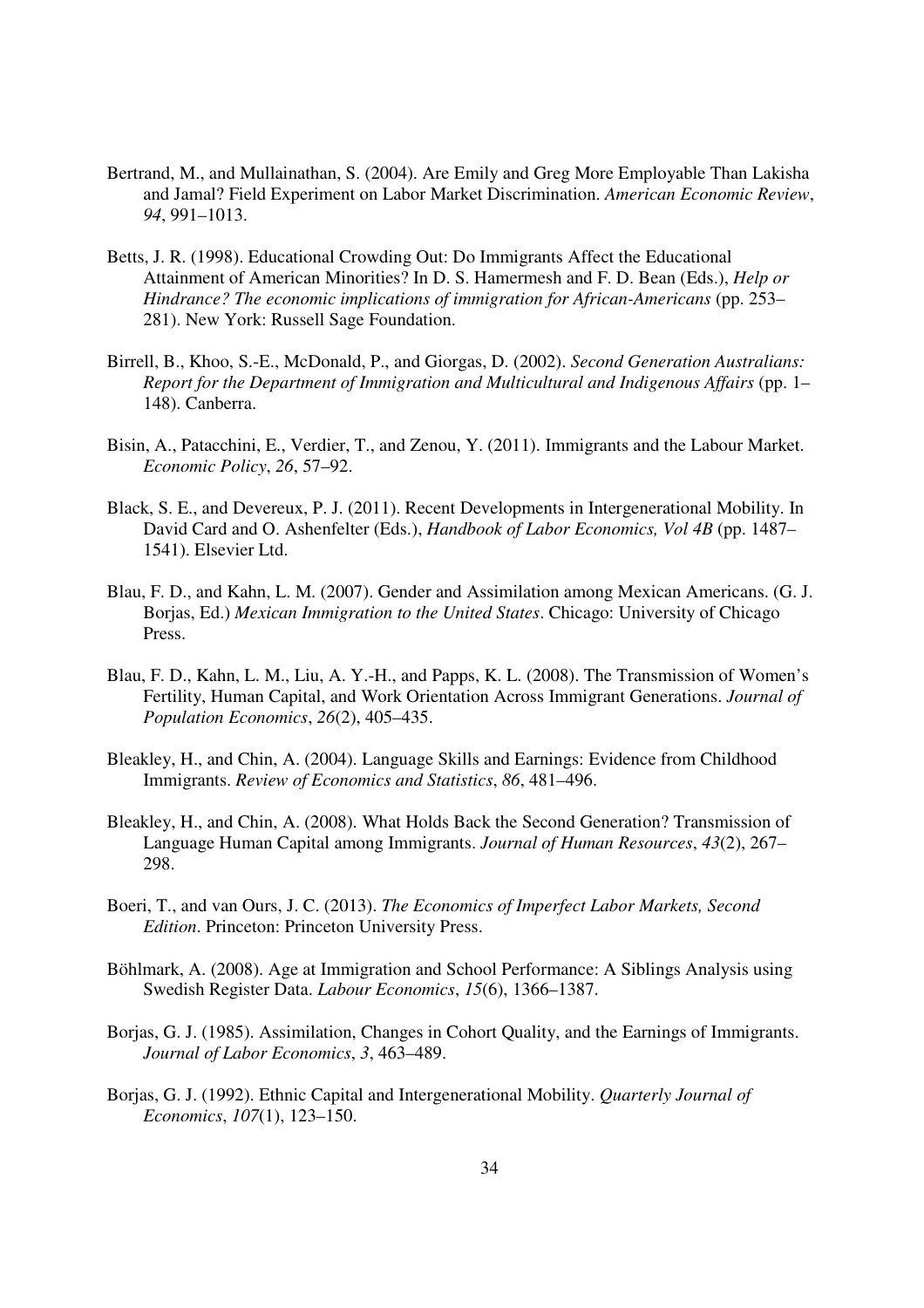- Borjas, G. J. (1993). The Intergenerational Mobility of Immigrants. *Journal of Labor Economics*, *11*(1), 113–135.
- Borjas, G. J. (1994). Long-run Convergence of Ethnic Skills Differentials: The Children and Grandchildren of the Great Migration. *Industrial and Labor Relations Review*, *47*(4), 553– 573.
- Borjas, G. J. (1995). Assimilation and Changes in Cohort Quality Revisited: What Happened to Immigrant Earnings in the 1980s? *Journal of Labor Economics*, *13*, 201–245.
- Borjas, G. J. (1999). The Economic Analysis of Immigration. In O. Ashenfelter and D. Card (Eds.), *Handbook of Labor Economics* (pp. 1679–1760). Amsterdam: Elsevier.
- Borjas, G. J. (2007). Do Foreign Students Crowd Out Native Students from Graduate Programs? In P. E. Stephan and R. G. Ehrenberg (Eds.), *Science and the University* (pp. 134–149). Madison: University of Wisconsin Press.
- Borjas, G. J. (2013). The Slowdown in the Economic Assimilation of Immigrants: Aging and Cohort Effects Revisited Again. *NBER working paper*. Cambridge MA.
- Bratsberg, B., Oddbjorn, R., Roed, K., and Raaum, O. (2011). Educating Children of Immigrants: Closing the Gap in Norwegian Schools. *IZA working paper*.
- Brunello, G., and Rocco, L. (2011). The Effect of Immigration on the School Performance of Natives: Cross Country Evidence Using PISA Test Scores. *IZA Discussion Paper*.
- Bui, S.A. (2012). How do Limited English Proficient Students Affect Each Others Educational Outcomes? Evidence from Student Panel Data. *Discussion Paper* University of Houston.
- Cameron, A.C., Miller, D.L. (2014) A Practitioner's Guide to Cluster-Robust Inference. *Journal of Human Resources*, *49,* forthcoming.
- Card, D. (2005). Is the New Immigration Really So Bad? *Economic Journal*, *115(507)*, 300–324.
- Card, David, DiNardo, J., and Estes, E. (2000). The More Things Change: Immigrants Chidren of Immigrants in the 1940s, 1970s, and the 1990s. In G. J. Borjas (Ed.), *Issues in the Economics of Immigration*. Chicago: University of Chicago Press.
- Carlsson, M, and Rooth, D. (2007). Evidence of Ethnic Discrimination in the Swedish Labor Market using Experimental Data, *Labour Economics*, *14*, 716–729.
- Carlsson, Magnus. (2010). Experimental Evidence of Discrimination in the Hiring of First- and Second-generation Immigrants. *Labour*, *24*(3), 263–278.
- Casey, T., and Dustmann, C. (2008). Intergenerational Transmission of Language Capital and Economic Outcomes. *Journal of Human Resources*, *43*, 660–687.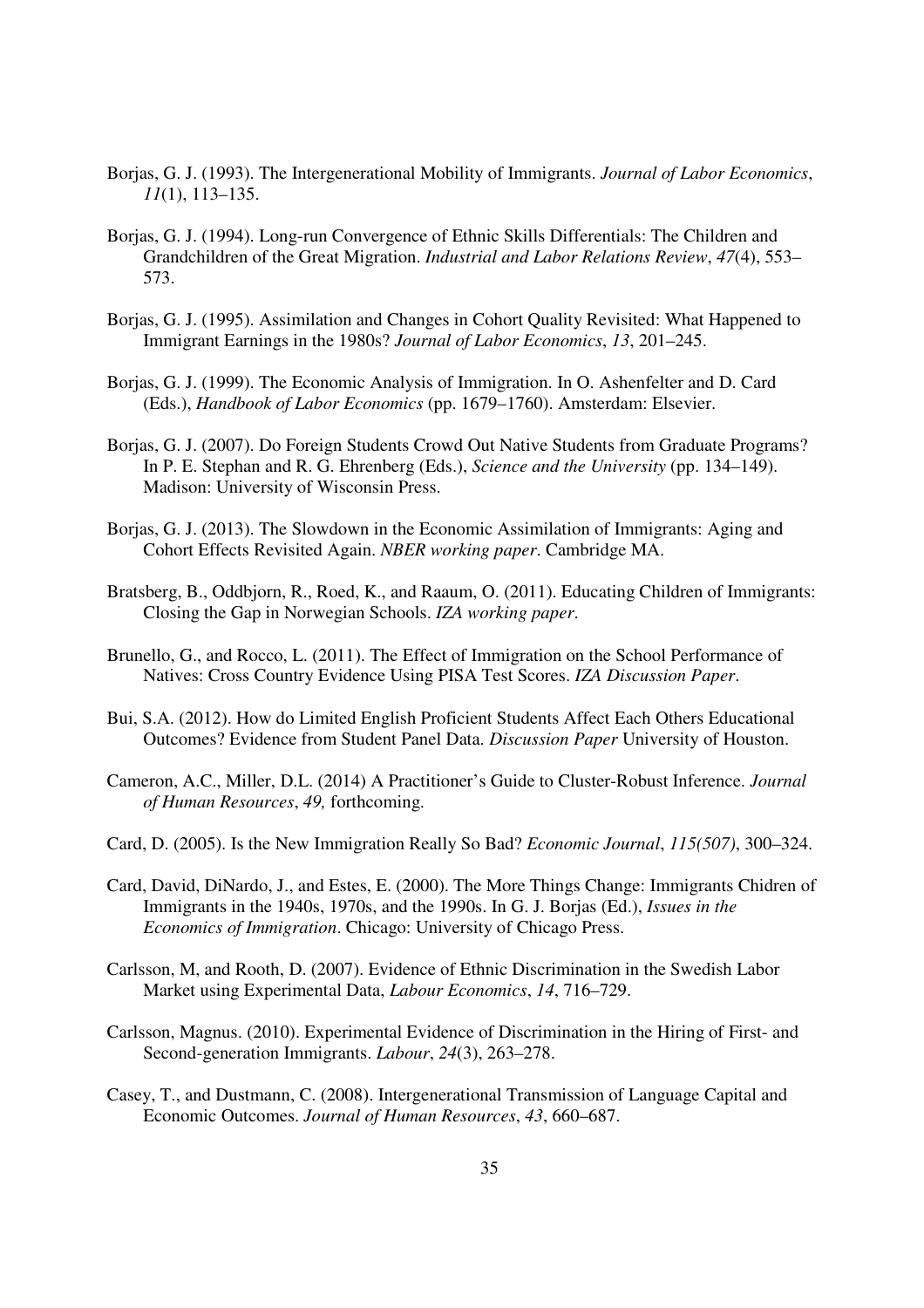- Cattaneo, M. A., and Wolter, S. C. (2012). Migration Policy Can Boost PISA Results: Findings from a Natural Experiment. *IZA working paper*.
- Chiswick, B. R. (1978). The Effect of Americanization on the Earnings of Foreign-born Men. *Journal of Political Economy*, *86*(5), 897–921.
- Chiswick, B. R. (1988). Differences in Education and Earnings Across Racial and Ethnic Groups: Tastes, Discrimination, and Investments in Child Quality. *Quarterly Journal of Economics*, *103*, 571–597.
- Chiswick, B. R., and DebBurman, N. (2004). Educational Attainment: Analysis by Immigrant Generation. *Economics of Education Review*, *23*(4), 361–379.
- Chiswick, B. R., Lee, Y. L. L., and Miller, P. W. (2005). Parents and Children Talk: English Language Proficiency Within Immigrant Families. *Review of Economics of the Household*, *3*(3), 243–268.
- Chiswick, B. R., and Miller, P. W. (2005). Linguistic Distance: A Quantitative Measure of the Distance Between English and Other Languages. *Journal of Multilingual and Multicultural Development*, *26*(1), 1–11.
- Chiswick, B. R., and Miller, P. W. (2012). Negative and Positive Assimilation, Skill Transferability, and Linguistic Distance. *Journal of Human Capital*, *6*(1), 35–55.
- Christofides, L. N., Hoy, M., Li, Z., and Stengos, T. (2008). The Evolution of Aspirations for University Attendance. In R. Finnie, R. E. Mueller, A. Sweetman, and A. Usher (Eds.), *Who goes? Who stays? What matters?: Accessing and persisting in postsecondary education in Canada* (pp. 109–134). Montreal and Kingston: McGill-Queen's University Press.
- Cohn, D., and Passel, J. S. (2011). *Unauthorized Immigrant Population: National and State Trends, 2010*. Washington, DC.
- Colding, B., Husted, L., and Hummelgaard, H. (2009). Educational Progression of Secondgeneration Immigrants and Immigrant Children. *Economics of Education Review*, *28*(4), 434–443.
- Corak, M. (2012). Age at Immigration and the Education Outcomes of Children. In A. Masten, K. Liebkind, and D. J. Hernandez (Eds.), *Realizing the Potential of Immigrant Youth* (pp. 90–116). Cambridge: Cambridge University Press.
- Corak, M., and Piraino, P. (2011). The Intergenerational Transmission of Employers. *Journal of Labor Economics*, *29*(1), 37–68.
- Currie, J. (2000). Do Children of Immigrants Make Differential Use of Public Health Insurance? In G. J. Borjas (Ed.), *Issues in the Economics of Immigration* (pp. 271–308). Chicago: University of Chicago Press.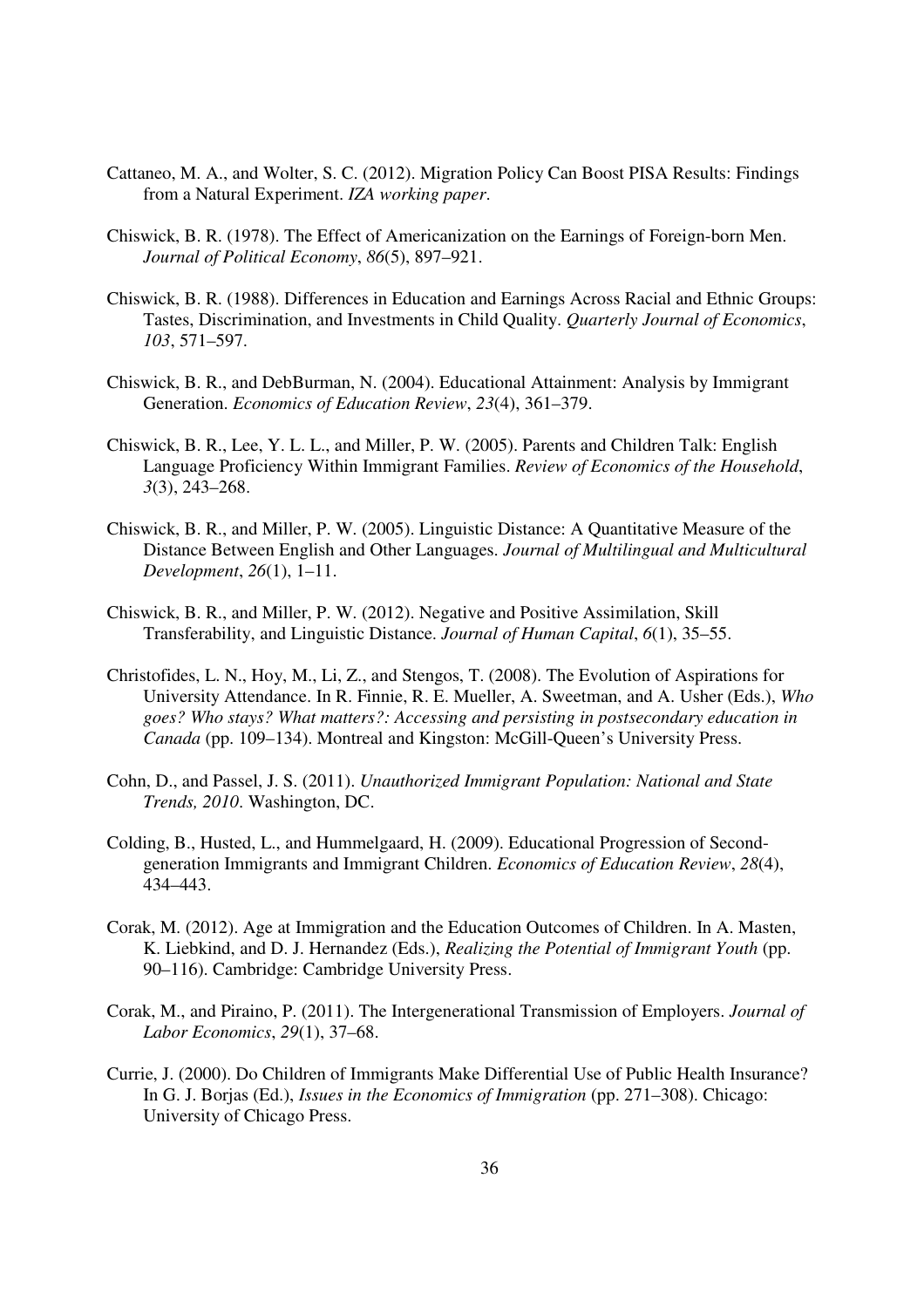- De Luca, G., Ponzo, M., and Andrés, A. R. (2013). Health Care Utilization by Immigrants in Italy. *International Journal of Health Care Finance and Economics*, *13*(1), 1–31.
- Dicks, G., and Sweetman, A. (1999). Education and Ethnicity in Canada: An Intergenerational Perspective. *Journal of Human Resources*, *34*, 668–696.
- Duncan, B., and Trejo, S. J. (2012). The Complexity of Immigrant Generations: Integration of Hispanics and Asians. *IZA working paper*.
- Dustmann, C, Frattini, T., and Lanzara., G. (2012). Educational Achievement of Second Generation Immigrants: An International Comparison. *Economic Policy*, *69*, 143–185.
- Dustmann, C., and Theodoropoulos, N. (2010). Ethnic Minority Immigrants and Their Children in Britain. *Oxford Economic Papers*, *62*(2), 209–233.
- Dustmann, C., and Glitz, A. (2011). Migration and Education. In S. M. Eric A. Hanushek and L. Woessmann (Eds.), *Handbook of The Economics of Education* (Vol. 4, pp. 327–439). Amsterdam: Elsevier.
- Dustmann, C., Machin, S., and Schonberg, U. (2010). Ethnicity and Educational Achievement in Compulsory Schooling. *Economic Journal*, *120*, F272–F297.
- Ekberg, J., Hammarstedt, M., and Shukur, G. (2010). Immigrant-Native Earnings Differentials: SUR Estimation Applied on Three Generations. *Annals of Regional Science*, *45*(3), 705– 720.
- Eurostat. (2011). *Migrants in Europe: A Statistical Portrait of the First and Second Generation*. Luxembourg: Publications Office of the European Union.
- Fernández, R., and Fogli, A. (2009). Culture: An Empirical Investigation of Beliefs, Work, and Fertility. *American Economic Journal Macroeconomics*, *1*(1), 146–177.
- Finnie, R., and Mueller, R. E. (2010). They Came, They Saw, They Enrolled: Access to Post-Secondary Education by the Children of Canadian Immigrants. In R Finnie, M. Frenette, R. E. Mueller, and A. Sweetman (Eds.), *Pursuing Higher Education in Canada: Economic, Social, and Policy Dimensions* (pp. 191–218). Montreal and Kingston: McGill-Queen's University Press.
- Friedberg, R. (1993). The Labor Market Assimilation of Immigrants in the United States: The Role of Age at Arrival. *Discussion Paper* Brown University.
- Friesen, J. and Krauth, B. (2011). Ethnic Enclaves in the Classroom. *Labour Economics, 18*, 656- 663.
- Furtado, D. (2009). Cross-nativity Marriages and Human Capital of Children. *Research in Labor Economics 29*, 273-296.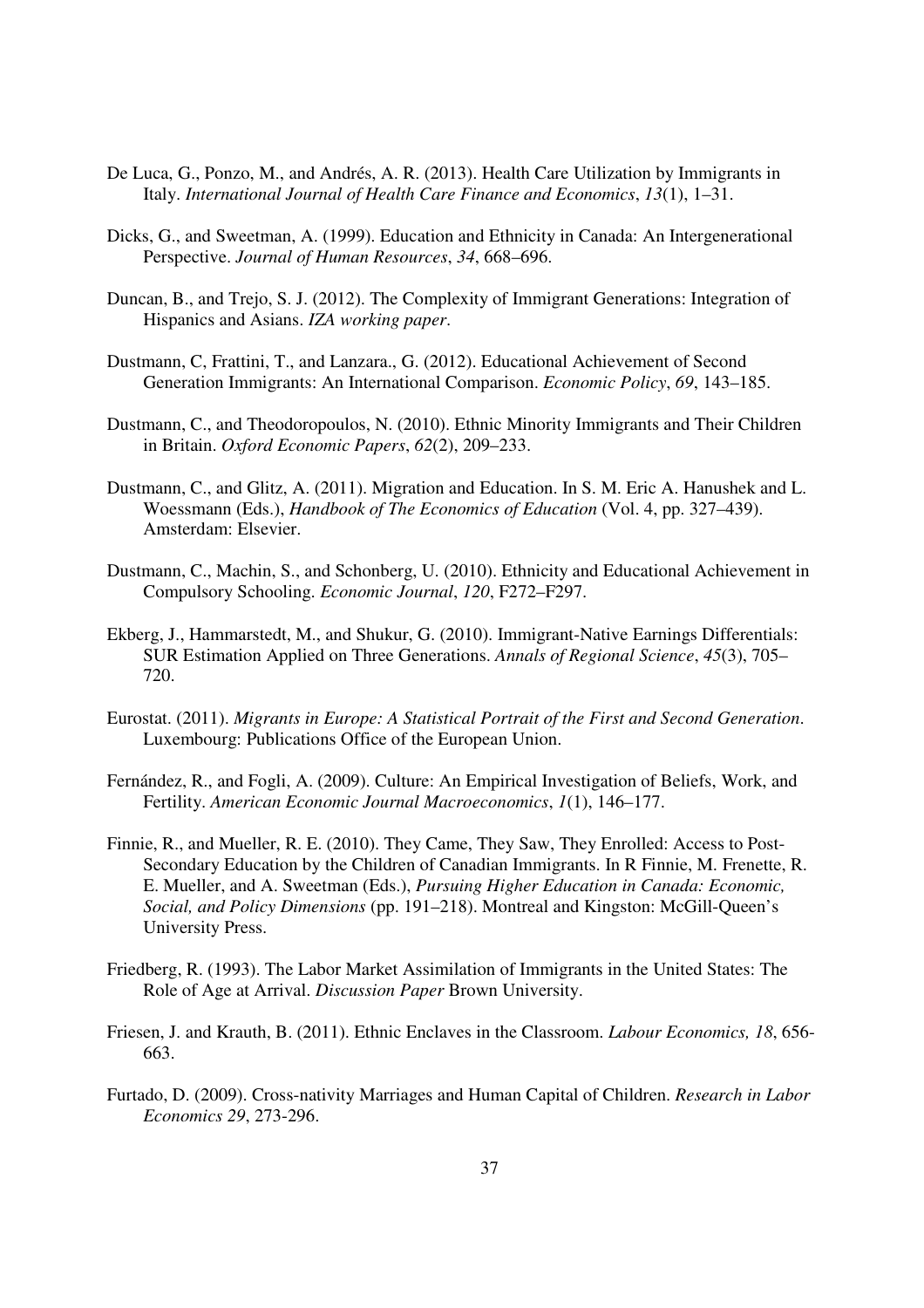- Furtado, D., and Trejo, S. J. (2013). Interethnic Marriages and their Economic Effects. In A. F. Constant and K. F. Zimmermann (Eds.), *International Handbook on the Economics of Migration* (pp. 276–292). Cheltenham: Edward Elgar Publishing.
- Gang, I. N., and Zimmermann, K. F. (2000). Is Child Like Parent? Educational Attainment and Ethnic Origin. *The Journal of Human Resources*, *35*(3), 1–21.
- Geay, C., McNally, S., Telhaj, S. (2013). Non-native Speakers of English in the Classroom: What are the Effect on Pupuils Performance? *Economic Journal, 123*, F281-F307.
- Gonzalez, A. (2003). The Education and Wages of Immigrant Children: The Impact of Age at Arrival. *Economics of Education Review*, *22*, 203–212.
- Gorinas, C. (2014). Ethnic Identity, Majority Norms, and the Native-Immigrant Employment Gap. *Journal of Population Economics, 27*, 225-250.
- Gould, E.D., Lavy, V. and Paserman, D.M. (2009). Does Immigration Affect the Long-term Educational Outcomes of Natives? Quasi-experimental Evidence. *Economic Journal, 119*, 1243-1269.
- Green, D. A., and Worswick, C. (2010). Entry Earnings of Immigrant Men in Canada: The Roles of Labour Market Entry Effects and Returns to Foreign Experience. In T. McDonald, E. Ruddick, A. Sweetman, and C. Worswick (Eds.), *Canadian Immigration: Economic Evidence for a Dynamic Policy Environment.* (pp. 77–110). Montreal and Kingston: McGill-Queen's University Press.
- Hammarstedt, M. (2009). Intergenerational Mobility and the Earnings Position of First-, Second-, and Third-Generation Immigrants. *Kyklos*, *62*(2), 275–292.
- Hammarstedt, M., and Palme, M. (2012). Human capital transmission and the earnings of secondgeneration immigrants in Sweden, *IZA Journal of Migration*, *1*(4), 1–23.
- Hanushek, E. A., and Woessmann, L. (2008). The Role of Cognitive Skills in Economic Development. *Journal of Economic Literature*, *46*(3), 607–68.
- Heath, A., and Kilpi-Jakonen, E. (2012). Immigrant Children's Age at Arrival and Assessment Results. *Education Working Papers*. OECD.
- Hertz, T., Jayasundera, T., Piraino, P., Selcuk, S., Smith, N., and Verashchagina, A. (2007). The Inheritance of Educational Inequality: International Comparisons and Fifty-year Trends. *B.E. Journal of Economic Analysis & Policy*, *7*(2), 1-46.
- Hoxby, C. M. (1998). Do Immigrants Crowd Disadvantaged American Natives Out of Higher Education? In D. S. Hamermesh and F. D. Bean (Eds.), *Help or Hindrance? The economic implications of immigration for African-Americans* (pp. 282–321). New York: Russell Sage Foundation.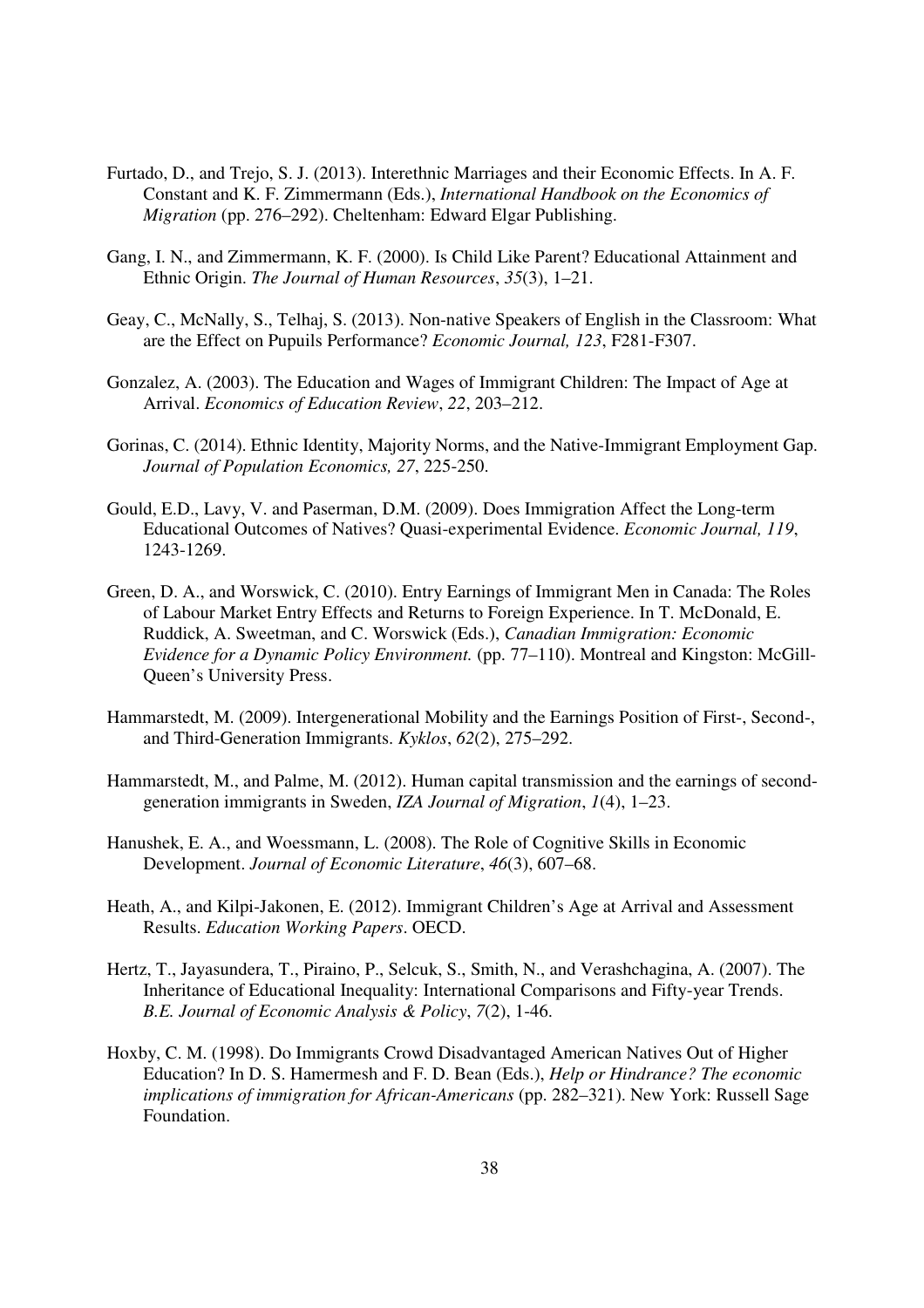- Hunt, J. (2012). The Impact of Immigration on the Educational Attainment of Natives, *NBER Working Paper* 18047.
- Jackson, O. (2011). Does Immigration Crowd Natives Into or Out of Higher Education? *Discussion Paper* Northeastern University.
- Jensen, P. and Rasmussen, A. (2011). The Effect of Immigrant Concentration in Schools on Native and Immigrant Children's Reading and Math Skills. *Economics of Education Review, 30*, 1503-1515.
- Krause, A., Rinne, U., and Schueller, S. (2012). Kick it like Özil? Decomposing the Native-Migrant Education Gap. *Discussion Paper*. IZA.
- Kuhn, P., and Sweetman, A. (2002). Aboriginals as Unwilling Immigrants: Contact, Assimilation and Labour Market Outcomes. *Journal of Population Economics*, *15*(2), 331–355.
- Lewis, E. G. (2011). Immigrant-Native Substitutability: The Role of Language Ability. *NBER Working Paper* 17609
- Li, Q., and Sweetman, A. (2014). The Quality of Immigrant Source Country Educational Outcomes: Do they Matter in the Receiving Country? *Labour Economics, forthcoming*.
- Liebig, T., and Widmaier, S. (2010). Overview: Children of Immigrants in the Labour Markets of OECD and EU Countries. In *Equal Opportunities? The Labour Market Integration of the Children of Immigrants* (pp. 15–54). Paris: OECD Publishing.
- Lillard, D. R. (2013). Is Smoking Behavior Culturally Determined? Evidence From British Immigrants. *Working Paper Series*. NBER.
- Lüdemann, E., and Schwerdt, G. (2013). Migration Background and Educational Tracking: Is There a Double Disadvantage for Second-Generation Immigrants? *Journal of Population Economics*, *26*, 455–481.
- Luttmer, E. F. P., and Singhal, M. (2011). Culture, Context, and the Taste for Redistribution. *American Economic Journal: Economic Policy*, *3*, 157–179.
- Manski, C. F. (1993). Identification of Endogenous Social Effects: The Reflection Problem. *The Review of Economic Studies*, *60*, 531–542.
- Messinis, G. (2009). Earnings and Languages in the Family: Second-Generation Australians. *Economic Record*, *85*, S59–S73.
- Meunier, M. (2011). Immigration and Student Achievement: Evidence from Switzerland. *Economics of Education Review*, *30*(1), 16–38.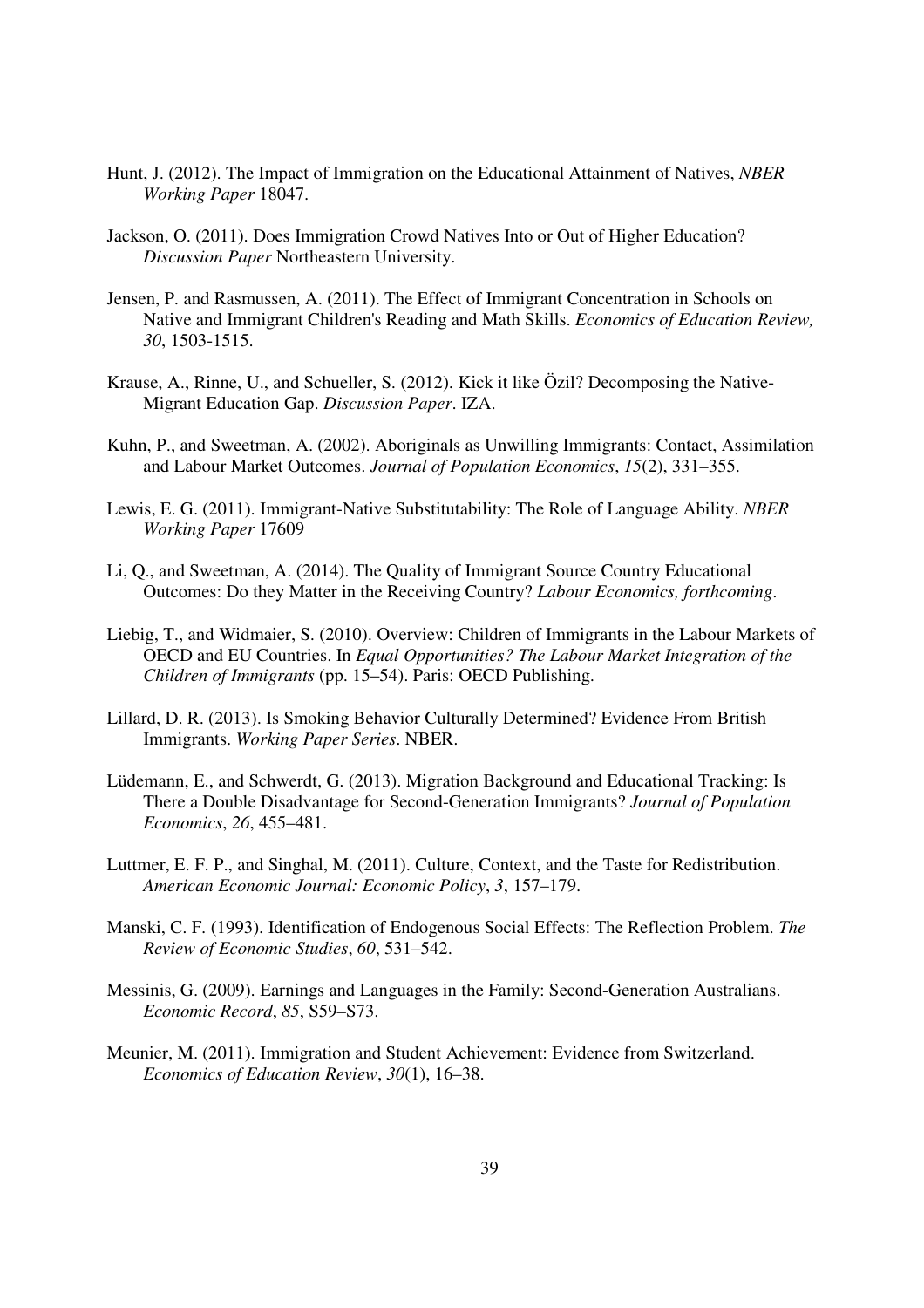- Meunier, M., de Coulon, A., Marcenaro-Gutierrez, O., and Vignoles, A. (2013). A Longitudinal Analysis of UK Second-Generation Disadvantaged Immigrants. *Education Economics*, *21*(2), 105–134.
- Moschion, J., and Tabasso, D. (2013). Trust of Second Generation Immigrants: Intergenerational Transmission or Cultural Assimilation ? *IZA Discussion Paper*.
- Nielsen, H. S., and Rangvid, B. S. (2012). The Impact of Parents' Years since Migration on Children's Academic Achievement. *IZA Journal of Migration, 1*, 1-23.
- Nielsen, H. S., Rosholm, M., Smith, N., and Husted, L. (2003). The School-to-Work Transition of 2nd Generation Immigrants in Denmark. *Journal of Population Economics*, *16*(4), 755– 786.
- OECD. (2010). *PISA 2009 Results: Learning Trends (Vol V)*, Paris: OECD*.*
- OECD. (2011). *Employment Outlook*. Paris: OECD.
- OECD. (2012). *PISA Untapped Skills: Realising the Potential of Immigrant Students*. OECD Publishing.
- Ohinata, A., and van Ours, J. C. (2012). Young Immigrant Children and their Educational Attainment. *Economics Letters*, *116*, 288–290.
- Ohinata, A., van Ours, J.C. (2013). How Immigrant Children Affect the Academic Achievement of Native Dutch Children. *Economic Journal, 123*, F308-F331.
- Oreopoulos, P. (2011). Why Do Skilled Immigrants Struggle in the Labor Market? A Field Experiment with Thirteen Thousand Resumes. *American Economic Journal: Economic Policy*, *3*(4), 148–171.
- Pekkarinen, T., Uusitalo, R., and Kerr, S. (2009). School Tracking and Intergenerational Income Mobility: Evidence from the Finnish Comprehensive School Reform. *Journal of Public Economics*, *93*, 965–973.
- Ramakrishnan, S. K. (2004). Second-generation immigrants? The "2.5 generation" in the United States. *Social Science Quarterly*, *85*, 380–399.
- Rooth, D.-O., and Ekberg, J. (2003). Unemployment and Earnings for Second Generation Immigrants in Sweden: Ethnic Background and Parent Composition. *Journal of Population Economics*, *16*(4), 787–814.
- Rumbaut, R. G. (2004). Ages, Life Stages, and Generational Cohorts: Decomposing the Immigrant First and Second Generations in the United States. *International Migration Review*, *38*(3), 1160–1205.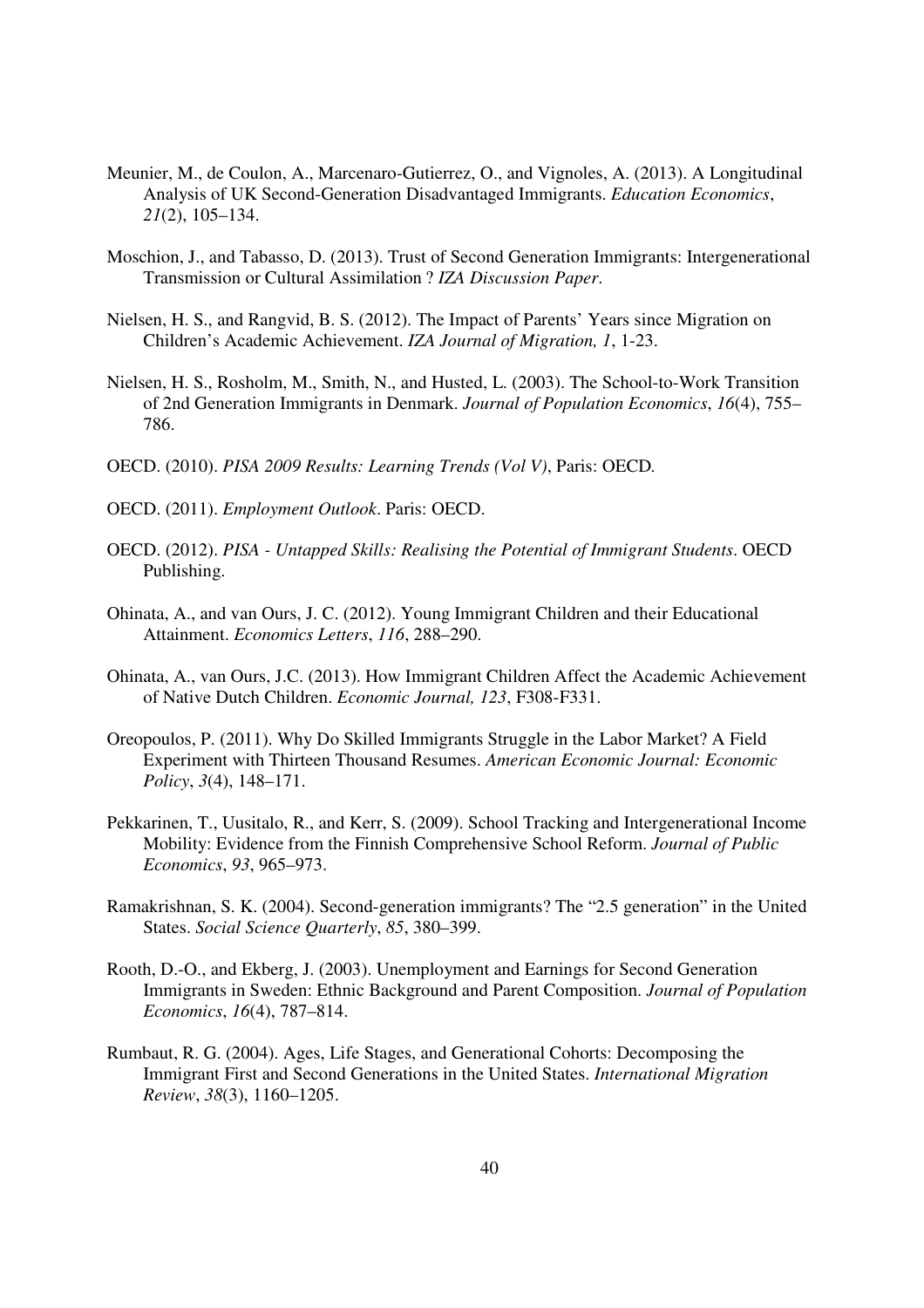- Sacerdote, B. (2011). Peer Effects in Education: How Might They Work, How Big Are They and How Much Do We Know Thus Far? In *Handbook of the Economics of Education* (Vol. 3, pp. 249–277).
- Schaafsma, J., and Sweetman, A. (2001). Immigrant Earnings: Age at Immigration Matters. *The Canadian Journal of Economics*, *34*(4), 1066–1099.
- Schnepf, S. V. (2007). Immigrants' Educational Disadvantage: An Examination Across Ten Countries and Three Surveys. *Journal of Population Economics*, *20*, 527–545.
- Shertzer, A. (2013). Immigrant Group Size and Political Mobilization: Evidence from European Migration to the United States. *NBER Working Paper* 18827.
- Skuterud, M. (2010). The Visible Minority Earnings Gap Across Generations of Canadians. *Canadian Journal of Economics*, *43*(3), 862–881.
- Smith, J. P. (2003). Assimilation across the Latino Generations. *American Economic Review, Papers and Proceedings*, *93*(2), 315–25.
- Solon, G. (1989). Biases in the Estimation of Intergenerational Earnings Correlations. *Review of Economics and Statistics*, *71*, 172–174.
- Solon, G. (1992). Intergenerational Income Mobility in the United States. *American Economic Review*, *82*, 393–408.
- Solon, G. (1999). Intergenerational Mobility in the Labor Market. In O. C. Ashenfelter and D. Card (Eds.), *Handbook of Labor Economics, Vol 3A* (pp. 1761–1800). Amsterdam: Elsevier B.V.
- Solon, G. (2013). Theoretical Models of Inequality Transmission across Multiple Generations. *NBER Working Paper* 18790.

Statistics Canada. (2008). *Canada's Ethnocultural Mosaic, 2006 Census* (pp. 1–36).

- Sweetman, A. (2010). Immigrant Children in Elementary School: An International Perspective. In T. McDonald, E. Ruddick, A. Sweetman, and C. Worswick (Eds.), *Canadian Immigration: Economic Evidence for a Dynamic Policy Environment* (pp. 257–81). McGill-Queen's University Press.
- Trejo, S. J. (2003). Intergenerational Progress of Mexican-Origin Workers in the U.S. Labor Market. *Journal of Human Resources*, *38*(3), 467–489.
- Tu, J. (2010). Explaining the Labour Market Outcomes of First, Second and Third-generation Immigrants in Canada. *Discussion Paper*. IZA.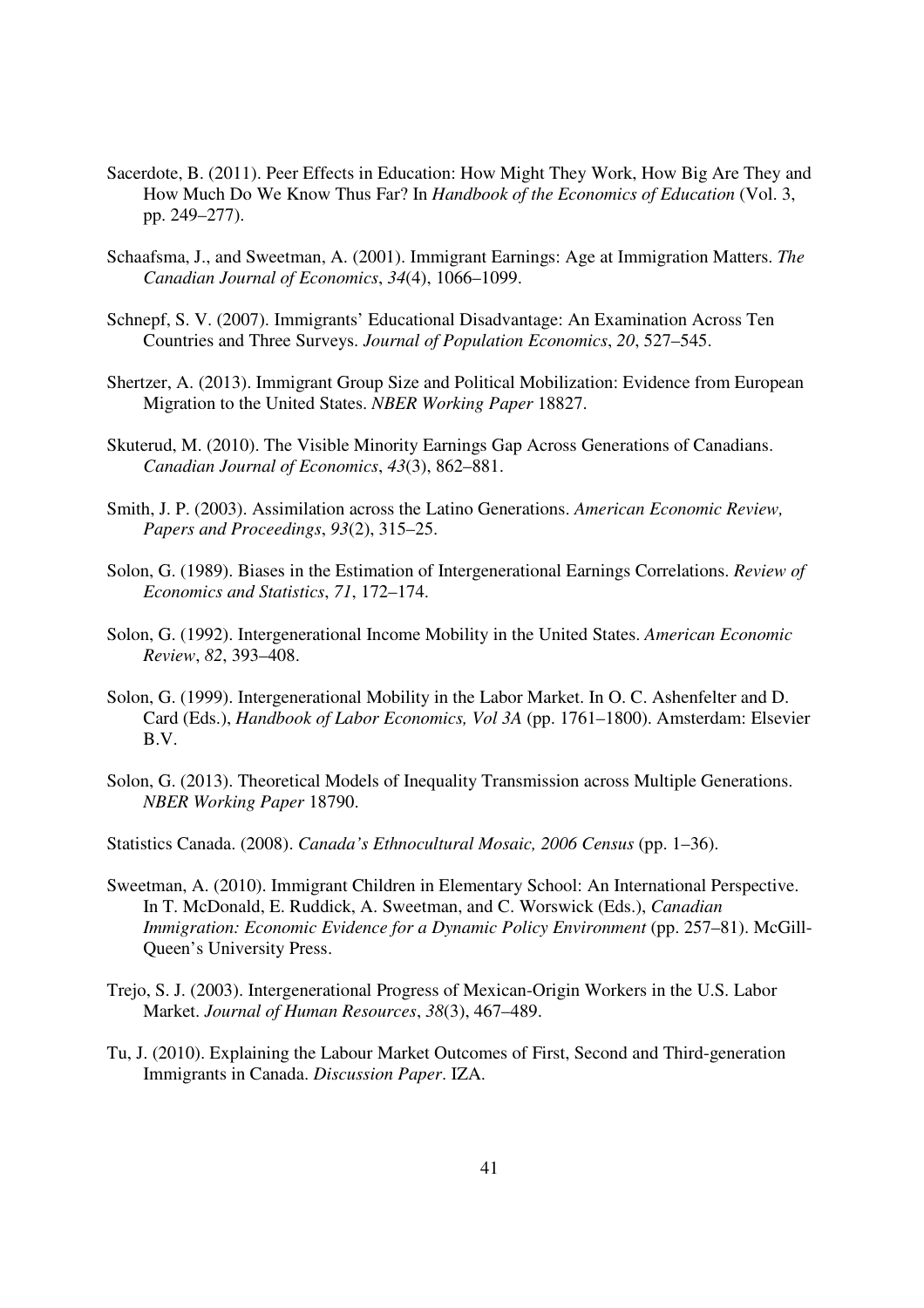- Van Ours, J. C., and Veenman, J. (2003). The Educational Attainment of Second-generation Immigrants in the Netherlands. *Journal of Population Economics*, *16*, 739–753.
- Van Ours, J. C., and Veenman, J. (2004). From Parent to Child: Early Labor Market Experiences of Second-generation Immigrants in the Netherlands. *De Economist*, *152*, 473–490.
- Van Ours, J. C., and Veenman, J. (2006). Age at Immigration and Educational Attainment of Young Immigrants. *Economics Letters*, *90*(3), 310–316.
- Van Ours, J. C., and Veenman, J. (2010). How Interethnic Marriages Affect the Educational Attainment of Children: Evidence from a Natural Experiment. *Labour Economics*, *17*, 111– 117.
- Wilson, D., Burgess, S., and Briggs, A. (2011). The Dynamics of School Attainment of England's Ethnic Minorities. *Journal of Population Economics*, *24*, 681–700.
- Woolf, J. (2010). *The Economic and Social Outcomes of Children of Migrants in New Zealand*. Statistics New Zealand.
- Worswick, C. (2009). Adaptation and Inequality: Children of Immigrants in Canadian Schools. *Canadian Journal of Economics*, *37*(1), 53–77.
- Zimmerman, D. (1992). Regression Toward Mediocrity in Economic Stature. *American Economic Review*, *82*, 409–429.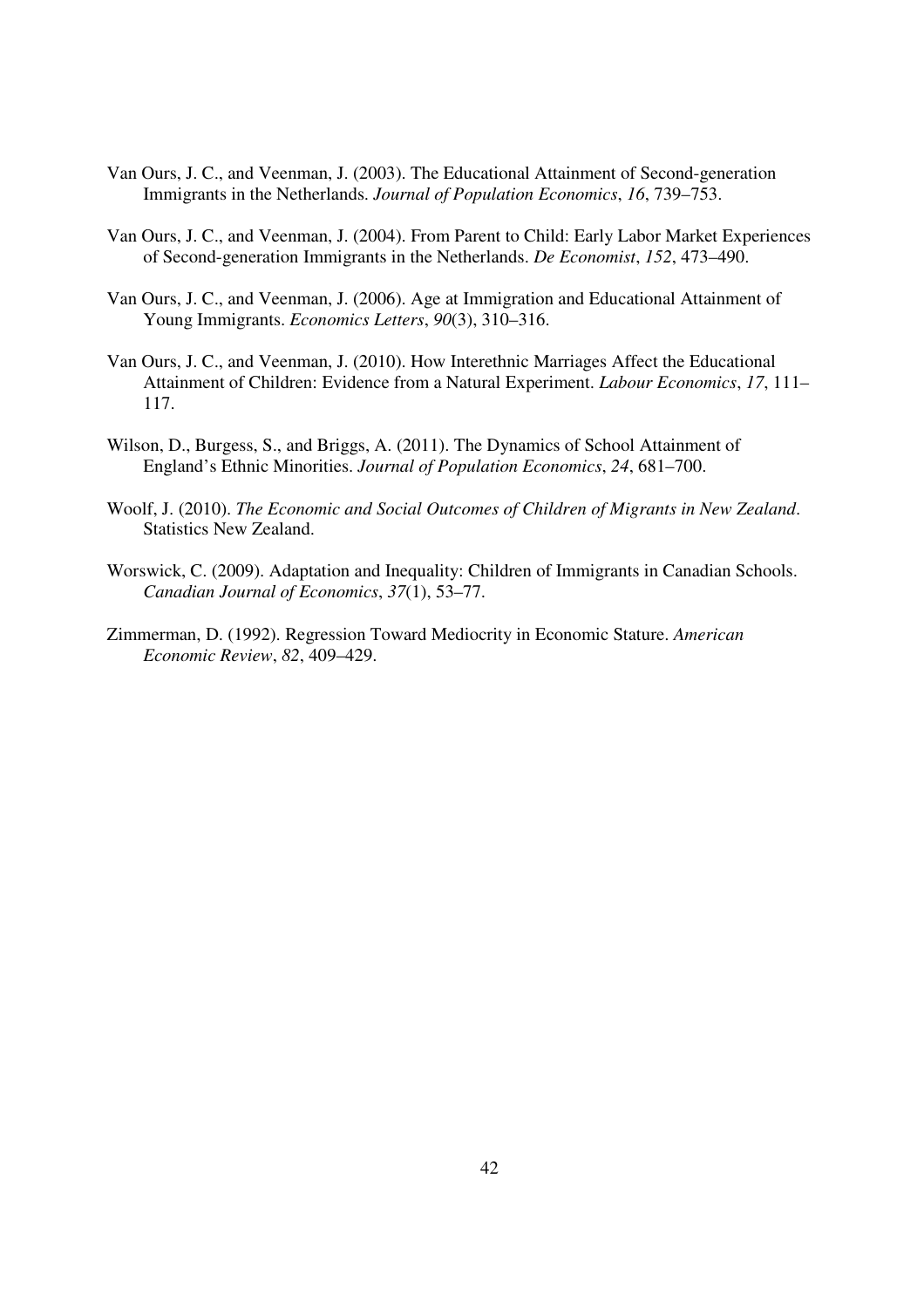## **Table 1: Immigrant Population by Generation (circa 2008)**

|                           |                          | Youth in School                               |                                               |                                               |                          |                          |
|---------------------------|--------------------------|-----------------------------------------------|-----------------------------------------------|-----------------------------------------------|--------------------------|--------------------------|
|                           | First<br>Generation      | Second Generation                             |                                               | Combined 1.5 and<br>Second Generation         |                          |                          |
|                           |                          | 1 Parent<br>Immigrant                         | 2 Parents<br>Immigrant                        | Total                                         | $\%$                     | $\rm SE$                 |
| Albania                   | -                        | $-$                                           | --                                            | --                                            | 0.6                      | (0.2)                    |
| Argentina                 |                          |                                               | $-$                                           | $-$                                           | 3.6                      | (0.5)                    |
| Australia                 | 24                       | 11.3                                          | 8.7                                           | 20.0                                          | 23.2                     | (1.1)                    |
| Austria                   | 18.4                     | 5.0                                           | 1.9                                           | 6.9                                           | Ξ.                       | --                       |
| Belgium                   | 14.7                     | 4.1                                           | 4.0                                           | 8.1                                           | 14.8                     | (1.1)                    |
| <b>Brazil</b>             | $\qquad \qquad -$        | $- -$                                         | $\overline{a}$                                | Щ.                                            | 0.8                      | (0.1)                    |
| Bulgaria                  | $\equiv$                 | $\overline{a}$                                | $\overline{a}$                                | Щ.                                            | 0.5                      | (0.1)                    |
| Canada                    | 22.6                     | 7.5                                           | 6.8                                           | 14.3                                          | 24.4                     | (1.3)                    |
| Chile                     | $\overline{\phantom{0}}$ | $- -$                                         | $\mathord{\hspace{1pt}\text{--}\hspace{1pt}}$ | --                                            | 0.5                      | (0.1)                    |
| Cyprus                    | 23.3                     | 1.3                                           | $\overline{\phantom{0}}$                      | $\overline{\phantom{0}}$                      | $\overline{\phantom{a}}$ | $\overline{\phantom{a}}$ |
| Czech Republic            | 3.0                      | 3.3                                           | 0.9                                           | 4.2                                           | 2.3                      | (0.2)                    |
| Denmark                   | 8.6                      | $\overline{\phantom{m}}$                      |                                               | $\overline{\phantom{0}}$                      | 8.6                      | (0.4)                    |
| Estonia                   | 13.6                     | 8.9                                           | 13.1                                          | 22.0                                          | $\overline{\phantom{a}}$ | $\overline{\phantom{a}}$ |
| Finland                   |                          | $\mathord{\hspace{1pt}\text{--}\hspace{1pt}}$ | $\overline{a}$                                | $\overline{a}$                                | 2.6                      | (0.3)                    |
| France                    | 13.1                     | 7.7                                           | 5.8                                           | 13.5                                          | 13.1                     | (1.4)                    |
| Germany                   | 17.6                     | 1.4                                           | 2.9                                           | 4.3                                           | 17.6                     | (1.0)                    |
| Greece                    | 10.4                     | 0.7                                           | 0.6                                           | 1.3                                           | 9.0                      | (0.8)                    |
| Hong Kong                 | $\overline{\phantom{0}}$ | $\overline{\phantom{a}}$                      | $\overline{\phantom{a}}$                      | --                                            | 39.4                     | (1.5)                    |
| Hungary                   | 2.2                      | 0.6                                           | 0.3                                           | 0.9                                           | 2.1                      | (0.3)                    |
| Iceland                   | $\overline{\phantom{0}}$ | $\mathcal{L} = \mathcal{L}$                   | $\mathord{\hspace{1pt}\text{--}\hspace{1pt}}$ | $-$                                           | 2.4                      | (0.2)                    |
| Indonesia                 |                          | $\mathcal{L} = \mathcal{L}$                   | $\mathcal{L} =$                               | $-$                                           | 0.3                      | (0.1)                    |
| Ireland                   | 22.4                     | 2.2                                           | 0.7                                           | 2.9                                           | 8.3                      | (0.6)                    |
| Israel                    |                          | $\mathord{\hspace{1pt}\text{--}\hspace{1pt}}$ | $\sim$ $\sim$                                 | $- -$                                         | 19.7                     | (1.1)                    |
| Italy                     | 10.6                     | 0.9                                           | 0.1                                           | 1.0                                           | 5.5                      | (0.3)                    |
| Japan                     | $\overline{\phantom{0}}$ | $\overline{a}$                                | $\overline{a}$                                | --                                            | 0.3                      | (0.1)                    |
| Korea                     | -                        | $\mathord{\hspace{1pt}\text{--}\hspace{1pt}}$ | --                                            | $- -$                                         | 0.0                      | (0.0)                    |
| Latvia                    | $\equiv$                 | $\overline{a}$                                | $-$                                           | --                                            | 4.5                      | (0.5)                    |
| Lithuania                 | 54.2                     | 2.5                                           |                                               |                                               | $\overline{\phantom{a}}$ | $\overline{\phantom{a}}$ |
| Luxembourg                | 48                       | 7.3                                           | 6.6                                           | 13.9                                          | 40.2                     | (0.7)                    |
| Mexico                    |                          | $-$                                           | $-$                                           | $\mathord{\hspace{1pt}\text{--}\hspace{1pt}}$ | 1.9                      | (0.2)                    |
| Netherlands               | 15                       | 5.8                                           | $2.7\,$                                       | 8.5                                           | 12.1                     | (1.4)                    |
| New Zealand               | 23                       | 15.1                                          | 10.4                                          | 25.5                                          | 24.7                     | (1.0)                    |
| Norway                    | -                        | --                                            | --                                            | --                                            | 6.8                      | (0.6)                    |
| Peru                      | $\qquad \qquad -$        | $\overline{\phantom{a}}$                      | $\overline{\phantom{a}}$                      | 44                                            | 0.4                      | (0.1)                    |
| Poland                    | 0.3                      | 2.1                                           | 0.8                                           | 2.9                                           | $0.0\,$                  | (0.0)                    |
| Portugal                  | 10.5                     | $0.8\,$                                       | 0.4                                           | 1.2                                           | 5.5                      | (0.5)                    |
| <b>Russian Federation</b> | $\qquad \qquad -$        | $\overline{\phantom{0}}$                      | -                                             | —                                             | 12.1                     | (0.7)                    |
| Romania                   | 0.2                      | $\qquad \qquad -$                             | -                                             | $\overline{\phantom{0}}$                      | 0.3                      | (0.1)                    |
| Slovak Republic           | 0.9                      | 1.6                                           | 0.4                                           | 2.0                                           | --                       | $- -$                    |
| Slovenia                  | 9.0                      | 5.1                                           | 2.6                                           | 7.7                                           | $\overline{\phantom{a}}$ | $-$                      |
| Spain                     | 19.1                     | 0.9                                           | $0.2\,$                                       | 1.1                                           | 9.5                      | (0.5)                    |
| Sweden                    | 16.2                     | 6.7                                           | 2.9                                           | 9.6                                           | 11.7                     | (1.2)                    |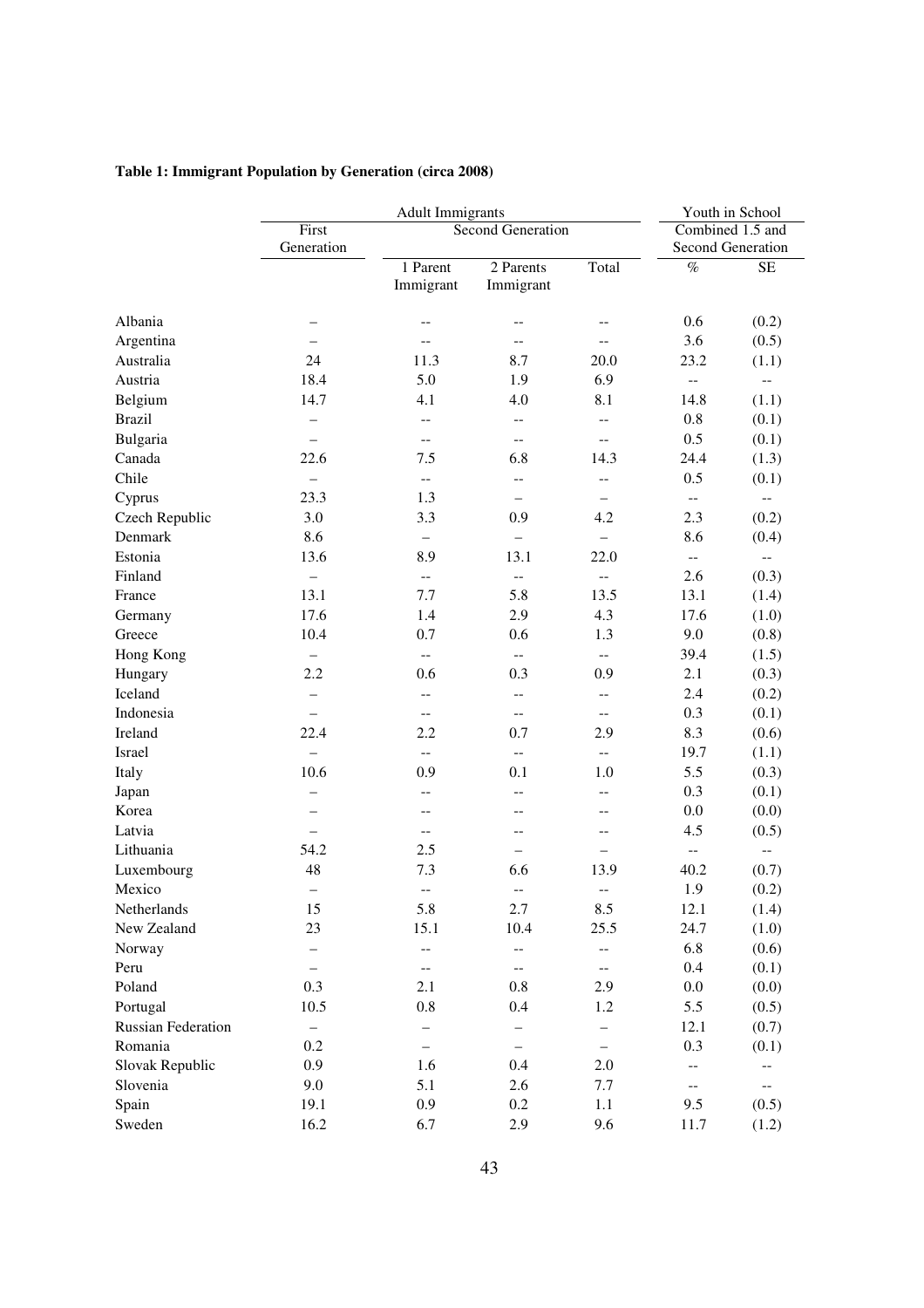| Switzerland          | 31.1  | 9.6 |     | 15.3 | 23.5 | (0.9) |
|----------------------|-------|-----|-----|------|------|-------|
| United Kingdom       | 15.6  |     |     | 8.8  | 10.6 | (1.0) |
| <b>United States</b> | l 4.6 |     | 2.3 | 6.0  | 19.5 | (1.3) |

Note: In the case of Germany the country of birth of the parents is approximated by the nationality of the parents. Ages represented: Europe, 25-54; Canada and United States, 25-64; Australia, all ages; New Zealand, 15 and over.

Source: Eurostat (2011); Aydemir and Sweetman (2008) using American CPS data from 1998 to 2004, and 2006 Canadian census data; Woolf (2010) for New Zealand using GSS and census data; Australian Bureau of Statistics (2009), but imputing the one and two immigrant parent breakdown from 1996 census in Birrell et al. (2002).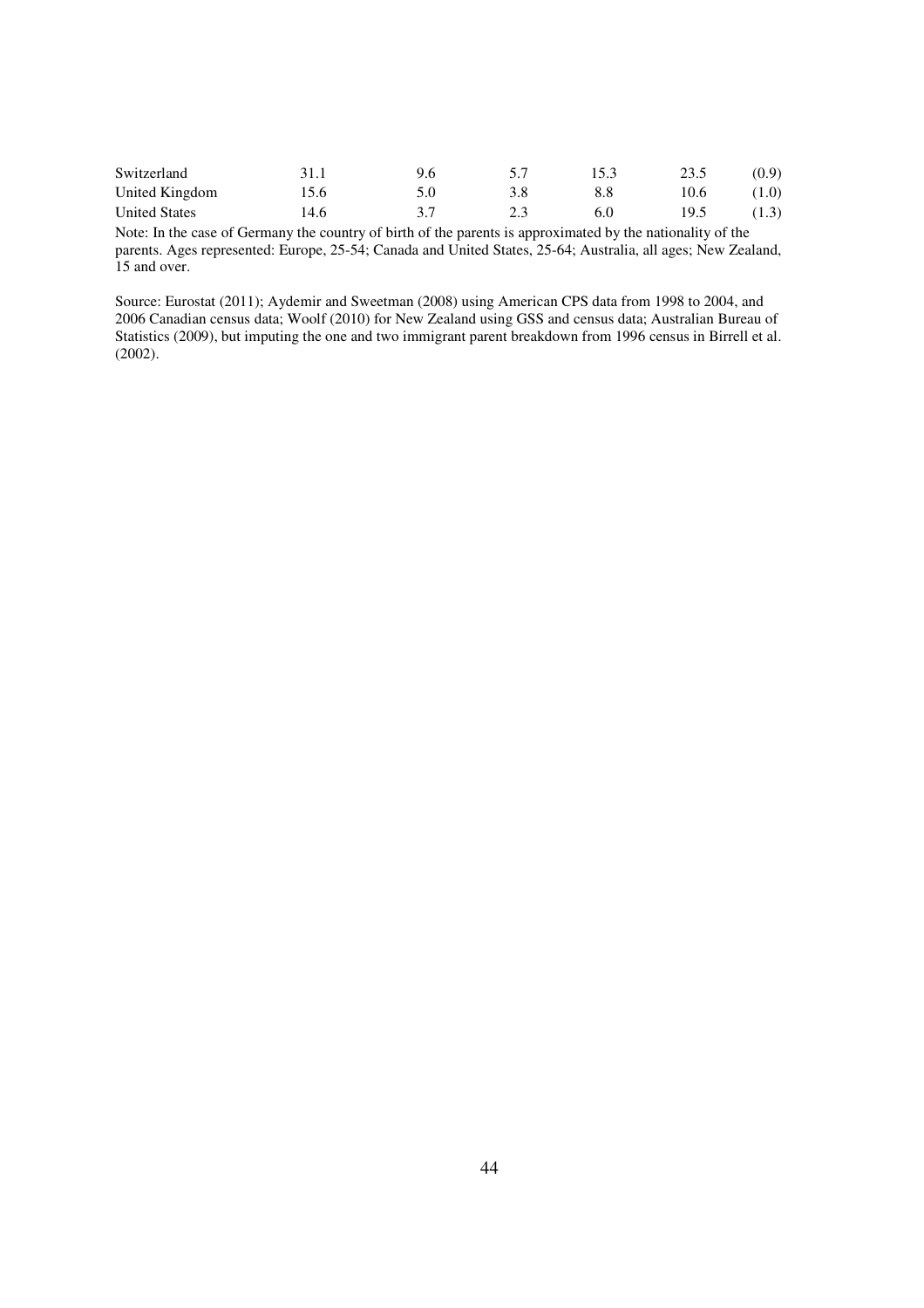|                       |                |                          | Percentage with low education |                          | Percentage with high education |                          |                          |                          |  |
|-----------------------|----------------|--------------------------|-------------------------------|--------------------------|--------------------------------|--------------------------|--------------------------|--------------------------|--|
|                       | Native         | First<br>Gen.            | <b>Second Generation</b>      |                          | Native                         | First<br>Gen.            | <b>Second Generation</b> |                          |  |
|                       |                |                          | 1 parent<br>immigrant         | 2 parents<br>immigrant   |                                |                          | 1 parent<br>immigrant    | 2 parents<br>immigrant   |  |
| Austria               | 12             | 27                       | 13                            | 24                       | 19                             | 19                       | 24                       | $\qquad \qquad -$        |  |
| Belgium               | 23             | 36                       | 32                            | 33                       | 36                             | 32                       | 30                       | 20                       |  |
| Canada                | 24             | 23                       | 19                            | 14                       | 37                             | 45                       | 44                       | 50                       |  |
| Cyprus                | 20             | 23                       | $\qquad \qquad -$             |                          | 39                             | 37                       | 46                       |                          |  |
| Czech Republic        | $\overline{7}$ | 18                       | 9                             | 29                       | 16                             | 21                       | 13                       |                          |  |
| Denmark               | 21             | 29                       | $\overline{\phantom{0}}$      | $\qquad \qquad -$        | 36                             | 34                       | $\overline{\phantom{m}}$ | $\equiv$                 |  |
| Estonia               | 11             | $\qquad \qquad -$        | 12                            | 8                        | 27                             | 21                       | 28                       | 14                       |  |
| France                | 23             | 43                       | 24                            | 26                       | 31                             | 26                       | 35                       | 29                       |  |
| Germany               | 8              | 34                       | $\qquad \qquad -$             | 19                       | 27                             | 21                       | 28                       | 14                       |  |
| Greece                | 32             | 47                       | $\overline{\phantom{0}}$      | 40                       | 26                             | 15                       | 30                       | $\overline{\phantom{0}}$ |  |
| Hungary               | 18             | 14                       | $\overline{\phantom{0}}$      | $\qquad \qquad -$        | 20                             | 31                       | 26                       | $\equiv$                 |  |
| Ireland               | 28             | 16                       | 19                            | -                        | 34                             | 47                       | 47                       | 53                       |  |
| Italy                 | 42             | 44                       | 27                            |                          | 16                             | 12                       | 25                       |                          |  |
| Lithuania             | $\tau$         | $\qquad \qquad -$        | $\qquad \qquad -$             |                          | 32                             | $\qquad \qquad -$        | $\overline{\phantom{m}}$ |                          |  |
| Luxembourg            | 28             | 31                       | 27                            | 23                       | 26                             | 37                       | 17                       | 17                       |  |
| Netherlands           | 22             | 39                       | 24                            | 29                       | 35                             | 27                       | 35                       | 29                       |  |
| New Zealand           | 20             | $\qquad \qquad -$        | 22                            | 17                       | 29                             | $\qquad \qquad -$        | 29                       | 34                       |  |
| Poland                | 10             | $\overline{\phantom{0}}$ | 11                            | $\qquad \qquad -$        | 22                             | 51                       | 18                       | 16                       |  |
| Portugal              | 70             | 50                       | 53                            | 59                       | 15                             | $22\,$                   | $28\,$                   | $\overline{\phantom{0}}$ |  |
| Slovak Republic       | 8              | $\overline{\phantom{0}}$ | $\qquad \qquad -$             | $\qquad \qquad -$        | 15                             | 26                       | 18                       | $\overline{\phantom{0}}$ |  |
| Slovenia              | 14             | 34                       | $\overline{\phantom{0}}$      | $\overline{\phantom{0}}$ | 25                             | $\overline{\phantom{0}}$ | 27                       |                          |  |
| Spain                 | 43             | 40                       | 33                            | 55                       | 35                             | 24                       | 40                       | 21                       |  |
| Sweden                | 13             | 29                       | 14                            | 15                       | 34                             | 35                       | 32                       | 28                       |  |
| Switzerland           | 5              | 27                       | 6                             | $\overline{7}$           | 36                             | 35                       | 39                       | 31                       |  |
| <b>United Kingdom</b> | 25             | 20                       | 20                            | 22                       | 33                             | 34                       | 43                       | 45                       |  |
| <b>United States</b>  | 10             | 31                       | 5                             | 11                       | 40                             | 34                       | 45                       | 45                       |  |

#### **Table 2: Educational attainment by generation for selected countries**

Note: For the European countries, mixed background is defined as "persons who are native born and who have one foreign-born parent and one native-born parent. A foreign background is defined as persons who are native born with both parents being foreign-born." (Eurostat. 2011. 121). Canada and U.S. samples aged 25-65; with the data from Aydemir and Sweetman (2008); immigrants include the 1.0 and 1.5 generations; while mixed and foreign include the second generation one and two foreign born parents respectively. New Zealand's data are from Woolf (2010) using a sample from ages 15 to 64; the second generation includes both the 1.5 and second generation. Low education is defined as up to level International Standard Classification of Education (ISCED) level 3c short. High education is equivalent to tertiary education defined as ISCED levels 5-6. In case of Germany the country of birth of the parents is approximated by the nationality of the parents. Source: Eurostat (2011).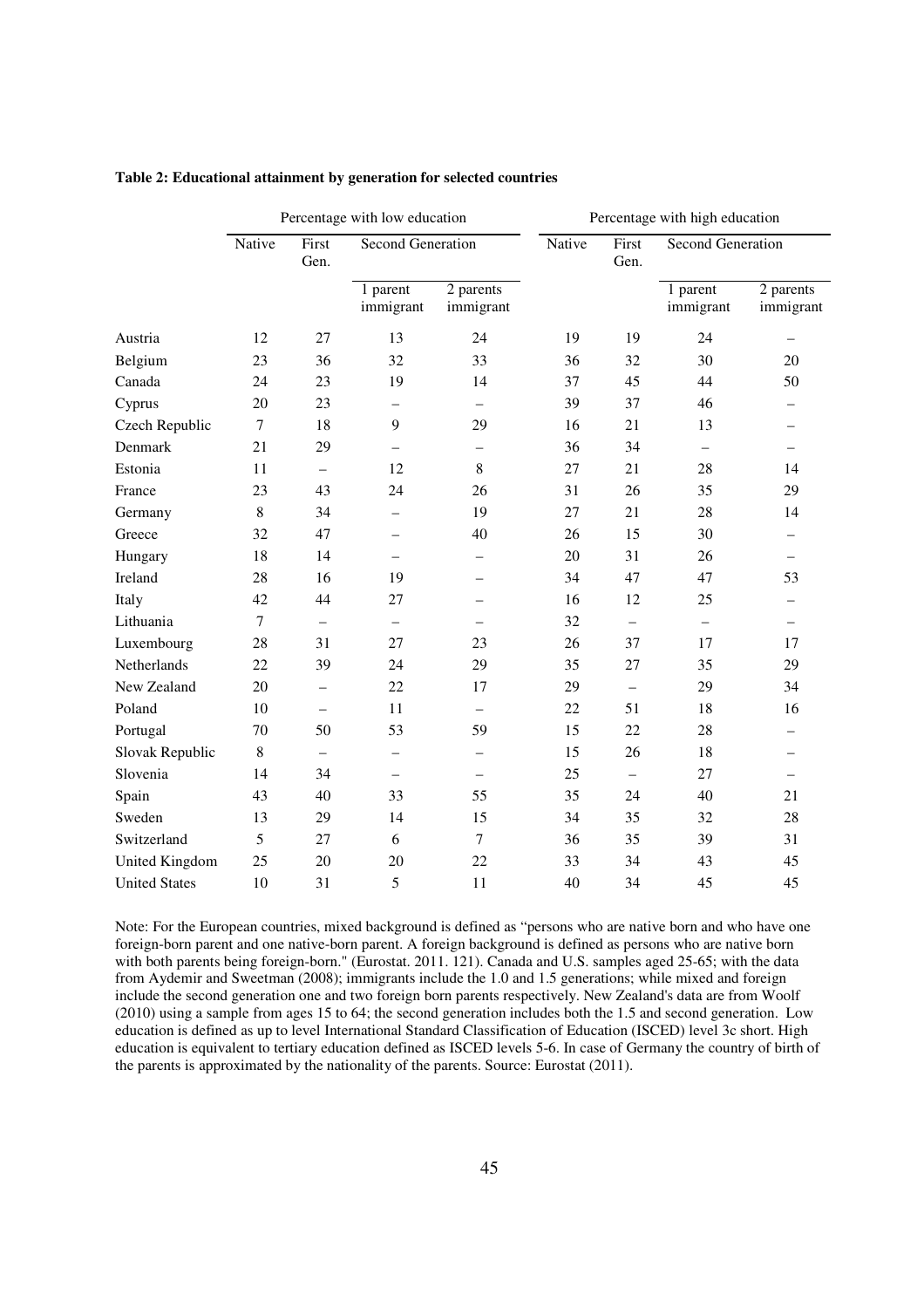|                      | <b>Average reading</b><br>score for 1.5 and<br>2nd generation<br>immigrant<br>students |                                               | (Native-<br>Immigrant)<br>performance<br>gap |                | <b>Percentage of</b><br>all students<br>(immigrant<br>and native)<br>whose<br>language<br>home differs<br>from the<br>language of<br>the<br>assessment -<br><b>Reading</b><br><b>Assessment</b> |                | Average<br>reading score<br>for those whose<br>language<br>spoken at home<br>differs from the<br>language of<br>assessment -<br>Reading<br><b>Assessment</b> |              | (Same home<br>language -<br>Other home<br>language)<br>performance<br>gap |                 |
|----------------------|----------------------------------------------------------------------------------------|-----------------------------------------------|----------------------------------------------|----------------|-------------------------------------------------------------------------------------------------------------------------------------------------------------------------------------------------|----------------|--------------------------------------------------------------------------------------------------------------------------------------------------------------|--------------|---------------------------------------------------------------------------|-----------------|
|                      | Mean<br>score                                                                          | S.E.                                          | Score<br>dif.                                | S.E.           | $\%$                                                                                                                                                                                            | S.E.           | Mean<br>score                                                                                                                                                | S.E.         | Score<br>dif.                                                             | S.E.            |
| Australia            | 524                                                                                    | (5.8)                                         | $-10$                                        | (5.8)          | 9.2                                                                                                                                                                                             | (0.7)          | 509                                                                                                                                                          | (8.9)        | 10                                                                        | (8.3)           |
| Austria              | $\overline{\phantom{a}}$                                                               | $\overline{a}$                                | $\mathbb{L}^{\mathbb{L}}$                    | $\overline{a}$ | $\sim$ $\sim$                                                                                                                                                                                   | $\overline{a}$ | $\overline{\phantom{a}}$                                                                                                                                     | $-$          | $\overline{\phantom{a}}$                                                  | $\mathcal{L} =$ |
| Belgium              | 451                                                                                    | (6.4)                                         | 68                                           | (6.3)          | 21.6                                                                                                                                                                                            | (1.1)          | 480                                                                                                                                                          | (5.6)        | 38                                                                        | (5.6)           |
| Canada               | 521                                                                                    | (3.4)                                         | $\tau$                                       | (3.6)          | 14.2                                                                                                                                                                                            | (0.8)          | 512                                                                                                                                                          | (3.9)        | 18                                                                        | (4.1)           |
| Chile                | --                                                                                     | $\mathord{\hspace{1pt}\text{--}\hspace{1pt}}$ | --                                           | $-$            | 0.5                                                                                                                                                                                             | (0.1)          | $\mathbf{C}$                                                                                                                                                 | $\mathbf c$  | $\mathbf c$                                                               | $\mathbf c$     |
| Czech Republic       | 457                                                                                    | (13.7)                                        | 22                                           | (13.2)         | 1.3                                                                                                                                                                                             | (0.2)          | 477                                                                                                                                                          | (16.5)       | $\overline{4}$                                                            | (16.1)          |
| Denmark              | 438                                                                                    | (3.8)                                         | 63                                           | (3.9)          | 4.5                                                                                                                                                                                             | (0.3)          | 434                                                                                                                                                          | (5.3)        | 67                                                                        | (5.2)           |
| Finland              | 468                                                                                    | (12.8)                                        | 70                                           | (12.7)         | 3.7                                                                                                                                                                                             | (0.3)          | 477                                                                                                                                                          | (7.8)        | 61                                                                        | (7.5)           |
| France               | 444                                                                                    | (8.5)                                         | 60                                           | (9.2)          | 7.0                                                                                                                                                                                             | (0.6)          | 433                                                                                                                                                          | (9.2)        | 72                                                                        | (9.7)           |
| Germany              | 455                                                                                    | (4.7)                                         | 56                                           | (4.8)          | 10.5                                                                                                                                                                                            | (0.8)          | 452                                                                                                                                                          | (6.4)        | 58                                                                        | (6.4)           |
| Greece               | 432                                                                                    | (11.5)                                        | 57                                           | (11.1)         | 4.8                                                                                                                                                                                             | (0.6)          | 408                                                                                                                                                          | (14.8)       | 79                                                                        | (14.6)          |
| Hungary              | 507                                                                                    | (8.3)                                         | $-12$                                        | (8.4)          | 1.0                                                                                                                                                                                             | (0.3)          | 403                                                                                                                                                          | (35.0)       | 93                                                                        | (35.0)          |
| Iceland              | 423                                                                                    | (11.7)                                        | 81                                           | (11.7)         | 3.1                                                                                                                                                                                             | (0.3)          | 435                                                                                                                                                          | (10.7)       | 69                                                                        | (10.8)          |
| Ireland              | 473                                                                                    | (7.1)                                         | 29                                           | (7.3)          | 5.8                                                                                                                                                                                             | (0.9)          | 467                                                                                                                                                          | (13.9)       | 34                                                                        | (13.7)          |
| Israel               | 478                                                                                    | (6.4)                                         | $\sqrt{2}$                                   | (6.1)          | 11.8                                                                                                                                                                                            | (1.1)          | 470                                                                                                                                                          | (11.5)       | 11                                                                        | (11.9)          |
| Italy                | 418                                                                                    | (4.2)                                         | 72                                           | (4.4)          | 14.3                                                                                                                                                                                            | (0.4)          | 441                                                                                                                                                          | (3.0)        | 62                                                                        | (3.2)           |
| Japan                | $\mathbf c$                                                                            | $\mathbf c$                                   | $\mathbf c$                                  | $\mathbf{C}$   | 0.2                                                                                                                                                                                             | (0.1)          | $\mathbf c$                                                                                                                                                  | $\mathbf c$  | $\mathbf c$                                                               | $\mathbf c$     |
| Korea                | $\mathbf c$                                                                            | $\mathbf c$                                   | $\mathbf c$                                  | $\mathbf{C}$   | 0.1                                                                                                                                                                                             | (0.0)          | $\mathbf c$                                                                                                                                                  | $\mathbf c$  | $\mathbf c$                                                               | $\mathbf c$     |
| Luxembourg           | 442                                                                                    | (2.1)                                         | 52                                           | (3.0)          | 88.9                                                                                                                                                                                            | (0.4)          | 479                                                                                                                                                          | (1.5)        | 40                                                                        | (4.9)           |
| Mexico               | 331                                                                                    | (7.9)                                         | 99                                           | (7.5)          | 2.8                                                                                                                                                                                             | (0.3)          | 334                                                                                                                                                          | (8.0)        | 95                                                                        | (8.0)           |
| Netherlands          | 470                                                                                    | (7.8)                                         | 46                                           | (8.0)          | 6.4                                                                                                                                                                                             | (0.8)          | 474                                                                                                                                                          | (11.4)       | 39                                                                        | (10.8)          |
| New Zealand          | 513                                                                                    | (4.7)                                         | 13                                           | (5.3)          | 14.5                                                                                                                                                                                            | (0.7)          | 474                                                                                                                                                          | (5.5)        | 56                                                                        | (5.7)           |
| Norway               | 456                                                                                    | (5.9)                                         | 52                                           | (5.7)          | 7.3                                                                                                                                                                                             | (0.5)          | 451                                                                                                                                                          | (5.6)        | 58                                                                        | (5.3)           |
| Poland               | $\mathbf c$                                                                            | $\mathbf c$                                   | $\mathbf c$                                  | $\mathbf c$    | 0.6                                                                                                                                                                                             | (0.1)          | $\mathbf c$                                                                                                                                                  | $\mathbf{C}$ | $\mathbf c$                                                               | $\mathbf c$     |
| Portugal             | 466                                                                                    | (6.9)                                         | 26                                           | (7.0)          | 1.6                                                                                                                                                                                             | (0.2)          | 460                                                                                                                                                          | (9.4)        | 31                                                                        | (9.3)           |
| Spain                | 430                                                                                    | (4.0)                                         | 58                                           | (3.9)          | 18.1                                                                                                                                                                                            | (1.0)          | 471                                                                                                                                                          | (3.8)        | 13                                                                        | (3.6)           |
| Sweden               | 442                                                                                    | (6.9)                                         | 66                                           | (7.2)          | 8.1                                                                                                                                                                                             | (0.9)          | 435                                                                                                                                                          | (7.7)        | 72                                                                        | (7.7)           |
| Switzerland          | 465                                                                                    | (4.1)                                         | 48                                           | (3.5)          | 15.5                                                                                                                                                                                            | (0.7)          | 460                                                                                                                                                          | (3.6)        | 54                                                                        | (3.2)           |
| United Kingdom       | 476                                                                                    | (7.5)                                         | 23                                           | (7.6)          | 6.2                                                                                                                                                                                             | (0.6)          | 453                                                                                                                                                          | (8.3)        | 46                                                                        | (8.4)           |
| <b>United States</b> | 484                                                                                    | (5.8)                                         | 22                                           | (5.5)          | 13.1                                                                                                                                                                                            | (1.0)          | 471                                                                                                                                                          | (5.8)        | 34                                                                        | (5.9)           |
| OECD average-26      | 458                                                                                    | (1.6)                                         | 43                                           | (1.6)          | $7.5\,$                                                                                                                                                                                         | (0.1)          | 453                                                                                                                                                          | (2.4)        | 50                                                                        | (2.4)           |
|                      |                                                                                        |                                               |                                              |                |                                                                                                                                                                                                 |                |                                                                                                                                                              |              |                                                                           |                 |

## **Table 3: Immigrants in National School Systems from the 2009 portion of the OECD's PISA Program**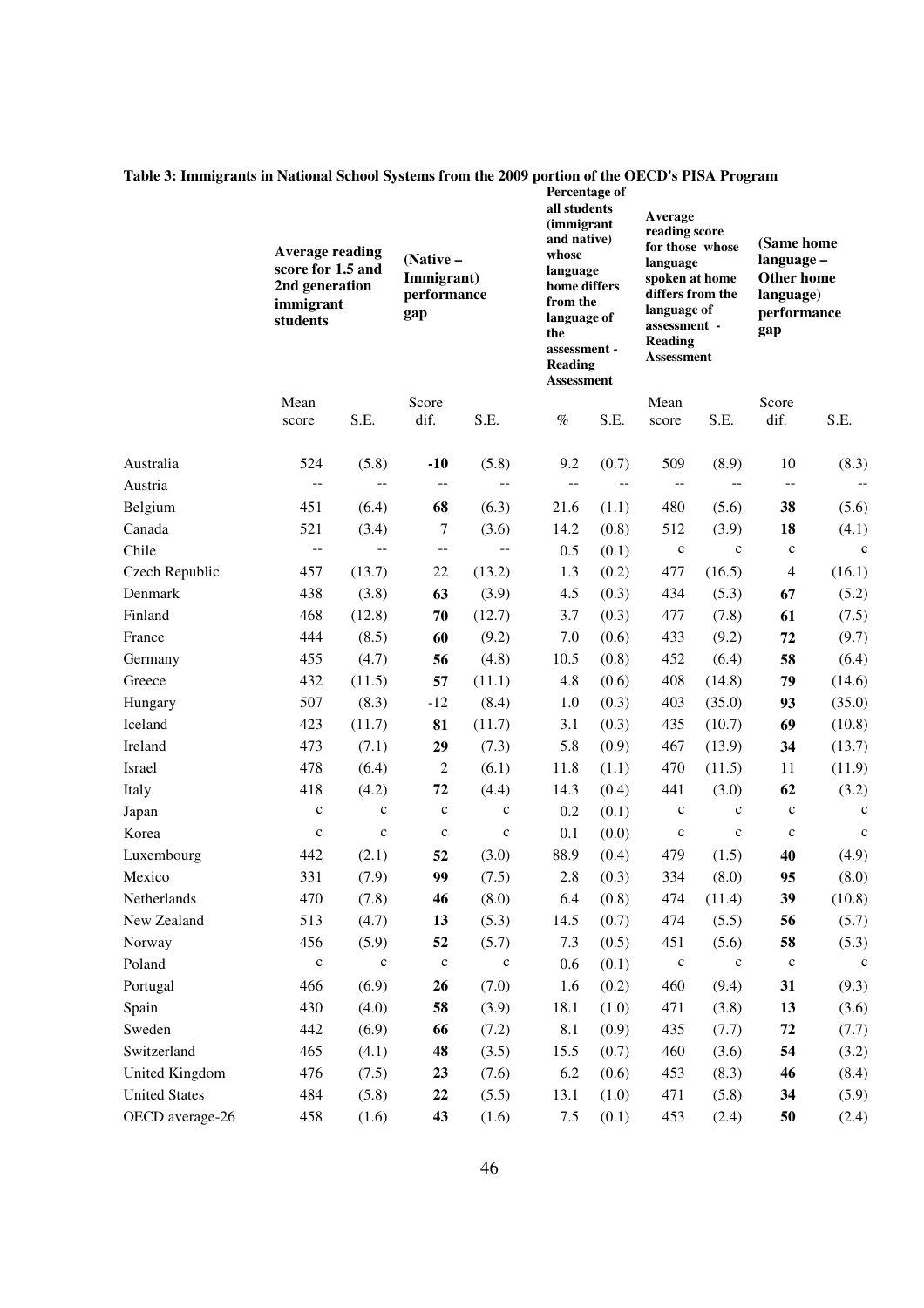| <b>Partners</b>           |              |             |             |             |      |       |     |        |     |        |
|---------------------------|--------------|-------------|-------------|-------------|------|-------|-----|--------|-----|--------|
| Albania                   | $\mathbf{c}$ | $\mathbf c$ | $\mathbf c$ | $\mathbf c$ | 1.0  | (0.2) | 358 | (18.9) | 28  | (18.9) |
| Argentina                 | 362          | (15.2)      | 40          | (15.6)      | 1.4  | (0.2) | 320 | (18.2) | 82  | (17.8) |
| <b>Brazil</b>             | 317          | (13.5)      | 99          | (13.8)      | 0.7  | (0.1) | 354 | (11.2) | 59  | (11.3) |
| Bulgaria                  | $\mathbf{c}$ | $\mathbf c$ | $\mathbf c$ | $\mathbf c$ | 10.9 | (1.7) | 342 | (9.7)  | 102 | (10.1) |
| Hong Kong-China           | 531          | (3.4)       | 4           | (4.3)       | 7.2  | (1.1) | 480 | (8.8)  | 58  | (9.0)  |
| Indonesia                 | $\mathbf{c}$ | $\mathbf c$ | $\mathbf c$ | c           | 64.4 | (2.1) | 399 | (3.6)  | 9   | (6.4)  |
| Latvia                    | 474          | (9.0)       | 11          | (8.4)       | 9.4  | (1.3) | 469 | (9.4)  | 18  | (9.7)  |
| Liechtenstein             | 479          | (7.4)       | 31          | (10.3)      | 15.0 | (2.2) | 451 | (11.7) | 60  | (13.4) |
| Peru                      | $\mathbf{c}$ | $\mathbf c$ | $\mathbf c$ | $\mathbf c$ | 5.3  | (0.9) | 270 | (7.0)  | 107 | (7.8)  |
| Romania                   | $\mathbf{c}$ | $\mathbf c$ | $\mathbf c$ | $\mathbf c$ | 3.2  | (0.6) | 359 | (12.8) | 68  | (12.7) |
| <b>Russian Federation</b> | 439          | (7.0)       | 25          | (6.8)       | 9.6  | (1.5) | 410 | (8.3)  | 55  | (8.7)  |
| Thailand                  | $\mathbf{c}$ | $\mathbf c$ | $\mathbf c$ | $\mathbf c$ | 48.6 | (1.6) | 413 | (3.5)  | 18  | (4.3)  |

Note: The OECD average reading score is 493, and the standard deviation is about 100. Cells with "c" have too few observations to provide reliable estimates, and data are not available for those with "--".

Source: (OECD, 2010).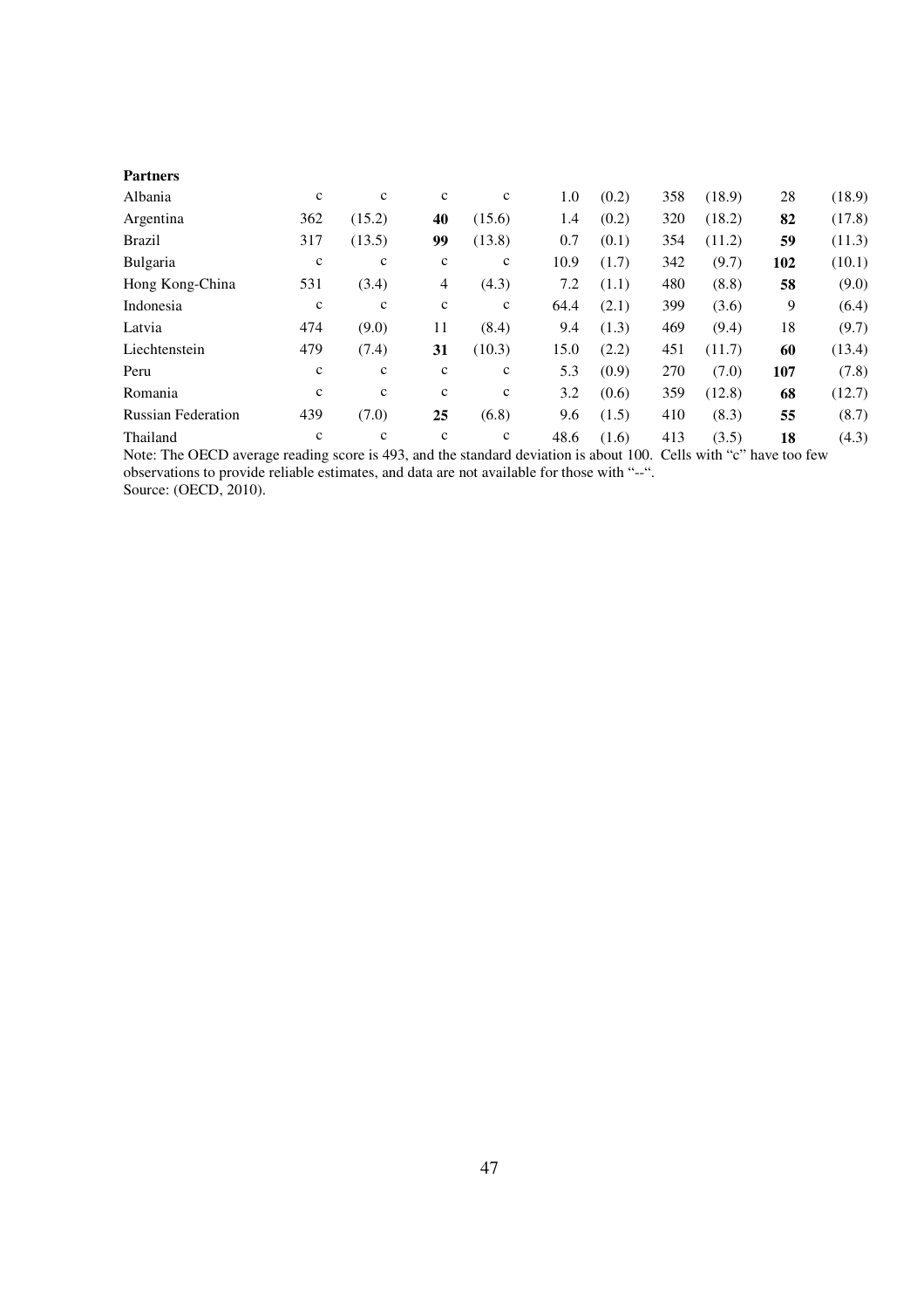|                      |                |                          | Unemployment rates |       |      | Employment rates |      |       |  |  |
|----------------------|----------------|--------------------------|--------------------|-------|------|------------------|------|-------|--|--|
|                      |                | Men                      |                    | Women |      | Men              |      | Women |  |  |
|                      | $3+$           | 2G                       | $3+$               | 2G    | $3+$ | 2G               | $3+$ | 2G    |  |  |
| Australia            | 6              | 8                        | 5                  | 5     | 88   | 86               | 76   | 79    |  |  |
| Austria              | 6              | $\overline{\phantom{0}}$ | 5                  |       | 90   | 81               | 79   | 66    |  |  |
| Belgium              | 11             | 28                       | 12                 | 27    | 81   | 61               | 77   | 54    |  |  |
| Canada               | 8              | 7                        | 7                  | 8     | 85   | 85               | 78   | 83    |  |  |
| Denmark              | $\overline{c}$ | 6                        | 3                  | 8     | 85   | 75               | 81   | 72    |  |  |
| France               | 12             | 21                       | 13                 | 21    | 83   | 72               | 75   | 62    |  |  |
| Germany              | 18             | 27                       | 13                 | 20    | 79   | 69               | 73   | 62    |  |  |
| Luxembourg           | 6              | 11                       | 11                 | 22    | 92   | 86               | 83   | 75    |  |  |
| Netherlands          | 5              |                          | 4                  |       | 91   | 70               | 87   | 67    |  |  |
| New Zealand          | 5              |                          | 7                  | 10    | 92   | 89               | 78   | 80    |  |  |
| Norway               | 3              | $\overline{4}$           | 3                  | 3     | 86   | 77               | 82   | 72    |  |  |
| Spain                | 13             |                          | 13                 |       | 80   | 76               | 75   | 57    |  |  |
| Sweden               |                |                          |                    |       | 85   | 73               | 82   | 71    |  |  |
| Switzerland          | 4              |                          | 4                  |       | 90   | 89               | 90   | 91    |  |  |
| UK                   | 9              | 15                       | 7                  | 10    | 82   | 79               | 75   | 66    |  |  |
| <b>United States</b> | 9              | 9                        | 7                  |       | 81   | 80               | 73   | 74    |  |  |

**Table 4: Unemployment rates and employment rates; children of natives and native born children of immigrants. around 2007**

Employment rates by education level

|                      | Men  |                          |        |                          |      |                          |      | Women                    |      |                          |      |                          |
|----------------------|------|--------------------------|--------|--------------------------|------|--------------------------|------|--------------------------|------|--------------------------|------|--------------------------|
|                      | Low  |                          | Medium |                          | High |                          | Low  |                          |      | Medium                   |      |                          |
|                      | $3+$ | 2G                       | $3+$   | 2G                       | $3+$ | 2G                       | $3+$ | 2G                       | $3+$ | 2G                       | $3+$ | 2G                       |
| Australia            | 71   | 65                       | 91     | 88                       | 96   | 98                       | 43   | 42                       | 77   | 77                       | 92   | 92                       |
| Austria              | 87   | 71                       | 92     | 90                       | 96   | $\overline{\phantom{0}}$ | 56   | $\overline{\phantom{0}}$ | 80   | 74                       | 88   | $\overline{\phantom{0}}$ |
| Belgium              | 68   | 47                       | 82     | 69                       | 88   | 79                       | 49   | 32                       | 71   | 57                       | 89   | 82                       |
| Canada               | 70   | 67                       | 86     | 84                       | 92   | 90                       | 50   | 56                       | 76   | 75                       | 88   | 88                       |
| Denmark              | 76   | 69                       | 88     | 79                       | 88   | 86                       | 63   | 61                       | 85   | 76                       | 89   | 84                       |
| France               | 68   | 55                       | 86     | 78                       | 88   | 85                       | 46   | 43                       | 73   | 60                       | 87   | 80                       |
| Germany              | 58   | 54                       | 82     | 76                       | 90   | 81                       | 44   | 43                       | 77   | 73                       | 86   | 64                       |
| Luxembourg           | 90   | 85                       | 92     | $\overline{\phantom{0}}$ | 96   | $\overline{\phantom{0}}$ | 70   | 67                       | 87   | $\overline{\phantom{0}}$ | 92   | —                        |
| Netherlands          | 81   | 53                       | 94     | 80                       | 96   | 93                       | 66   | 48                       | 90   | 75                       | 94   |                          |
| New Zealand          | 88   | 85                       | 95     | 90                       | 97   | 94                       | 65   | 65                       | 83   | 80                       | 94   | 93                       |
| Norway               | 75   | 72                       | 91     | 86                       | 92   | 86                       | 67   | 62                       | 86   | 80                       | 92   | 83                       |
| Spain                | 76   | 73                       | 83     | 92                       | 88   | $\overline{\phantom{0}}$ | 62   | 60                       | 78   | $\overline{\phantom{0}}$ | 84   | 85                       |
| Sweden               | 63   | 53                       | 88     | 79                       | 92   | 87                       | 53   | 45                       | 83   | 75                       | 92   | 87                       |
| Switzerland          | 69   | $\overline{\phantom{0}}$ | 90     | 91                       | 94   | 96                       | 65   | $\overline{\phantom{0}}$ | 90   | 93                       | 94   | 92                       |
| UK                   | 71   | 61                       | 89     | 80                       | 92   | 90                       | 44   | 28                       | 77   | 66                       | 92   | 86                       |
| <b>United States</b> | 60   | 57                       | 80     | 80                       | 91   | 89                       | 43   | $\overline{\phantom{0}}$ | 68   | 70                       | 87   | 86                       |

Note: Population aged 20 to 29 and not in education. "3+" = Children of natives, i.e., the 3+ generation; "2G" = Native-born children of immigrants, i.e., the second generation.

Source: OECD (2009).